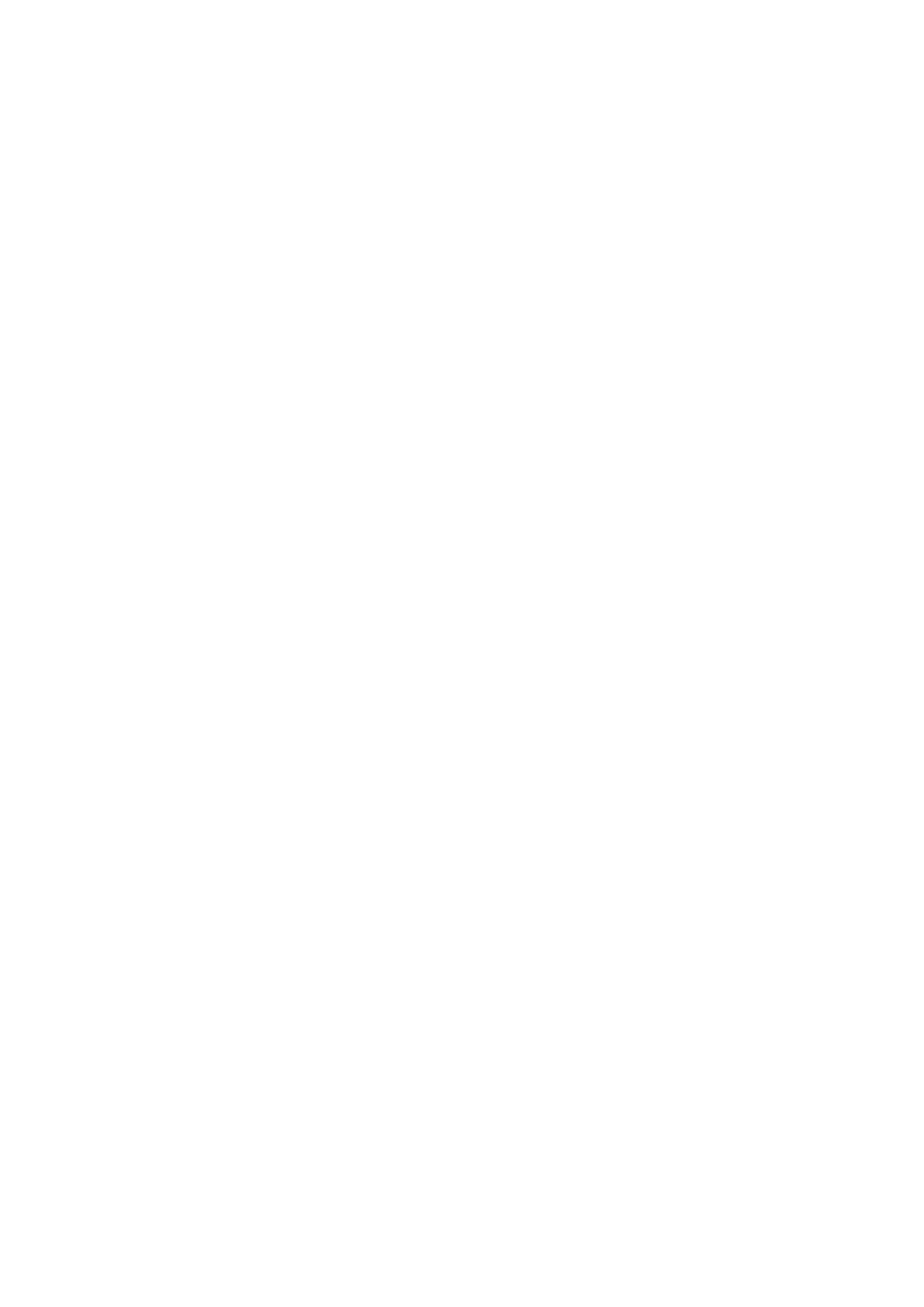# DEVELOPMENTS SINCE THE 2013 UNSCEAR REPORT ON THE LEVELS AND EFFECTS OF RADIATION EXPOSURE DUE TO THE NUCLEAR ACCIDENT FOLLOWING THE GREAT EAST-JAPAN EARTHQUAKE AND TSUNAMI

A 2016 white paper to guide the Scientific Committee's future programme of work



UNITED NATIONS New York, 2016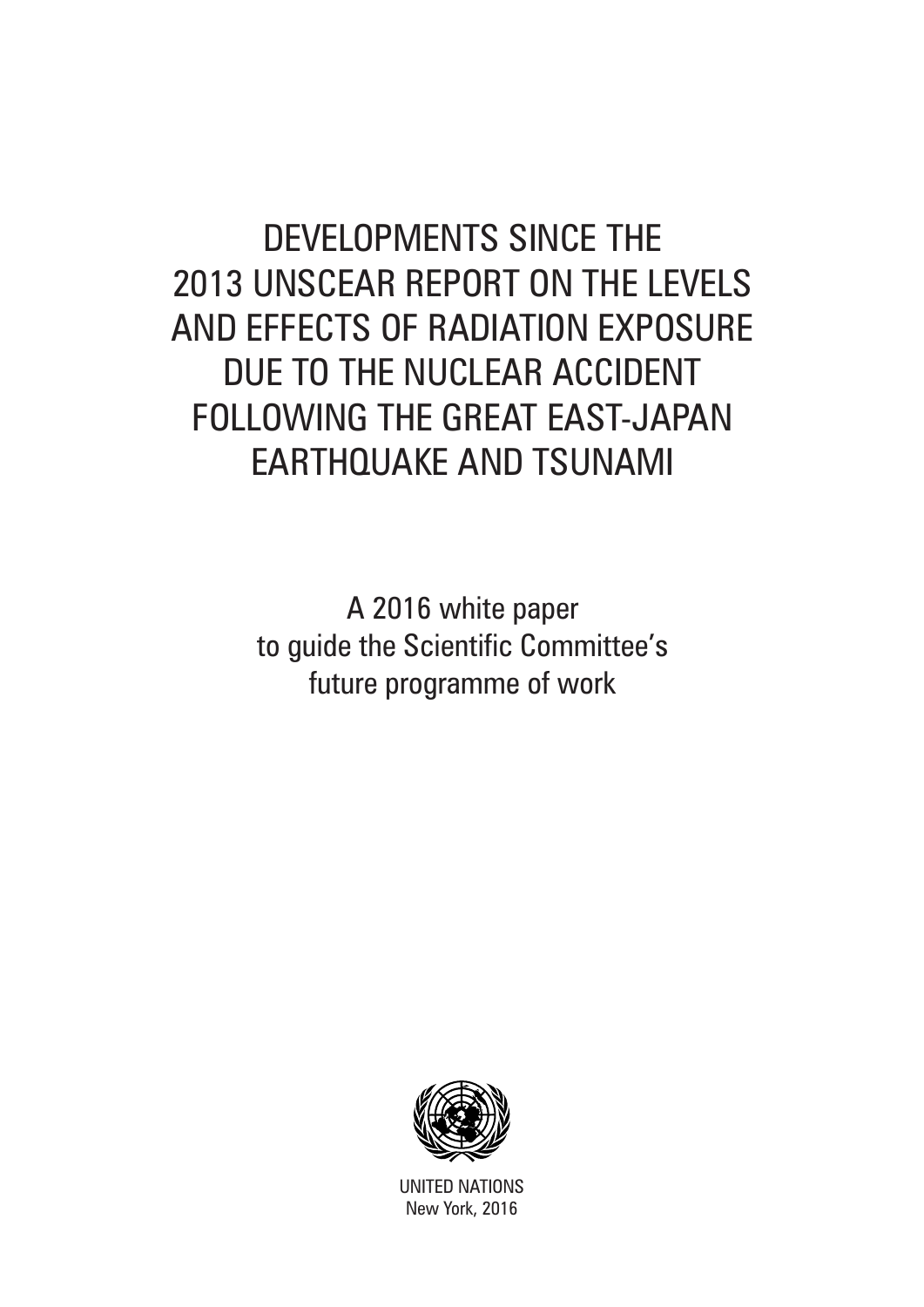This document is available on the UNSCEAR website at www.unscear.org. Any inquiries regarding this document should be sent to the UNSCEAR secretariat (unscear@unscear.org).

The views expressed herein are those of the authors and editors and do not necessarily reflect the views of the United Nations.

© 2016. United Nations for the English edition. © 2016. United Nations for the Japanese edition prepared by BLC Corporation, Osaka, Japan.

All worldwide rights reserved.

This publication has not been formally edited.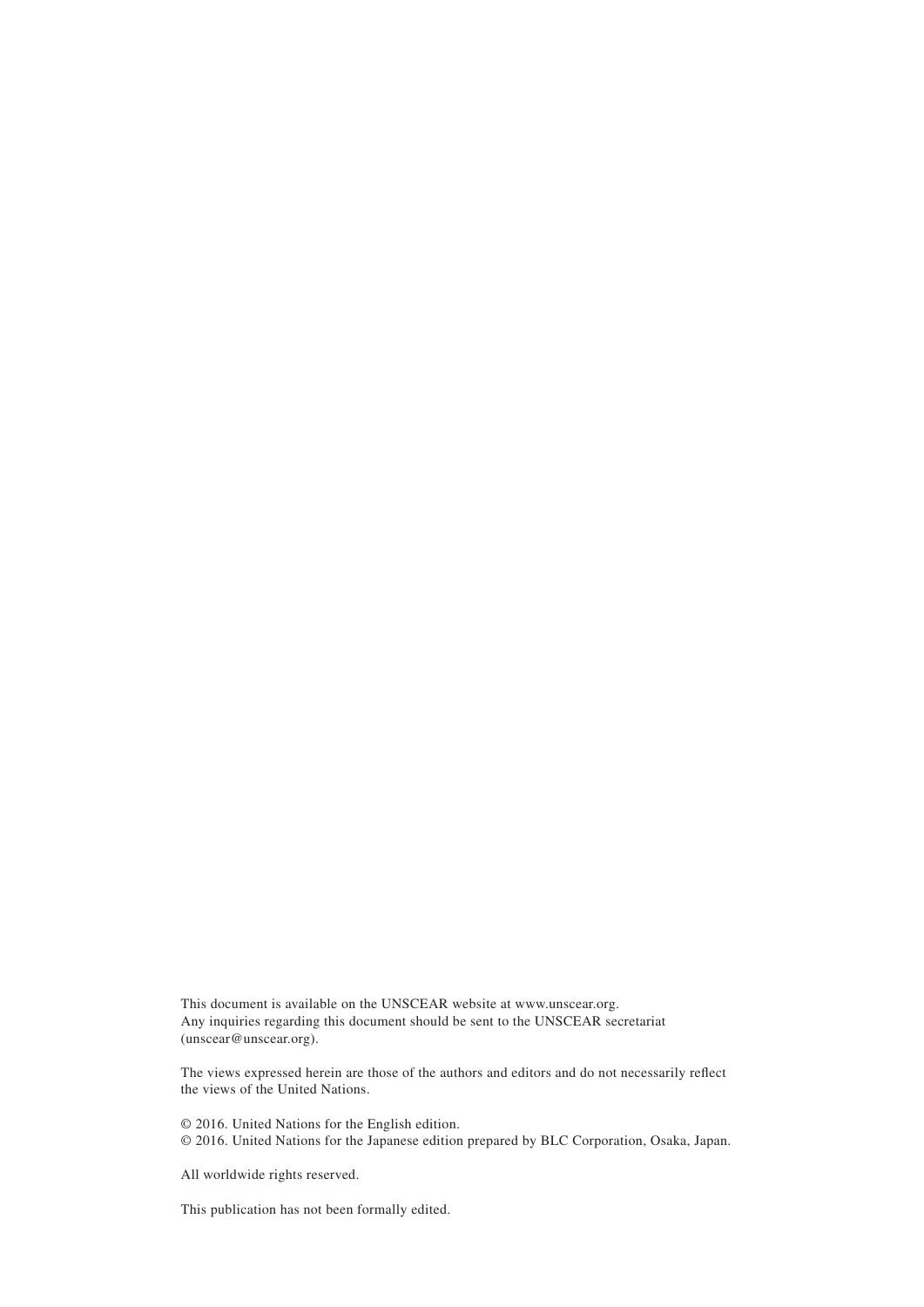# **CONTENTS**

| I.   |                                                                |  |  |  |
|------|----------------------------------------------------------------|--|--|--|
| II.  |                                                                |  |  |  |
| III. | UPDATES ON RADIONUCLIDE RELEASES TO ATMOSPHERE,                |  |  |  |
| IV.  | UPDATES ON RADIONUCLIDE RELEASES TO WATER,                     |  |  |  |
| V.   | UPDATES ON TRANSFER OF RADIONUCLIDES IN TERRESTRIAL            |  |  |  |
| VI.  | UPDATES ON EVALUATION OF DOSES FOR THE PUBLIC  14              |  |  |  |
|      |                                                                |  |  |  |
|      | VIII. UPDATES ON HEALTH IMPLICATIONS FOR WORKERS AND PUBLIC 23 |  |  |  |
| IX   | UPDATES ON EVALUATION OF DOSES AND EFFECTS FOR NON-            |  |  |  |
| X.   |                                                                |  |  |  |
|      |                                                                |  |  |  |
|      |                                                                |  |  |  |

*The attachment cited in this white paper is electronically available for download from http://www.unscear.org/unscear/en/publications/Fukushima\_WP2016.html*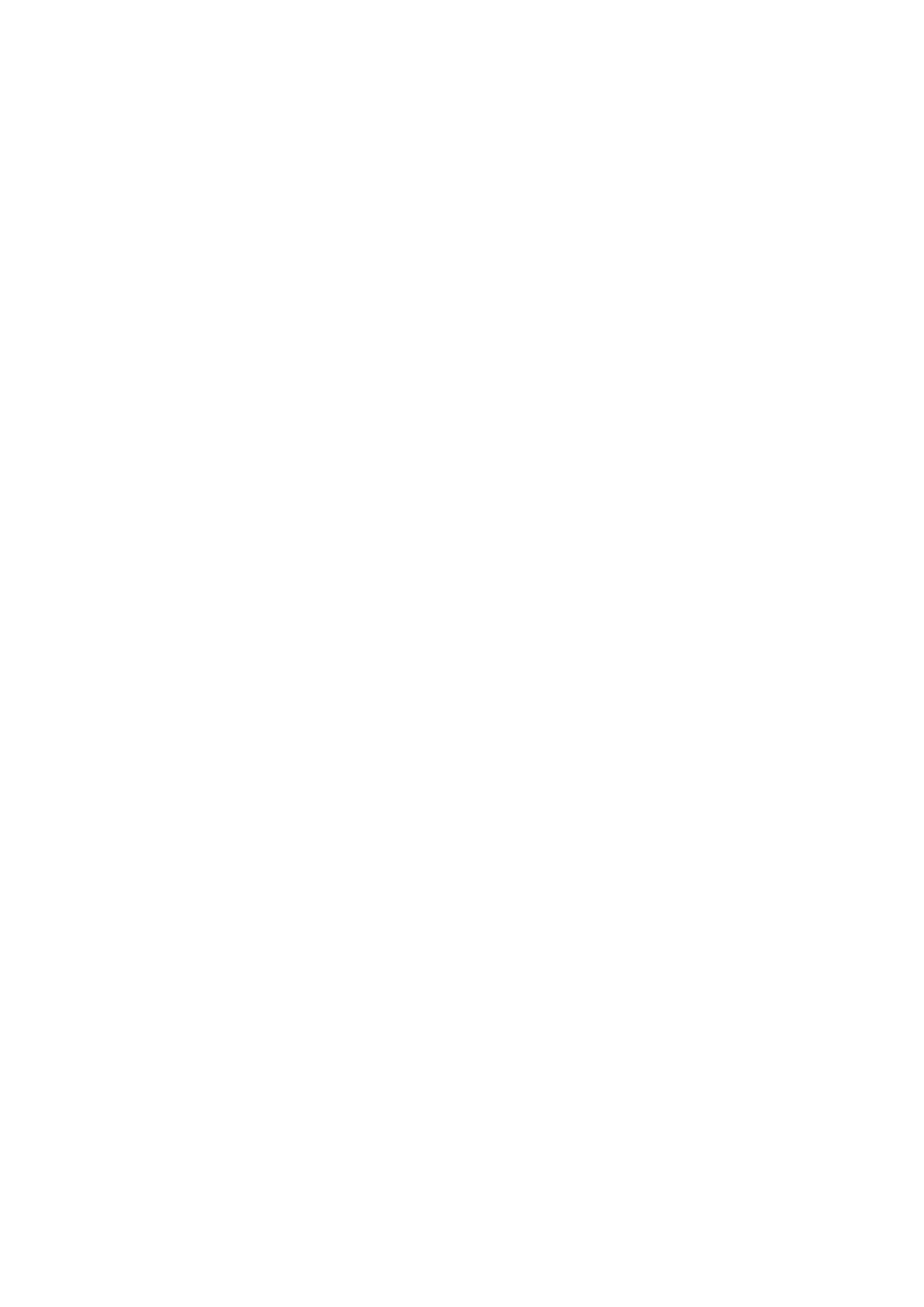#### **EXECUTIVE SUMMARY**

<span id="page-6-0"></span>*This summary is extracted from the report of the United Nations Scientific Committee on the Effects of Atomic Radiation to the seventy-first session of the United Nations General Assembly. [1](#page-6-1)* 

 $[\ldots]$ 

9. The Committee recalled its assessment of the exposures and effects due to the nuclear accident after the 2011 great east-Japan earthquake and tsunami, as presented in its report to the sixty-eighth General Assembly in 2013 (A/68/46) and the supporting detailed scientific annex.<sup>[2](#page-6-2)</sup> It had concluded in that report that, in general, doses were low and that therefore associated risks were also likely to be low. Cancer rates were expected to remain stable. Nevertheless, in the report the Committee had noted a possibility that the risk of thyroid cancer among those children most exposed to radiation could increase. However, it also noted that the likelihood of a large number of radiation-induced thyroid cancers in Fukushima Prefecture—such as after the Chernobyl accident—could be discounted because absorbed doses to the thyroid after the Fukushima accident were substantially lower. It had concluded that no discernible changes in the incidence of birth defects and hereditary disease were expected, and that the effects on terrestrial and marine ecosystems would be transient and localized. Cancer rates for workers were expected to remain stable.

10. Following its assessment, the Committee put in place arrangements for follow-up activities to enable it to remain abreast of additional relevant information as it was published. The Committee's report of its sixty-second session to the seventieth General Assembly included the findings from the follow-up activities it had conducted up to that time.

11. The Committee continued to identify further information that had become available up to the end of 2015, and systematically appraised relevant new publications to assess their implications for its 2013 report. A notable publication was the report by the International Atomic Energy Agency (IAEA) on the accident at the Fukushima Daiichi nuclear power station.<sup>[3](#page-6-3)</sup> It describes the accident and its causes, evolution and consequences based on an evaluation of data and information from a large number of sources available at the time it was written. That report and a large proportion of the new publications again confirmed the main assumptions and findings in the Committee's 2013 report. None of the publications materially affected the main findings in the 2013 report or challenged its major assumptions. Several publications were identified for which further analysis or more conclusive evidence from additional research was needed. On the basis of the material reviewed, the Committee saw no need, at the current time, to make any change to its overarching conclusions. However, several of the research needs identified by the Committee had yet to be addressed fully by the scientific community.

12. The Committee plans to continue to identify and systematically appraise new information on the accident, and evaluate the outcomes periodically at its annual sessions. It also plans to actively engage with those responsible for formulating, implementing and advising on major research programmes in Japan, in order to rapidly assimilate emerging

<span id="page-6-1"></span><sup>&</sup>lt;sup>1</sup> *Official Records of the General Assembly, Seventy-first session, Supplement No. 46 (A/71/46).* <sup>2</sup> United Nations publication, Sales No. E.14.IX.1.

<span id="page-6-2"></span>

<span id="page-6-3"></span><sup>3</sup> International Atomic Energy Agency, *The Fukushima Daiichi Accident: Report by the Director General* (GC(59)/14), accompanied by technical volumes 1-5.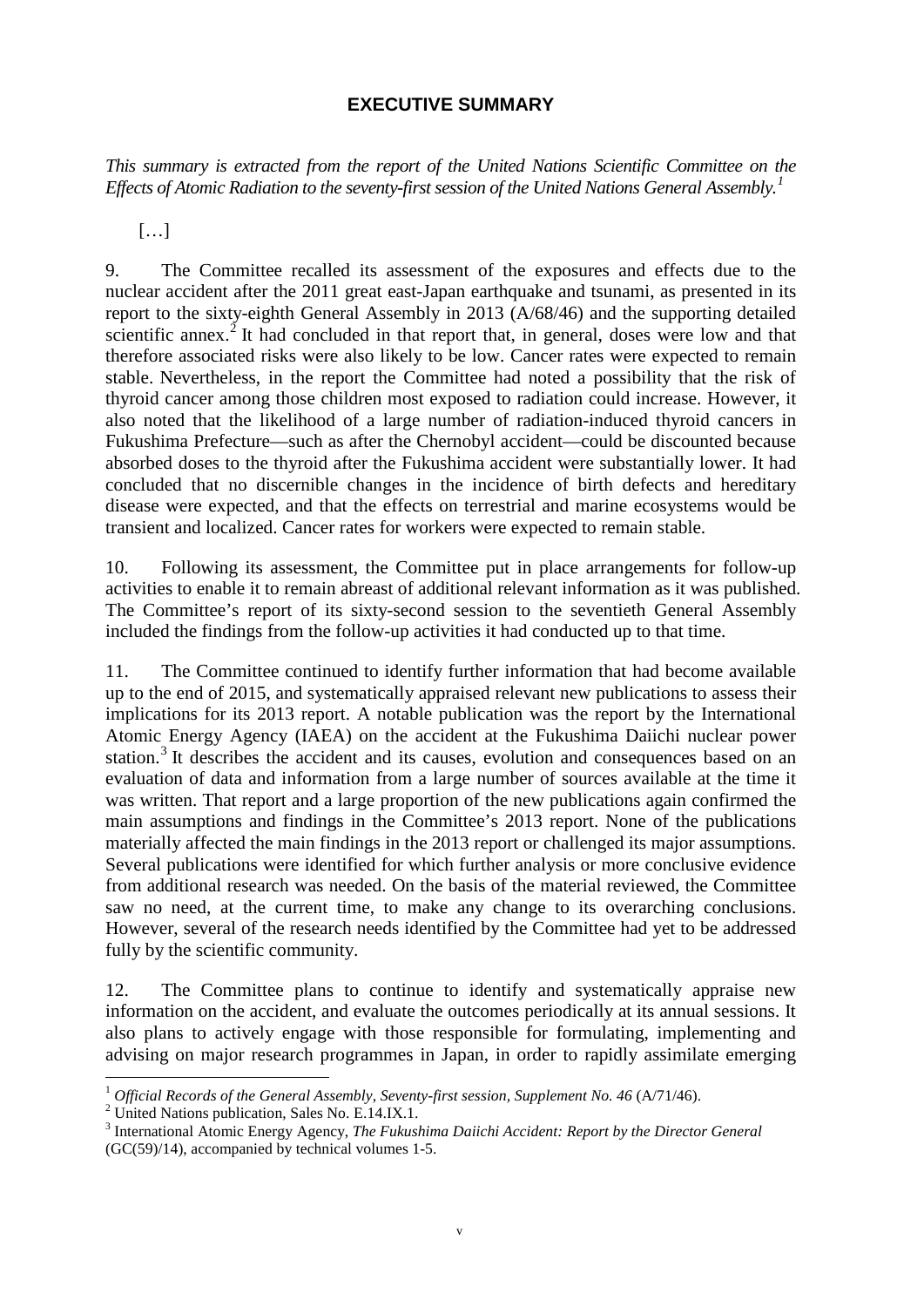issues, and highlight questions needing further research. At an appropriate time, dependent on the outcomes, the Committee expects to consider the need to update its 2013 report.

13. The Committee requested the secretariat, subject to available resources, to publish the findings of its systematic review of new scientific literature as a non-sales publication in English and also to foster its publication in Japanese.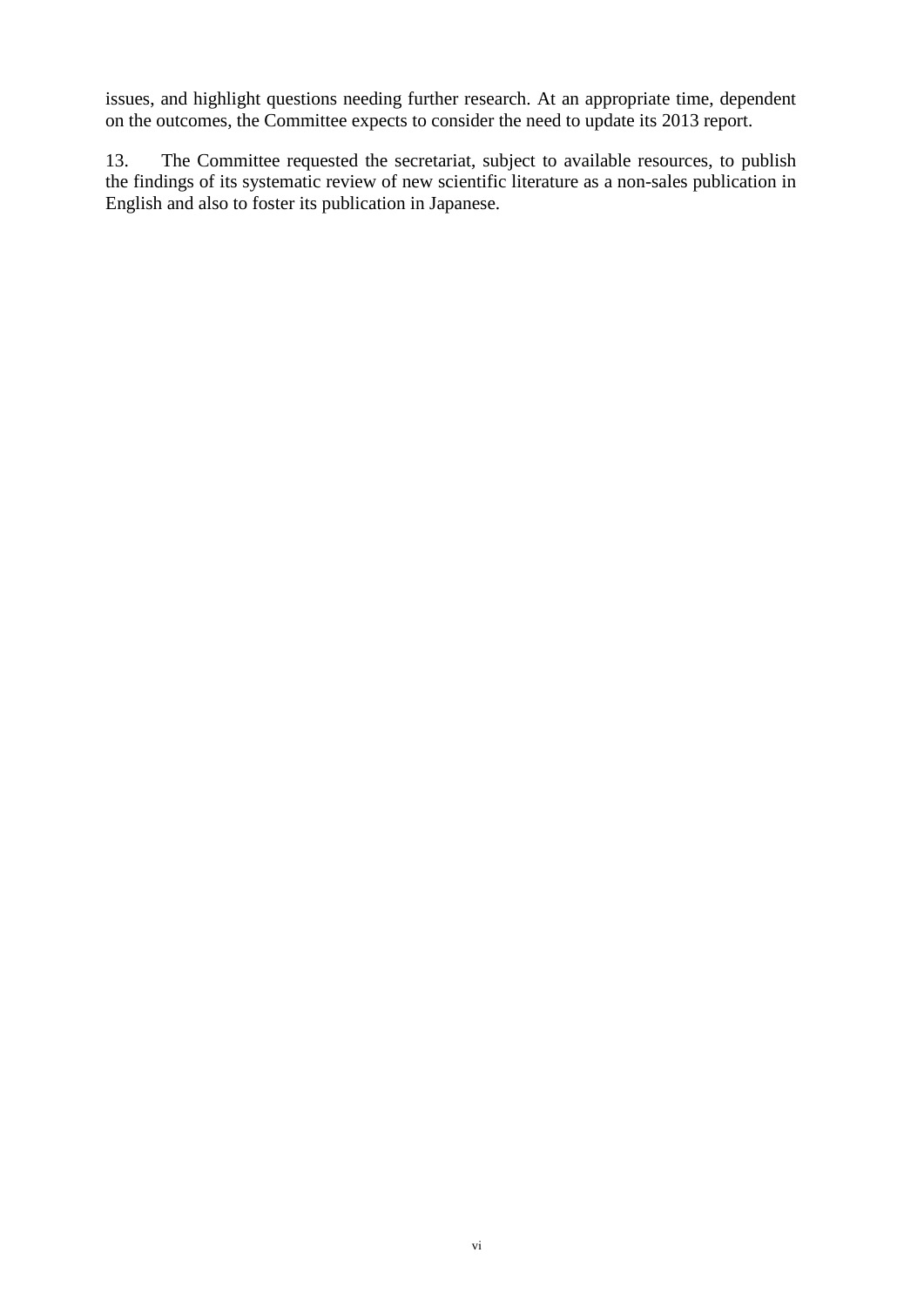## <span id="page-8-0"></span>**I. INTRODUCTION**

1. The Committee had assessed radiation exposures of the public, workers and non-human biota that resulted from the 11 March 2011 accident at the Fukushima Daiichi nuclear power station (FDNPS), considered the health implications, and presented its findings in its annual report to the United Nations General Assembly in August 2013. [4](#page-8-1) The United Nations subsequently published the Committee's findings and the detailed scientific annexes underpinning them on 2 April 2014 [U3]. The publication (referred to hereafter as the "2013 report") was well received by the General Assembly, governments, the scientific community and the media/public in Japan.

2. The Committee's assessment had, in general, been based on information disclosed or published before the end of October 2012. Subsequently, much additional relevant information has been published or become available and this activity is likely to continue for the foreseeable future. The Committee intends to remain abreast of such developments because they may have implications for the results of its assessment (for example in corroborating, challenging or refining its findings and/or contributing to addressing identified research needs); doing so will enable the Committee to take informed and timely decisions on the need to refine or update its previous findings. The Committee expects that providing sound scientific appraisal of new material will also help *(a)* those affected by the accident to better understand the situation and *(b)* inform decision-making.

3. Accordingly, at its sixty-first session (21–25 July 2014), the Committee had requested the secretariat to "submit for consideration at its sixty-second session (1–5 June 2015) preliminary plans […] for follow up activities to update and consolidate some of the findings and conclusions of the Committee's assessment of the radiological consequences of the Fukushima Daiichi accident". It also asked the secretariat to "promptly develop a standing mechanism to stay aware of new scientific developments in the follow-up to the accident. That mechanism should be based on the ad hoc arrangements that had been developed for conducting its recent assessment of the accident. The Committee also asked the secretariat to report annually on the implications for the Committee's programme of work".

4. In response, the secretariat developed a project plan of follow-up activities, which has since been endorsed by the Committee and is being implemented. The project comprises two phases: Phase I, a systematic and ongoing review of new information; and Phase II, an update of the 2013 report at an appropriate time. The overall aim of Phase I (up to at least 2016 and beyond) is to "keep the Committee regularly apprised of the implications of new publications and research activities related to the accident with a view to initiating a formal update of the 2013 report (i.e. Phase II) at an appropriate time". The more specific objectives of Phase I include:

*(a)* To systematically keep the overall radiological situation on the FDNPS accident under review by collecting and appraising published information;

*(b)* To collect and evaluate progress made in, and plans for, major research projects and programmes related to pending questions;

<span id="page-8-1"></span><sup>&</sup>lt;sup>4</sup> Official Records of the General Assembly, Sixty-eighth session, Supplement No. 46 and corrigendum (A/68/46 and Corr.1)*.*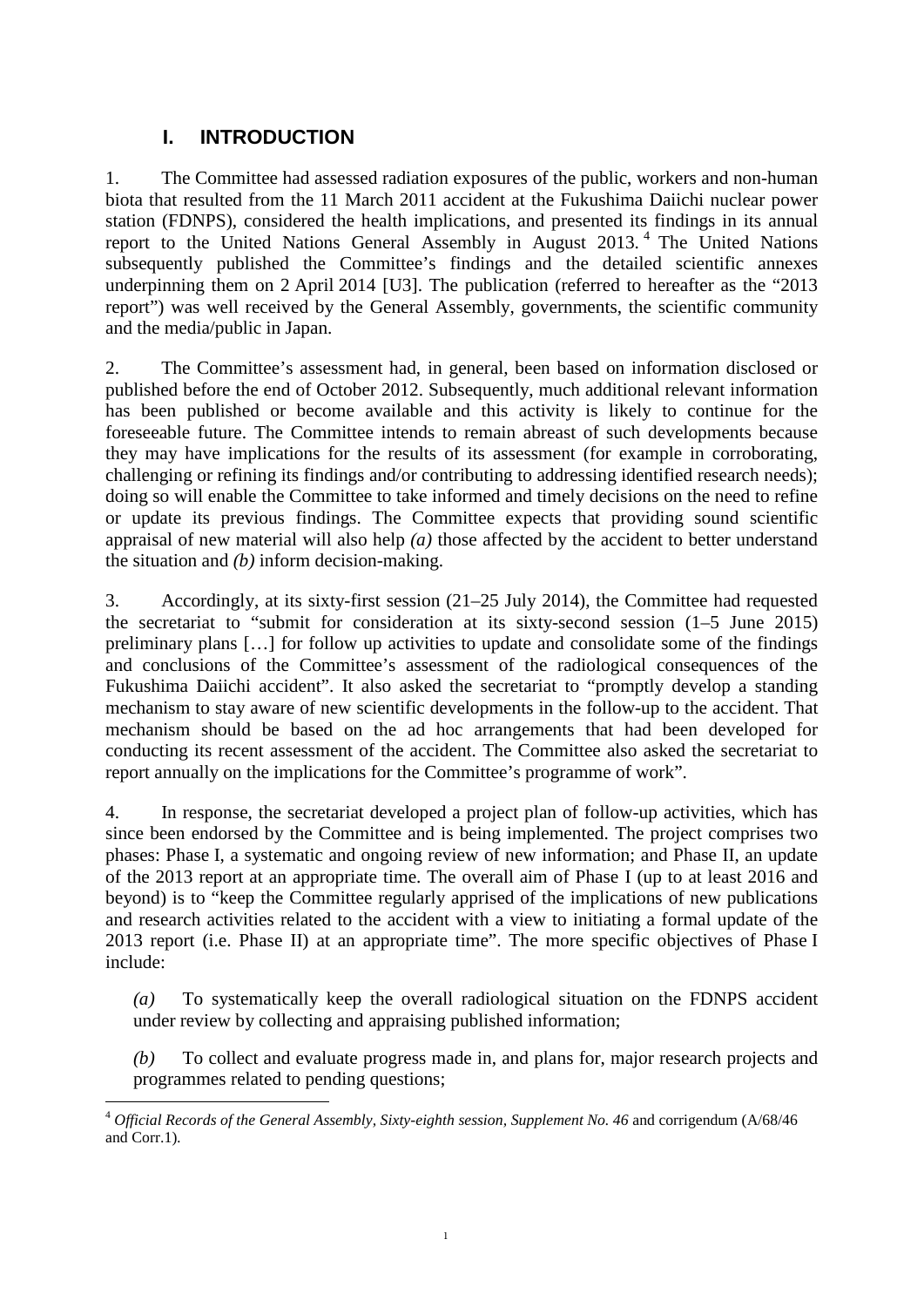*(c)* To promptly identify inconsistencies between information issued after October 2012 and the 2013 report;

*(d)* To conduct ad hoc analyses to help clarify the situation and which could be used subsequently in any update of the 2013 report;

*(e)* To respond to questions and critiques of the 2013 report;

*(f)* To report annually to the Committee at its regular sessions on the outcomes of the above.

[5](#page-9-1). At its sixty-second session, the Committee agreed to the publication of a white paper<sup>5</sup> setting out: *(a)* an assessment of the implications of new scientific developments (up till the end of 2014) for the findings of the 2013 report; and *(b)* a commentary on general themes raised in the few critiques made of the 2013 report. In addition, two electronic attachments were made available providing additional technical information that supplemented the 2013 report. This first white paper was published in October 2015 [U4].

6. This second white paper sets out a further assessment of the implications of new scientific developments (since the first white paper and up to the end of  $2015$ )<sup>[6](#page-9-2)</sup> for the findings of the 2013 report. It provides a summary of the main outcomes of the follow-up activities that underpin the findings reported by the Committee to the General Assembly.

## <span id="page-9-0"></span>**II. EVALUATION OF NEW INFORMATION**

7. The scope of new information analysed by the Committee in its first white paper was, in general, restricted to publications in English in peer-reviewed journals which had not been included or referenced in the 2013 report (i.e. published after October 2012, the cut-off date that had been generally adopted for information analysed in the report), but which had become available or published before the end of 2014. This second white paper covers information not previously considered that has become available or published before the end of 2015. In principle, the scope of the second white paper was extended to include not only publications in peer-reviewed journals, but also peer-reviewed conference papers, reports issued by regional/national institutes/organizations, government departments/ministries, learned societies, utilities, and similar bodies,  $\overline{7}$  $\overline{7}$  $\overline{7}$  reports issued by intergovernmental organizations, and major compilations<sup>[8](#page-9-4)</sup> (and/or analyses) of data from official and other sources. In practice, only one publication was identified for review from these additional categories: the report on the Fukushima accident published by the International Atomic Energy Agency (IAEA) [I2].

8. The approach the Committee used to identify, screen and appraise new information was as described in the first white paper, with the exception of the introduction of a new topical area, that of transfer through the terrestrial and freshwater environments. Introducing this

<span id="page-9-1"></span><sup>&</sup>lt;sup>5</sup> White papers are documents developed for the Committee to guide its future programme of work and that the Committee has decided to share with the wider community.

<span id="page-9-2"></span><sup>6</sup> Publications considered for this white paper comprised those which had not been reviewed in the previous white paper and which had become available up to the end of 2015, including publications which had been made available online. This white paper therefore includes some publications with an earlier publication date than 2015 and some with a final publication date in 2016.<br> $\frac{7}{1}$  In exceptional cases, the scope was extended to scientific reports issued by non-governmental organizations.

<span id="page-9-3"></span>

<span id="page-9-4"></span><sup>&</sup>lt;sup>8</sup> Large volumes of data continue to be generated and published at relatively frequent intervals by various Japanese organizations, and it would not be practicable to include all of these for review within this project. Consideration has, therefore, been limited to more substantive compilations of data that have the potential to be useful in the context of any future reassessment or in extending the scope of any such reassessment.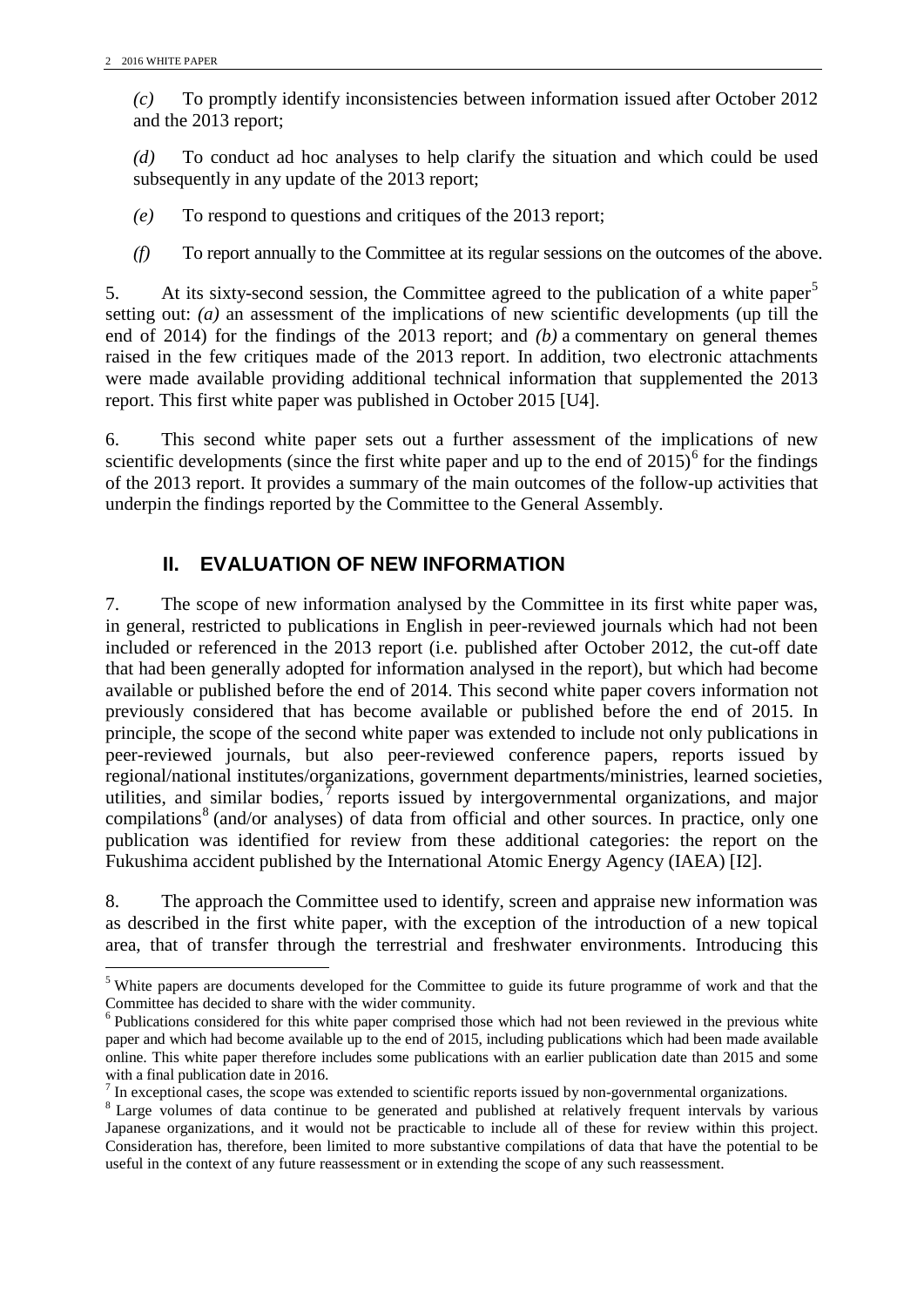additional topical area enabled the Committee to explicitly consider the implications of the increasing number of publications in this field. In screening potentially relevant publications and selecting those which should be subject to more detailed appraisal, particular consideration was given to whether the publication had the potential to:

- − Challenge<sup>[9](#page-10-1)</sup> the assumptions in the 2013 report;
- − Materially affect the conclusions of the 2013 report; or
- − Address research needs either identified in the 2013 report or in topical areas where a wide consensus was emerging.

As a result, this white paper has a greater focus on new information that may potentially challenge the assumptions and conclusions of the 2013 report, rather than on new information which confirms these assumptions and conclusions. It also highlights some of the more relevant information which has become available that would be valuable to any future assessment of the impacts of the accident at FDNPS. However it is not intended to provide a comprehensive overview of all new information relating to the FDNPS accident.

9. The following chapters describe the main outcomes of the screening and appraisal of new sources of information for each topical area in turn. In each case, a brief recapitulation is provided of the findings of the 2013 report, because these provide the context for the review, as well as of the conclusions of the previous white paper. This is followed by a summary of the outcomes of the appraisals, and conclusions about the implications both for the 2013 report and any follow-up activities. Finally, chapter X sets out overall conclusions from this second white paper and includes a tabular summary of those sources of new information deemed to make a significant contribution to addressing identified research needs.

## <span id="page-10-0"></span>**III. UPDATES ON RADIONUCLIDE RELEASES TO ATMOSPHERE, DISPERSION AND DEPOSITION**

#### **A. Recapitulation of the 2013 report**

10. The Committee had reviewed estimates of total releases to the atmosphere of  $^{131}I$  and  $137Cs$  (the two most significant radionuclides from the perspective of exposures of people and the environment). These estimates had ranged generally from 100 to 500 petabecquerels (PBq) for  $^{131}$ I and from 6 to 20 PBq for  $^{137}$ Cs. The averages of the published estimates were about 10% and 20%, respectively, of the corresponding releases to the atmosphere estimated for the Chernobyl accident. Much of the released material was dispersed over the Pacific Ocean, but, depending on the meteorological conditions, a fraction was dispersed over eastern mainland Japan, and radioactive material was deposited on the ground by means of *(a)* dry deposition, and *(b)* wet deposition with rain and snow. The main deposition on land occurred to the northwest of the FDNPS site, but significant deposition also occurred to the north, south and west of the FDNPS site.

<span id="page-10-1"></span><sup>&</sup>lt;sup>9</sup> A publication would be considered to challenge an assumption in the 2013 report or materially affect its conclusions if its implications were sufficient to warrant the Committee considering issuing an addendum to the 2013 report.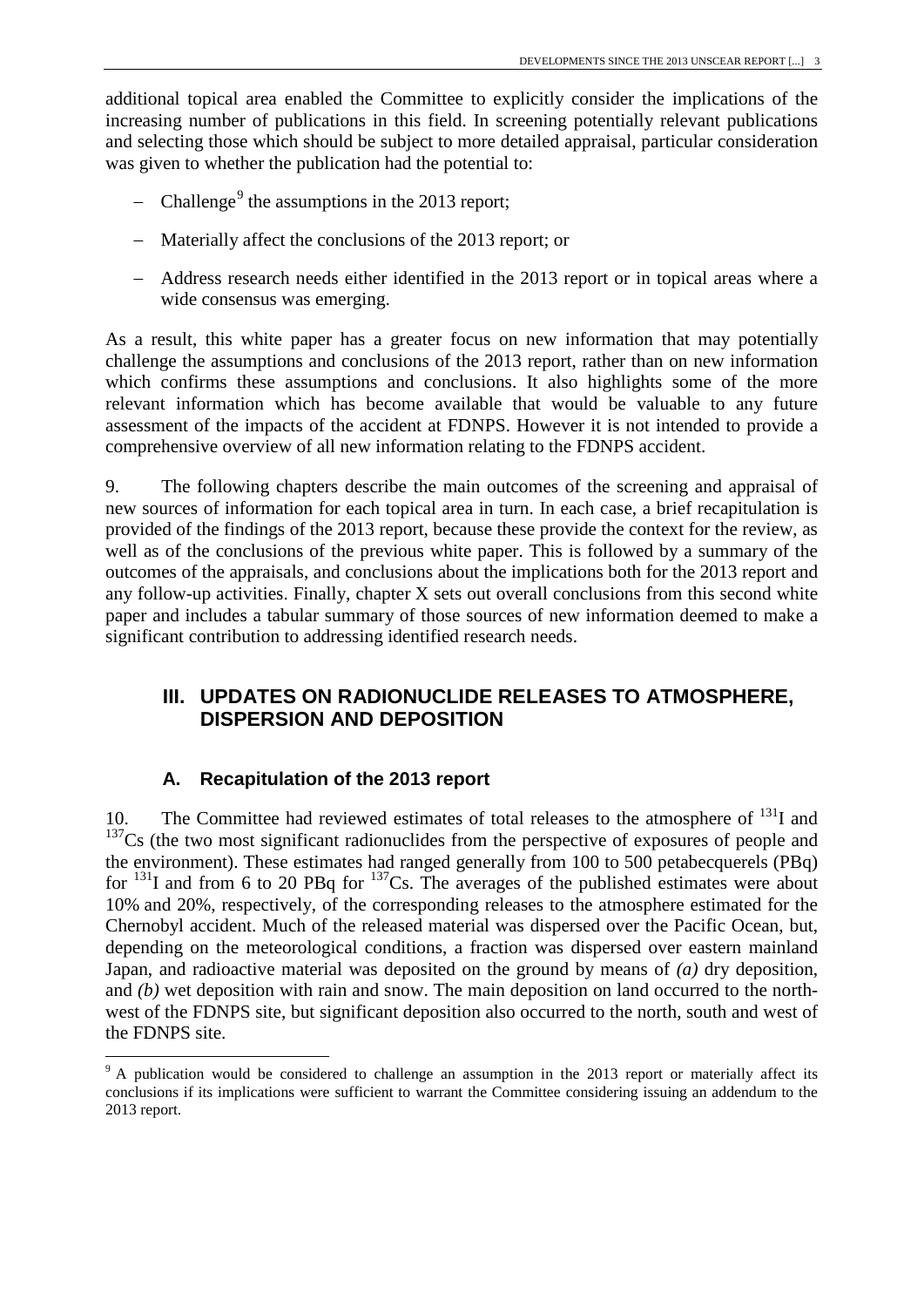11. In general, the Committee had relied on measurements of the deposition densities of radionuclides as the basis for its estimates of doses to the public from external exposure and from inhalation. However, where measurement data were unavailable for the periods when exposures occurred (e.g. for evacuees) and could no longer be obtained, the Committee had needed to use an estimate of the source term (including the temporal patterns of release rates), together with appropriate atmospheric transport, dispersion and deposition modelling (ATDM), to estimate levels in the environment and resulting doses to people. The Committee had chosen a published source term for this purpose [T12]. The releases of the radiologically dominant radionuclides  $^{131}$ I and  $^{137}$ Cs in this source term were 120 and 8.8 PBq, respectively. While at the lower end of the range of published estimates, and possibly an underestimate of the total release, the Committee had considered this source term as the most appropriate for estimating doses incurred as a result of dispersion over the land mass of Japan (see paragraphs B15–B16 in [U3]).

## **B. Findings of review of new publications**

12. The first white paper concluded that no publications had been identified in this area that materially affected the main findings or challenged the major assumptions of the 2013 report; several publications confirmed the assumptions in whole or part. One publication was identified that provided a refinement of the source term estimate used in the 2013 report [K3], and the Committee recommended the use of this refinement in preference in any subsequent studies, although it did not expect that its use would alter significantly the doses estimated in the 2013 report.

13. Of the publications considered in this second white paper, 12 peer-reviewed journal papers and the IAEA report [I2] have been reviewed in detail. Many confirmed the assumptions and findings of the 2013 report in whole or in part. The main implications of the findings of these publications are summarized below.

14. The IAEA report [I2] included reviews of numerous peer-reviewed papers and other relevant data sources published up to the first quarter of 2015. It provided estimates of the total amount and characteristics of releases to the atmosphere. It did not provide any further detailed information on the releases as a function of time beyond what was available for the Committee's assessment in the 2013 report. Excluding the very early estimates made in March/April 2011 on the basis of limited information, the IAEA report estimated the ranges of releases of  $^{133}$ Xe,  $^{137}$ Cs and  $^{131}$ I to atmosphere to be 6,000–12,000 PBq, 7–20 PBq and 100-400 PBq, respectively. These ranges agree well with those set out in the Committee's 2013 report of about 7,000 PBq for <sup>133</sup>Xe,  $6-20$  PBq for <sup>137</sup>Cs and 100–500 PBq for <sup>131</sup>I. Most of the radioactive material released to the atmosphere was blown eastward by the prevailing winds, depositing onto and dispersing within the northern Pacific Ocean. Uncertainties in estimations of the amount and composition of the radioactive substances released were difficult to resolve for reasons that included the lack of monitoring data on the deposition of the atmospheric releases on the ocean [I2].

15. Lebel et al. [L2] analysed available measurements of the forms in which iodine was released from FDNPS and how these forms changed during dispersion in, and deposition from, the atmosphere. They estimated that, overall, about one half of the iodine had been released in a volatile or gaseous form, with the other half released as a particulate. They analysed the variation in the ratio of measured levels of airborne iodine and caesium with distance from FDNPS, and concluded that iodine released in a volatile or gaseous form comprised both elemental and organic forms, although the relative amounts released of each remained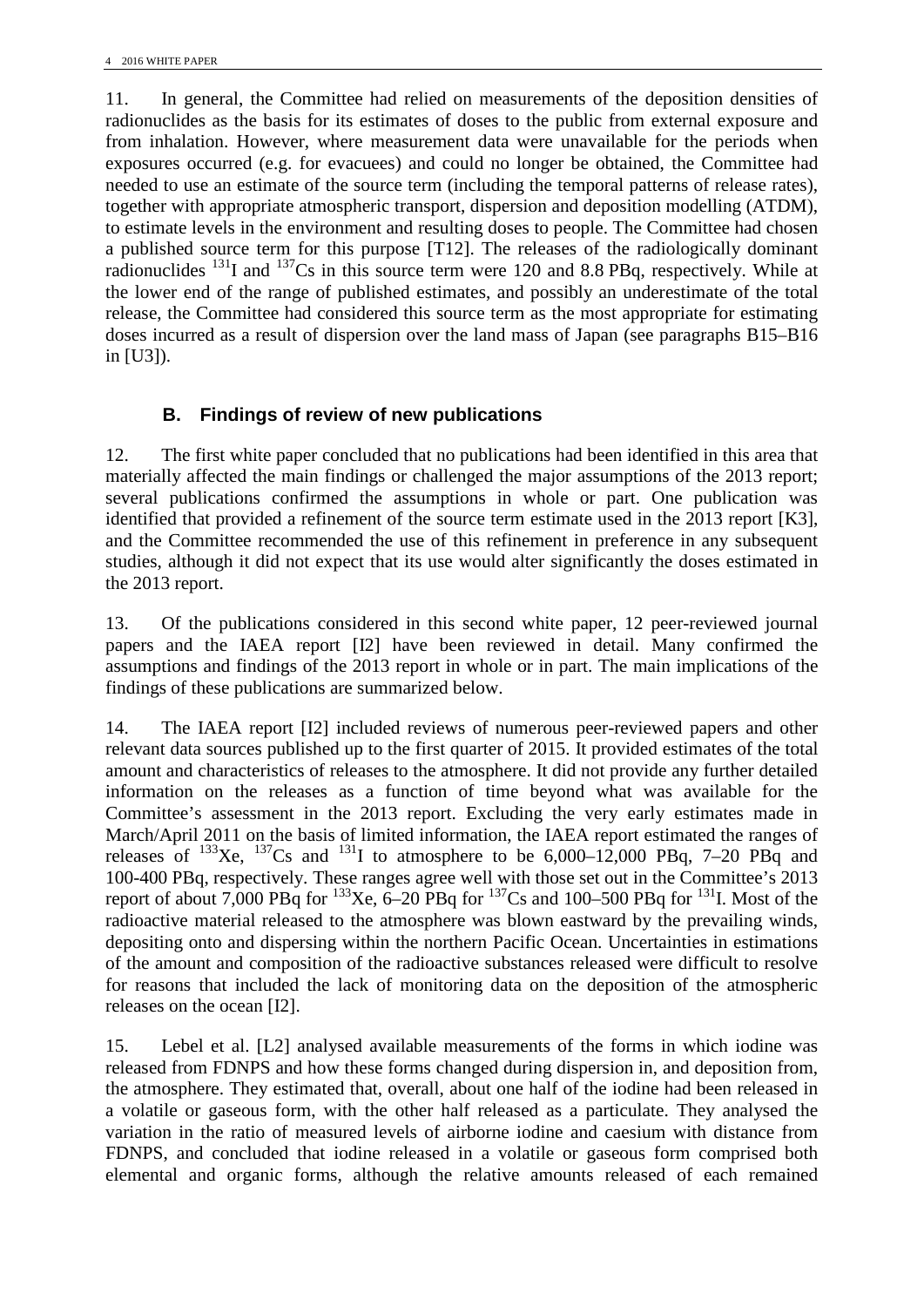uncertain. This is contrary to the assumption in the 2013 report that one half of the iodine was released in an elemental form with the other half as a particulate (i.e. release of iodine in an organic form was not assessed).

16. In light of the conclusions of Lebel et al. [L2], explicit account should be taken, for completeness and additional rigour, of releases of iodine in organic forms in any future update of the 2013 report. For plausible assumptions as to the fraction of iodine released in organic forms, the thyroid doses estimated in the 2013 report for those evacuated would decrease by a small amount (i.e. perhaps about ten to twenty per cent). For those not evacuated, the estimated doses would increase by a factor depending on distance from FDNPS. At short distances, where doses were highest, any underestimation would be unlikely to exceed several tens of per cent. At larger distances, the potential underestimation would be larger but the estimated levels of dose at such distances were very small. Katata et al. [K3], in updating the source term [T12] used in the 2013 report, have provided an indication of the amount of iodine that may have been released in organic forms, based on experimental and other evidence.

17. Leadbetter et al. [L1] investigated the impact of different meteorological datasets and different wet scavenging coefficients on the model predictions of radionuclide deposits following the accident at FDNPS. Saito et al. [S1] described improvements in macro-scale atmospheric transport models that included new approaches to modelling deposition, e.g. newly implemented algorithms for simulating dry deposition, wet scavenging, and gravitational settling of radionuclide aerosol particles. With this work both groups of authors addressed the need for further improvement in modelling wet deposition in atmospheric transport models, which had been highlighted in the 2013 report.

18. Christoudias and Lelieveld [C1] and Evangeliou et al. [E1] confirmed that winds transported a large portion of the atmospheric releases over the Pacific Ocean, as noted in the 2013 report. Evangeliou et al. estimated that around 23% of the released  $137Cs$  was deposited over Japan and 76% over the oceans (North Pacific and North Atlantic); Christoudias and Lelieveld estimated that about 80% of the radioactive material released from FDNPS was deposited on to the Pacific Ocean. The data presented on the deposition of radionuclides in various countries and regions of the world may be useful for subsequent assessments.

19. Hirayama et al. [H8] assessed the time distribution of  $^{131}I$  concentration in air from measurements made at several monitoring posts in Fukushima Prefecture in March 2011 using peak count rates and the calculated response of NaI(Tl) detectors. The data provide a new source of information on  $^{131}$ I concentrations in air during the first days of the accident and thus have the potential to improve knowledge about radioiodine concentrations in air, for which very few direct measurements have previously been published. Hirayama et al. have compared the concentrations of  $^{131}$ I in air integrated over time derived from these monitoring data with information set out in the 2013 report (table B10) based on ATDM predictions for particular locations and times. No firm conclusions could, however, be drawn from this comparison because of differences between the locations of the monitoring posts and the few locations for which relevant ATDM predictions had been presented in the 2013 report.

20. The Committee has carried out a more rigorous comparison of the measurements of Hirayama et al. with its own estimates of  $^{131}$ I concentrations in air at nearby locations; the latter had been used to underpin the 2013 report. An electronic attachment has been developed to provide the detailed comparison. For some of the monitoring posts (i.e. those at Okuma and Futaba), the time series of measurements presented by Hirayama et al. were incomplete, with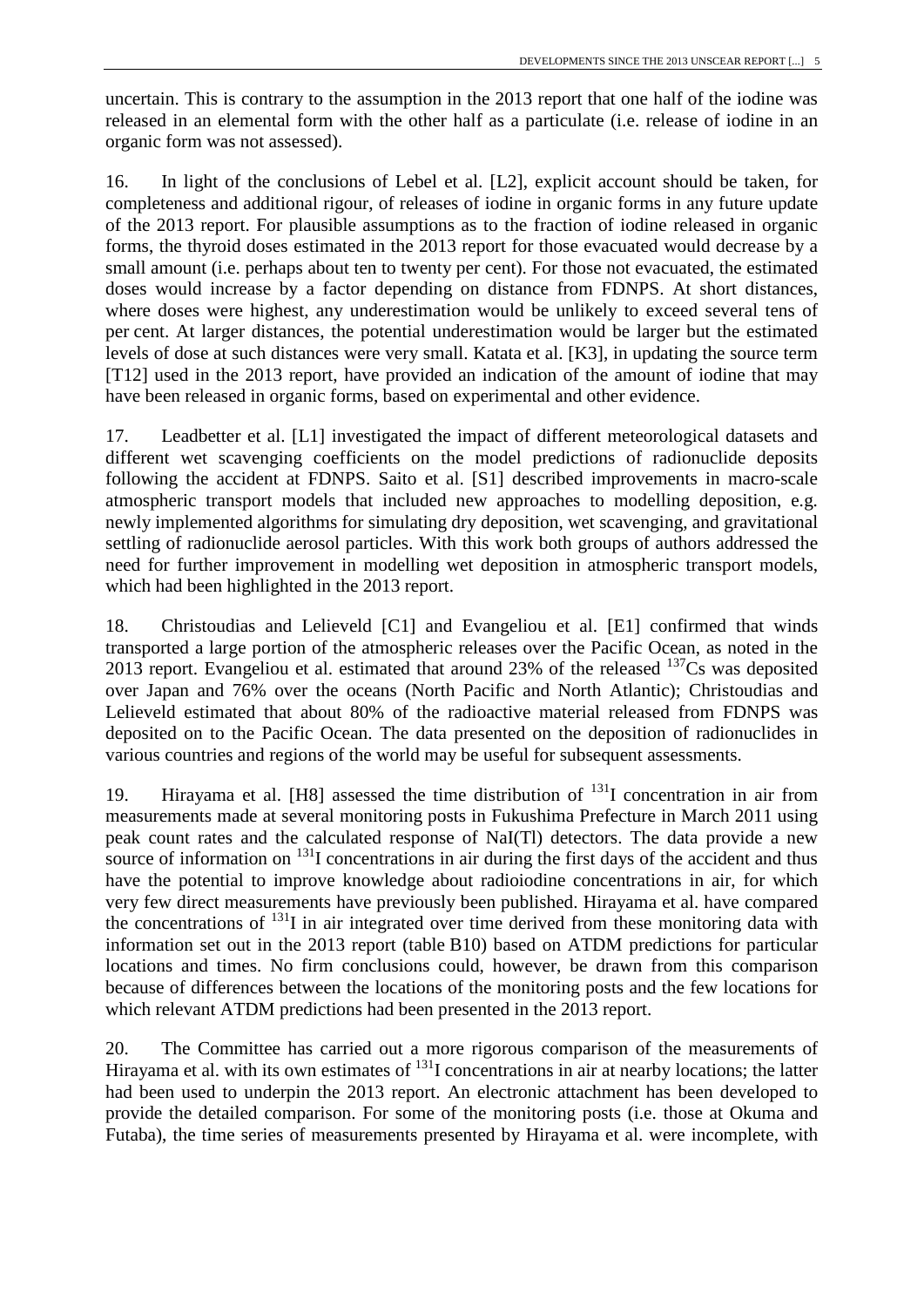no measurements<sup>[10](#page-13-0)</sup> over time periods when the ATDM analysis indicated high levels of  $^{131}I$ concentration in air; thus, no valid comparisons could be made for these locations (other than for more limited time periods when  $13\overline{1}I$  concentrations in air based on measurements were low). For three other monitoring posts (Shoukan/Naraha, Futatunuma/Hirono, and Momijiyama/Fukushima City), the time-integrated  $^{131}I$  concentrations in air that had been estimated using ATDM ranged from a factor of about 2 times higher to about 8 times lower than the corresponding measurements presented by Hirayama et al. Such differences are not surprising given the uncertainties in ATDM predictions, uncertainties in the methods used (and acknowledged) by Hirayama et al., and differences between the exact location of the monitoring posts and where ATDM estimates had been made. For two of these locations, timeintegrated  $131$ I concentrations in air (and doses via inhalation) in the 2013 report had been estimated, not from ATDM alone, but by using ATDM estimates to scale measurements of deposition densities. For these two locations, the time-integrated  $^{131}I$  concentrations in air estimated in this way were only a few tens of per cent lower than those estimated by Hirayama et al. The good agreement between the measured levels and those predicted using ATDM in combination with measured deposition levels—albeit for only a few locations—provides added confidence in the robustness of the methodological approach used in the 2013 report to estimate radionuclide concentrations in air and doses via inhalation.

21. The data presented by Hirayama et al. also provide support for the estimates made in the 2013 report of  $^{131}$ I concentrations in air (and subsequently doses via inhalation) to which evacuees were exposed prior to their evacuation from Futaba and Okuma. These evacuations were completed before 12 March 2011 and the ATDM estimates indicated that there would have been no exposures prior to this time. The measurements at Futaba and Okuma show the arrival of air masses with elevated concentrations of  $^{131}$ I at varying times during the day of 12 March (i.e. after the evacuation had been completed) and, as such, confirm the dose estimates in the 2013 report.

22. Muramatsu et al. [M16] confirmed the understanding summarized in the 2013 report that the plume containing higher  $^{131}$  $I^{137}$ Cs ratios moved in a southerly direction. Furthermore, they concluded that there was good agreement between the <sup>131</sup>I deposition map as constructed from the direct measurements of  $^{131}I$  [S2] and that reconstructed from later measurements of <sup>129</sup>I. The newly reconstructed data for  $131$  deposition (based on measurements of  $129$ I in soil samples) has the potential to further improve estimations of the  $131$ I source term and also to improve assessments of doses to inhabitants and evacuees from inhalation. Analysis of the remaining soil samples from the very large soil sampling campaign has the potential to provide valuable additional data in the future about the initial deposition of  $^{129}$ I and  $^{131}$ I.

23. Oura et al. [O7] presented a comprehensive new dataset of hourly concentrations of <sup>134</sup>Cs and <sup>137</sup>Cs in air, derived from samples automatically collected on filter tapes at 99 air quality monitoring stations from 12 to 23 March, 2011, in eastern Japan. This dataset provides a new and unique source of information about radiocaesium concentrations in air at a large number of monitoring stations and with a high resolution in time. The dataset could enable improved source term estimates, an improved assessment of the levels of radionuclides in air, and an improved assessment of inhalation doses which could potentially challenge the findings of the 2013 report. This can only be judged by a more detailed comparison with the assumptions and data used in the 2013 report. The authors stated that they are in the process of

<span id="page-13-0"></span> $10$  The reasons for the absence of measured levels during these periods are not fully clear (an additional publication by Hirayama et al. [H7] stated that data for these monitoring posts after 14 March 20:00 JST "could not be analysed because of a drastic increase or a lack of data"), but may have resulted from failure of the equipment or saturation due to the passage of air masses with highly elevated concentrations of radionuclides.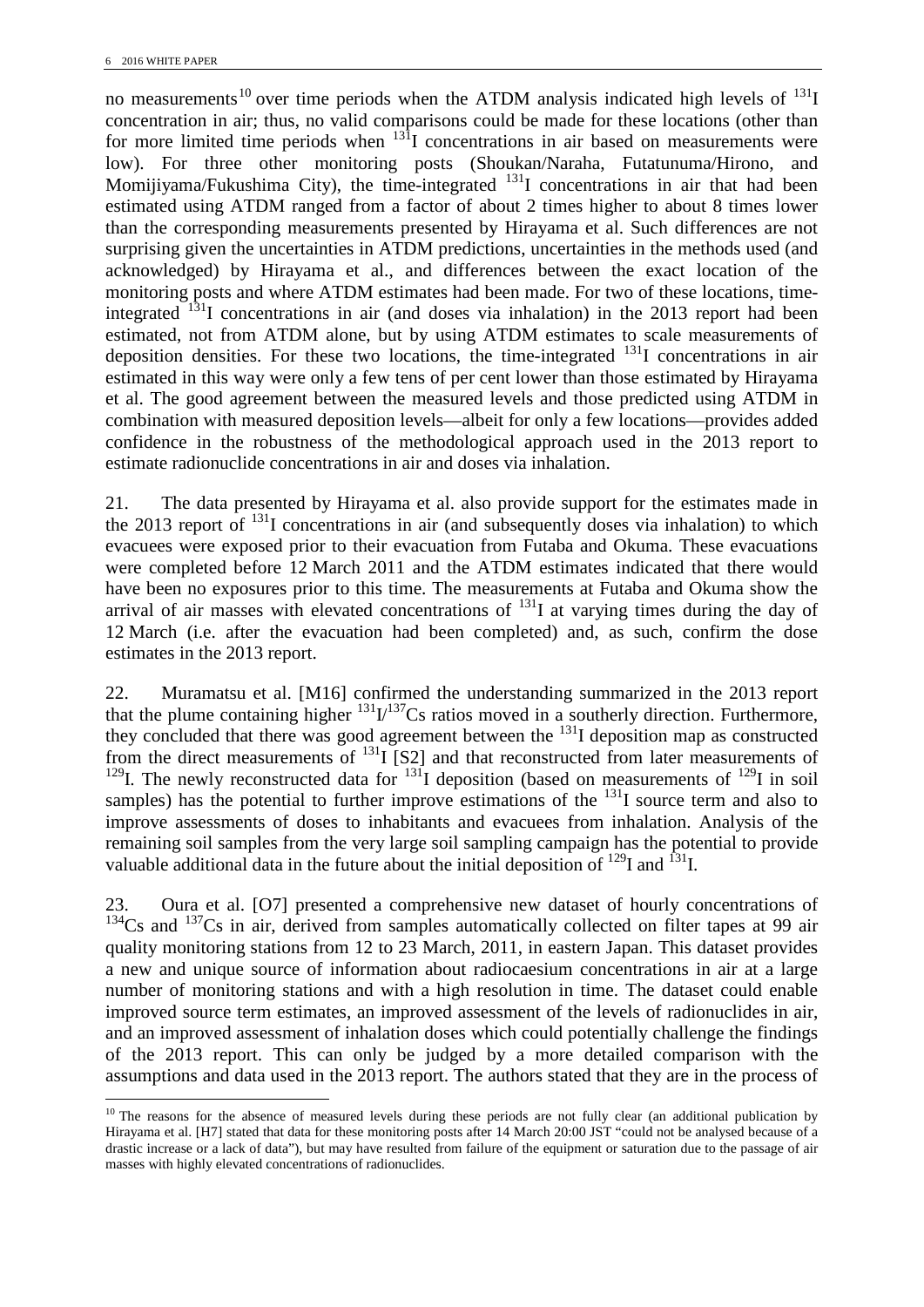carrying out similar analysis of the remainder of the approximately 400 air quality monitoring stations and providing information about concentrations in air for many more locations, and for other radionuclides in the future.

24. Steinhauser et al. [S10] reported the results of an analysis of weekly air filter measurements, which revealed sporadic releases of radionuclides long after FDNPS was stabilized. This article indicated that secondary releases of radioactive materials were possible—even years after the accident—because of decommissioning and dismantling activities on the FDNPS site. The estimated size of these secondary releases was small in comparison with the releases in the immediate aftermath of the accident, and their impact for assessed doses (both in the past and in the future) is therefore negligible.

25. Akimoto [A3] reported on measurements of radiocaesium concentration in the air and deposited on the ground in Fukushima City during the period from June 2011 until July 2013. These measurements showed that resuspension of deposited radiocaesium led to only very low concentrations in air, confirming the assumption made in the 2013 report that the contribution of resuspension to doses was negligible.

## **C. Potential implication of new publications**

26. The Committee has noted the new data that are becoming available on concentrations in air of  $^{131}$ ,  $^{134}$ Cs and  $^{137}$ Cs as a function of time, on  $^{131}$ I deposition based on measurements of  $129$ I in soil samples, and on the chemical form of the iodine released. These data have the potential to significantly improve source term estimates, and estimates of the levels of radionuclides in the air and deposited on the ground. Similar analyses of other existing samples are expected to yield further data in the near future. A detailed comparison of these new data with those used in the 2013 report would be needed to fully understand their implications.

27. The Committee has identified that research in the following specific areas would have the greatest potential to contribute to addressing the needs identified in the 2013 report:

*(a)* Continuing to investigate the modelling of wet deposition in atmospheric transport and dispersion models;

*(b)* Continuing to improve inverse and reverse modelling to estimate the source term;

*(c)* Improving current estimates of the source term making use of all available measurement data, in particular the new data on  $131$  deposition reconstructed from measurements of  $^{129}I$  deposition, on  $^{131}I$  concentrations in air and on  $^{134}Cs$  and  $^{137}Cs$ concentrations in air;

(d) Extending the reconstruction of  $^{131}I$  deposition based on  $^{129}I$  measurements to the remaining soil samples;

*(e)* Extending the measurements of radionuclide concentrations on filter tapes from air quality monitoring stations to the remaining filter samples;

(f) Analysing and comparing the new data on  $^{131}$ I,  $^{134}$ Cs and  $^{137}$ Cs concentrations in air against previous monitoring and modelling results;

*(g)* Analysing emerging data on aerosol particle size and speciation measurements for  $137$ Cs to better determine inhalation characteristics for the purposes of estimating doses.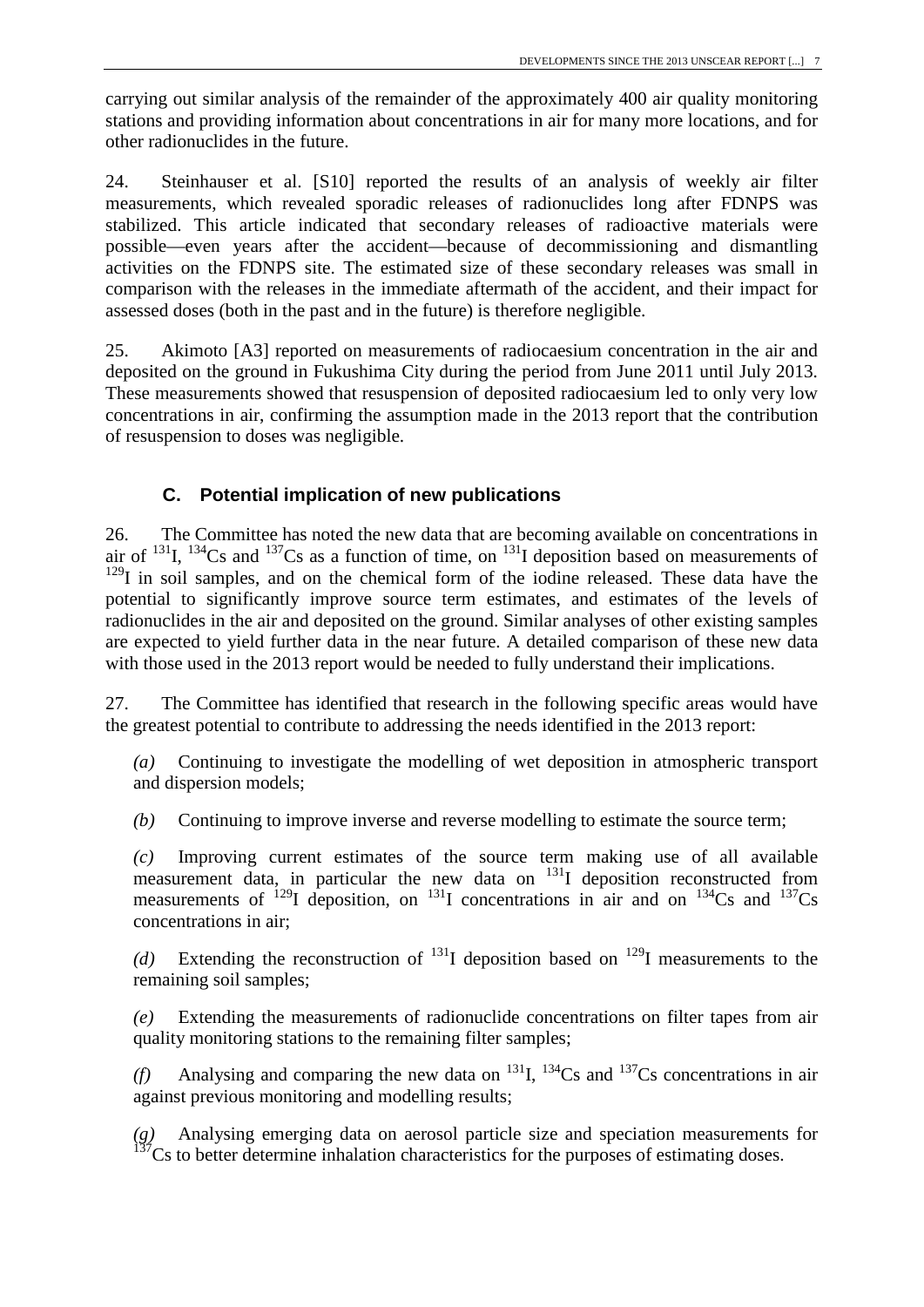# <span id="page-15-0"></span>**IV. UPDATES ON RADIONUCLIDE RELEASES TO WATER, DISPERSION AND DEPOSITION**

#### **A. Recapitulation of the 2013 report**

28. The Committee had concluded that the direct discharges and releases from FDNPS to the ocean mainly occurred during the first month following the accident, and that the continuing releases were unlikely to affect the Committee's assessment of doses to the public significantly. The Committee had concluded that these direct releases were about 10–20 PBq for  $131$ I and 3–6 PBq for  $137$ Cs, mainly on the basis of estimates derived using threedimensional modelling. In addition, the Committee had concluded that the release to the ocean from deposition from the atmosphere was about 60–100 PBq for  $^{131}I$  and 5–8 PBq for  $^{137}Cs$ , with only a small percentage of this occurring within a radius of 80 km from FDNPS. The Committee had concluded that measured levels of  $^{137}Cs$  in seawater near the FDNPS site declined rapidly from a peak of 68,000 Bq/L (6.8  $\times$  10<sup>7</sup> Bq/m<sup>3</sup>) on 7 April 2011 and were generally below 200 Bq/L ( $2 \times 10^5$  Bq/m<sup>3</sup>) by the end of April, after which the rate of decrease was much smaller. Concentrations decreased rapidly with distance from the coast: at 15 km and 30 km offshore from the FDNPS site, they were about 100 times and 1,000 times lower, respectively, than near the FDNPS site. The measured levels of  $137Cs$  in sediment generally lay between 10 and 1,000 Bq/kg of dry sediment, except in the port of FDNPS, where measured levels were much higher.

29. At the time the 2013 report was finalized, radioactive water had still been leaking on the site, and groundwater had been transporting radionuclides into the aquatic environment. The Committee had also noted the appearance of significant amounts of fission and activation products in stagnant water in the basements of the reactor and turbine buildings. The Committee had identified that key priorities for scientific research were to improve the characterization of the leaks and releases to the aquatic environment, and forecasting and quantifying the long-term transport and mixing of these releases.

## **B. Findings of review of new publications**

30. The Committee concluded in the first white paper that its findings in this area of the 2013 report remained valid and were largely unaffected by new information that had since been published.

31. Of the publications considered in this second white paper, 14 peer-reviewed journal articles and the IAEA report [I2] were reviewed in detail. None contradicted the findings of the 2013 report, and several confirmed the assumption of a general decreasing trend of the direct discharge to the ocean. Several publications addressed identified research needs. Their contributions are summarized in the following paragraphs.

32. The IAEA report noted that there was considerable variation between different estimates of the direct discharge to the ocean published between 2011 and 2013. This variability was considered to be due to the large uncertainties in the different oceanic circulation and radionuclide dispersion models and in the different modelling approaches used by each study, and the lack of spatially distributed observations in the surrounding region. The report noted that the direct discharges and releases of  $137Cs$  were generally estimated to be in the range 1–6 PBq, but that there were assessments that had reported estimates up to 26.9 PBq. Estimates of this magnitude had also been noted in the 2013 report, but the Committee had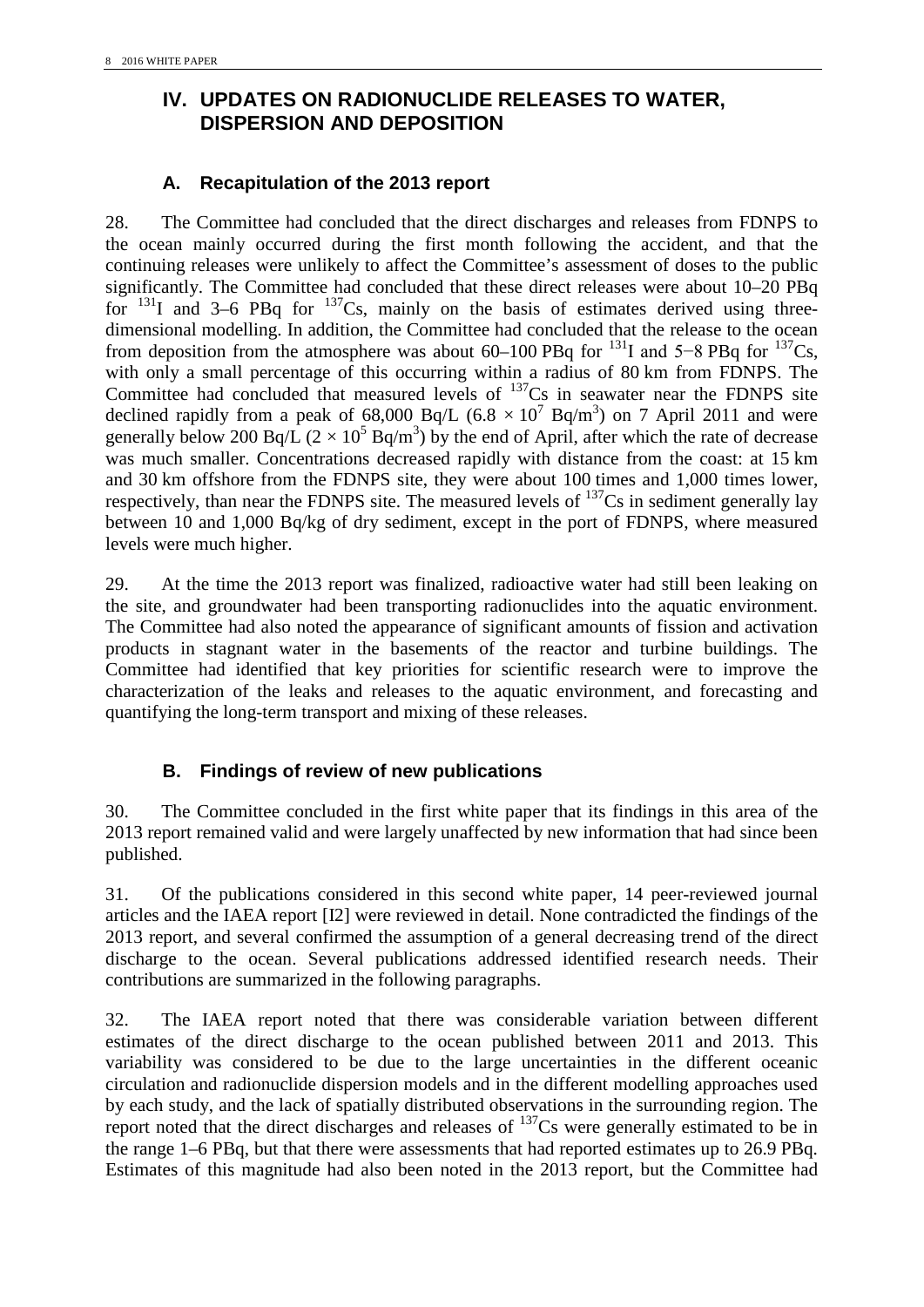considered them to be less reliable because they had generally been derived with extrapolation methods assuming constant dispersion rates.

33. Aoyama et al. [A7] derived estimates of the total release to the atmosphere and then to the ocean by deposition. The authors estimated the inventory of  $137Cs$  in the ocean from measurements of concentrations of  $^{134}Cs$  and  $^{137}Cs$  in surface water made across the North Pacific Ocean in April and May 2011. They then compared this estimate of the inventory with one derived using atmospheric dispersion and deposition models and a particular source term for the release to the atmosphere [T12], as well as the estimate of the direct release to the ocean derived by Tsumune et al. [T18]. The authors reported that the comparison suggested that the deposition of  $137$ Cs released to the atmosphere on to the ocean surface was in the range of 11.7-14.8 PBq, somewhat higher than the estimate of 5–8 PBq given in the 2013 report. However, the range quoted by Aoyama et al. does not appear to take account of the uncertainty associated with the assumptions made about the vertical profile of radiocaesium with water depth, or the uncertainty in the estimate of the direct release to the ocean. Including these uncertainties would give a much wider range of estimates for deposition on to the ocean surface, which would encompass the range given in the 2013 report. In addition, as had been noted in the 2013 report and in the first white paper, the Terada et al. source term was derived from measurements of radionuclide deposition levels on land and would not be the most reliable source term to use to assess deposition on to the ocean. More recently, Katata et al. [K3] and Kobayashi et al. [K9] have made use of a wider range of measurements on land and in the ocean, and used coupled models to make better estimates of both total releases to the atmosphere and releases as a function of time, although they did not estimate deposition on to the ocean (see [U4]).

34. The contribution of inputs from rivers to the discharge of radiocaesium into the Pacific Ocean has been studied in several papers. The annual discharge of  $137Cs$  from rivers has been estimated to be between 5 and 10 TBq [A1, K8], representing of the order of 1 to 2% of the initial deposition on to the catchment area of the rivers most affected by the FDNPS accident. These catchments would be expected to be a continuing source of radiocaesium to the Pacific Ocean. Takata et al. [T7] estimated the fraction of  $^{137}$ Cs bound to particles in different rivers that became desorbed in the presence of cations (especially  $K^+$ ) in estuaries. This is of interest because radiocaesium in the dissolved phase is more easily taken up by marine biota. Takata et al. found that this fraction ranged from a few per cent to more than 50% under conditions of high river discharge (e.g. floods).

35. The general decrease of the direct releases to the ocean has been confirmed by the continuous monitoring at the outlets of FDNPS. However, this monitoring has also shown sporadic increases of  $137$ Cs levels as a result of exchanges of water between the harbour and the ocean [H9]. Most of these sporadic increases correspond to heavy rainfall events. Hirose has concluded that there are two main pathways by which radionuclides are continuing to be discharged into the ocean. One is a continuous release due to exchange of waters between the harbour and the open ocean, and the other is a sporadic discharge of contaminated water via drainage because of rainfall.

36. Several publications have reported the decrease of concentration of radiocaesium in surface seawater at different distances from FDNPS. These studies have found the following results:

*(a)* In 2014, the 137Cs concentration in the north canal of Units 5 and 6 and at the northern outlet of FDNPS was around  $1,000$  Bq/m<sup>3</sup> [A6, H9];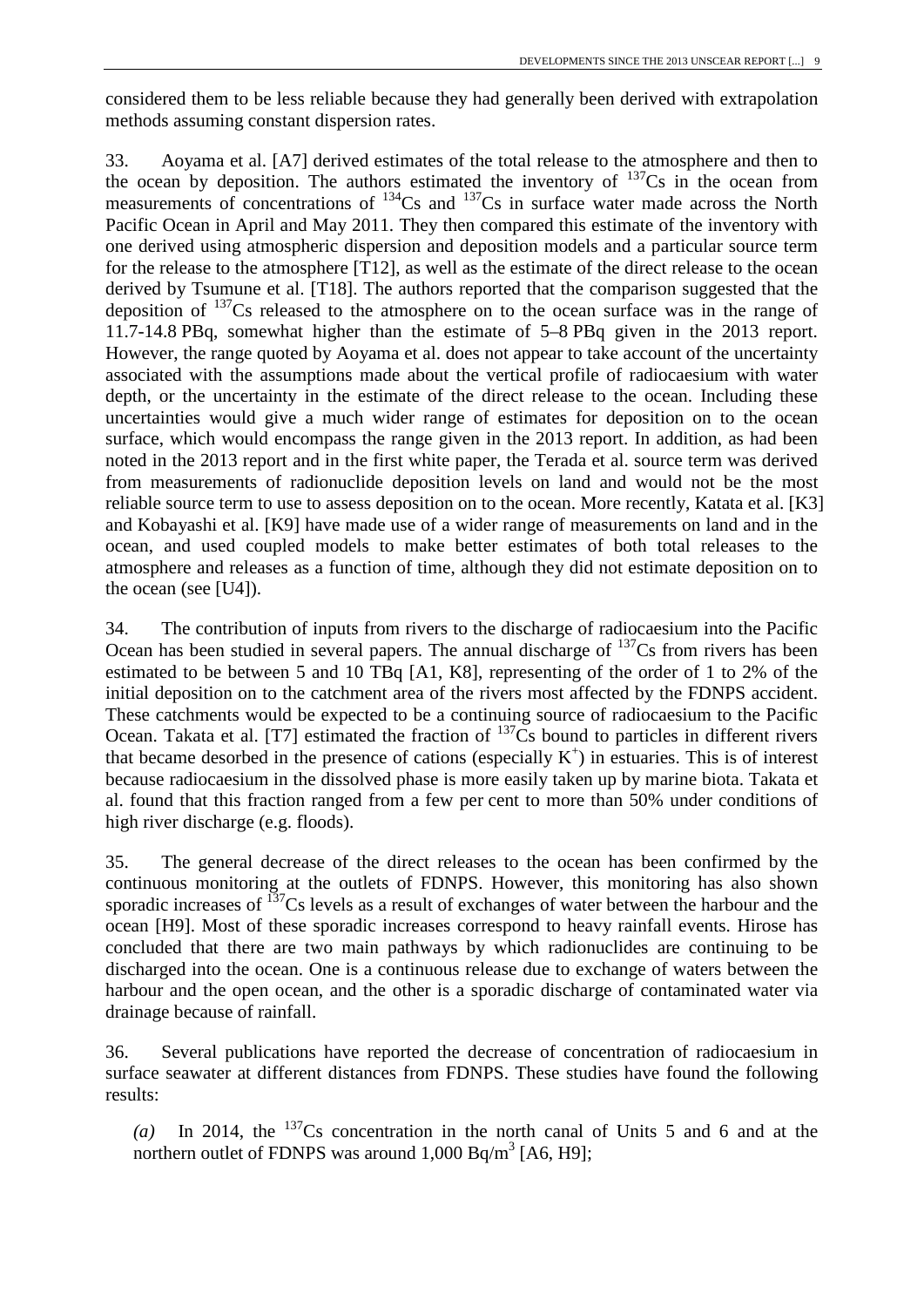(b) Within the 20 km zone,  $^{137}$ Cs concentrations in 2014 were between 10 and 100 Bq/m<sup>3</sup>, one to two orders of magnitude higher than background levels [H9];

*(c)* In a series of three cruises from June 2011 to June 2012 in the northwest Pacific (hundreds to thousands of kilometres from FDNPS) there was about a 40-fold decrease in the average  $137Cs$  concentration during this one-year period, with average concentrations of  $137Cs$  of 3.4 Bq/m<sup>3</sup> in June 2012 [M8];

(d) During winter 2012, the average  $137Cs$  inventory between 42°N and 4°S along the 149°E meridian (region extending between 400 and 4,000 km from FDNPS) was estimated to be about 1.3 times the residual inventory from nuclear weapons testing [K16].

37. Several publications have documented the transport of  $^{134}Cs$  and  $^{137}Cs$  in the Pacific Ocean, and some of these have discussed the physical processes responsible for this transport. These studies have found the following results:

(a) Lateral inputs of  $137Cs$  transported via suspended particulate matter have been observed on the continental shelf break, 115 km south-east of FDNPS [B7]. Buesseler et al. have suggested that these particles, originating from shallower regions and possibly resuspended during typhoons, transported only small amounts of  $137$ Cs relative to the inventory buried nearshore, and therefore that this transport process did not significantly reduce the levels of  $137$ Cs in the coastal sediment;

*(b)* Mesoscale oceanic eddies (approximately 200 km diameter), which develop in the subarctic frontal zone of the northwest Pacific (on the northern side of the Kuroshio Extension), accumulated and transported radiocaesium downward to a depth of 500 m [B6];

*(c)* Radiocaesium was also transported into deeper water (water depth: 100–400 m) in the ocean during winter by the action of wind [A6].

38. The long-distance eastward transport of radiocaesium by oceanic currents has been monitored in the Pacific as far as the North American coast. Radiocaesium released from the FDNPS accident was first detected in June 2012 at 1,500 km from the British Columbia coast at a concentration of 0.3 Bq/m<sup>3</sup>. Subsequent observations at the same point in February 2014 revealed an increase to 2 Bq/m<sup>3</sup> throughout the upper 150 m of the water column. In June 2013,  $137$ Cs attributable to the FDNPS accident was detected on the Canadian continental shelf at a concentration of 0.5 Bq/m<sup>3</sup> [S8]. These concentrations are similar to concentrations of  $^{137}Cs$  of 1 Bq/ $m<sup>3</sup>$  found prior to the accident, which were due to fallout from weapons testing.

39. Concerning the westward transport of radiocaesium, observations south of Java, Indonesia in September 2012 [S12] did not detect any increase in radiocaesium concentrations that could be attributed to the accident, nor did regular monitoring around Sri Lanka between September 2011 and April 2013 [W5].

## **C. Potential implication of new publications**

40. The Committee has concluded that its findings in this area of the 2013 report remain valid and are largely unaffected by new information that has since been published. The Committee has noted several publications that will contribute to an improved understanding of the release and subsequent dispersion of radionuclides in the marine environment.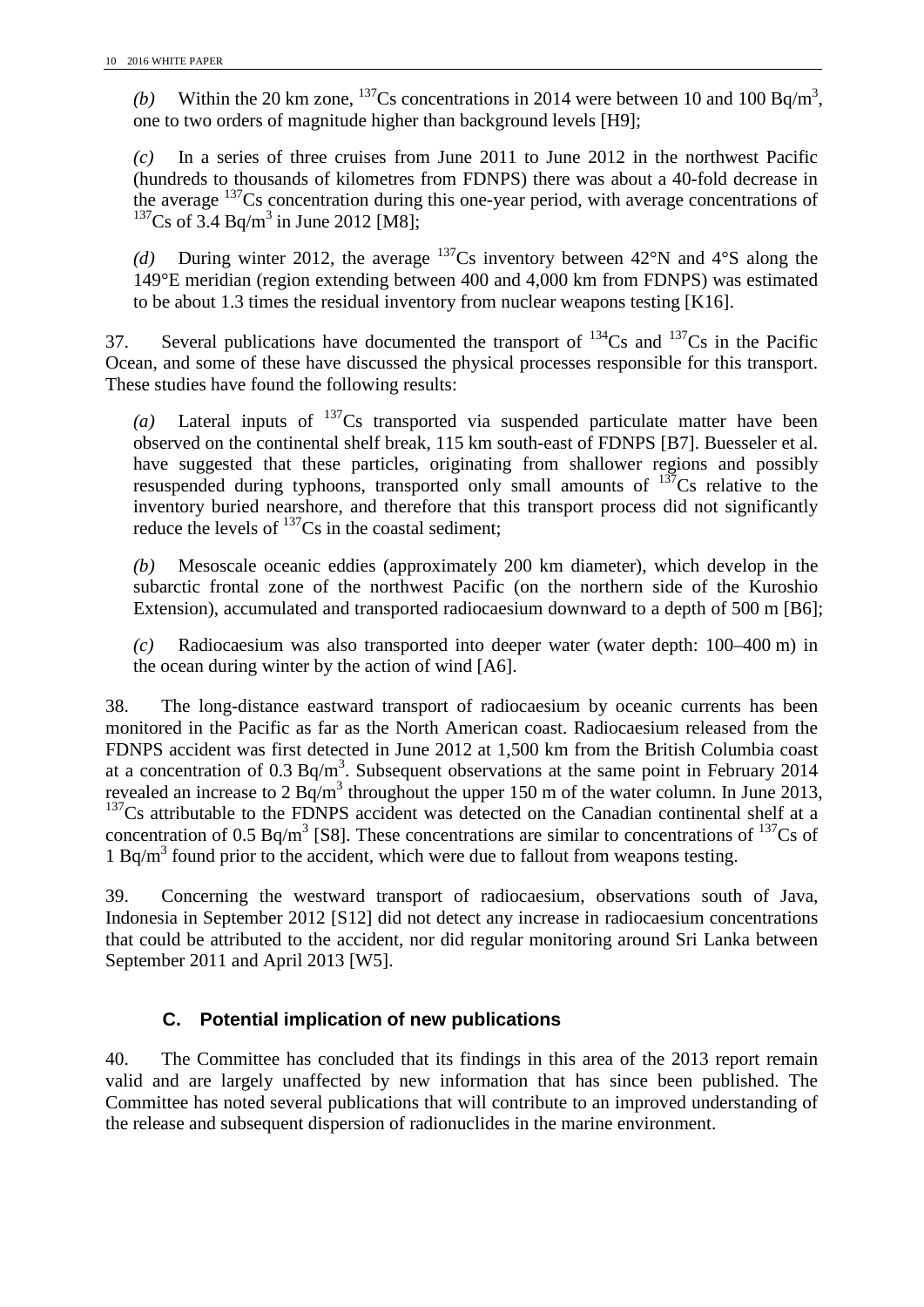# <span id="page-18-0"></span>**V. UPDATES ON TRANSFER OF RADIONUCLIDES IN TERRESTRIAL AND FRESHWATER ENVIRONMENTS**

#### **A. Recapitulation of the 2013 report**

41. In the 2013 report, the Committee had modelled transfers through terrestrial and freshwater environments to estimate doses to members of the public from ingestion of foodstuffs for the second year after the FDNPS accident onwards. The Committee had estimated these doses using the FARMLAND model [B5]. This model was used to predict the migration of deposited radionuclides into the soil and their subsequent uptake into food products. Some modifications had been made to the model to account for East-Asian agricultural conditions (especially for rice, vegetables and fruit), but many radiological and agricultural parameter values based on Northern European data had been retained.

42. In the 2013 report, the food categories with the highest per capita intake by weight for adults, included in the assessment of doses from ingestion for the second year onwards, had been rice, "other vegetables" (assumed to be in the leafy green vegetables category), wheat and wheat products (assumed to be in the cereals category), fruit and milk. The aim had been to make realistic estimates of doses and the focus had been on assessing average doses to representative groups in the population, therefore consumption of wild food products, such as game animals or mushrooms, had not been considered.

43. On the basis of these assumptions, and that food restrictions remained in place, the Committee had estimated doses from ingestion for periods after the first year that were one to two orders of magnitude lower than those from external exposure to deposited radionuclides. Several subsequent studies, in which the internal exposure of people has been measured directly, have confirmed the dominance of the external exposure pathway, and have indicated that doses from ingestion estimated using the FARMLAND model were more likely overestimates than underestimates (see section VI below).

44. The Committee had identified the need to better characterize the distributions of doses to the public and to better quantify the uncertainties in the dose estimation as priorities for future research. In this context, notwithstanding the minor contribution ingestion of foodstuffs had made to estimated doses, better information on the transfer of radionuclides to foodstuffs, and specifically regional and national parameters for models would be useful for future assessments of the consequences of the FDNPS accident. In addition, such information would be helpful to improve understanding of the potential impact of environmental remediation programmes.

#### **B. Findings of review of new publications**

45. The Committee did not explicitly consider new publications on transfers through the terrestrial and freshwater environments in the first white paper. For this second white paper the Committee gave priority to the transfer pathways of radiocaesium (which had made the dominant contribution to ingestion doses after the first year) to food products and to information published in 2015.

46. Of the publications considered in this second white paper, 25 have been reviewed in detail. The main implications of the findings of these publications are summarized below.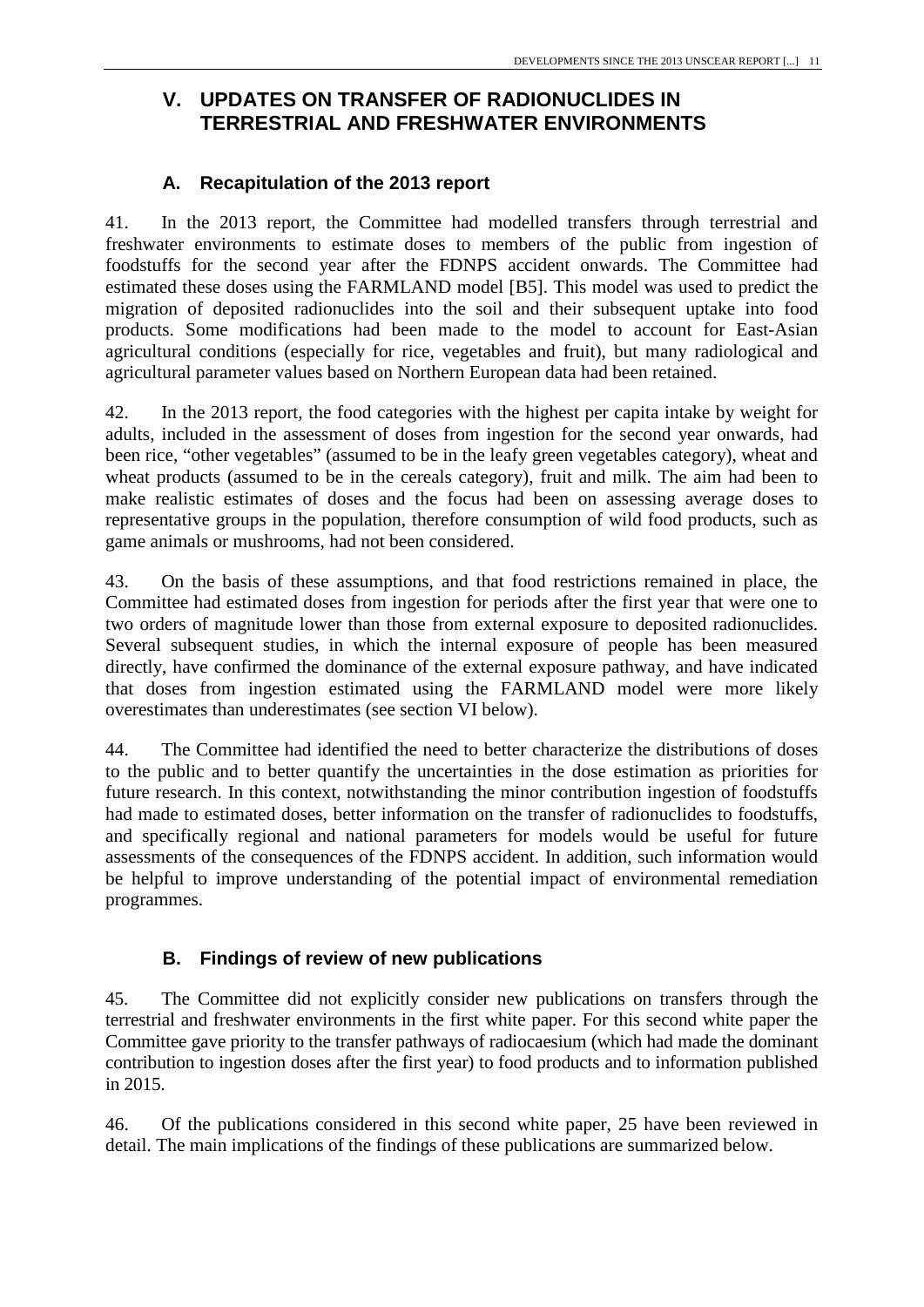#### **1. Radiocaesium fixation and migration in soil**

47. In the 2013 report, migration of radiocaesium into deeper layers of well-mixed soil used for crop production had been assumed to be slow, with, for example, only about 7% migrating below the top 30 cm of well-mixed soils after 10 years (based on a migration rate constant of  $1.9 \times 10^{-5}$  per day). No data have been identified (in publications reviewed in this white paper) which show radiocaesium attributable to the FDNPS accident at soil depths below 30 cm.

48. Rates of radiocaesium migration were measured in soils from locations excluding forests and residential areas by Lepage et al. [L3] and in an extensive survey by Matsuda et al. [M5]. In both studies, most radiocaesium remained in the upper 5 cm, despite high cumulative rainfall, some of which was associated with typhoons.

49. Uematsu et al. [U1] and Nakao et al. [N5] measured the ability of soils to bind radiocaesium and the influence of different soil characteristics. Both studies found that the amounts of micaceous clay minerals and organic matter present were key factors influencing the extent of binding of radiocaesium in soil. There was some evidence that the binding of the radiocaesium in soils developed from volcanic ash may be lower (and, therefore, that the uptake of radiocaesium by plants and its migration rate down the soil profile may be higher) than that of other soil types.

#### **2. Radiocaesium transfer from soil to crops**

50. Seven of the reviewed papers [F1, F2, I4, K4, K11, O2, S3] have reported values of concentration ratio (the ratio of the concentration of a radionuclide in the food product to its concentration in soil) for the transfer of radiocaesium from soil to brown rice, derived from both pot and field experiments conducted between 2011 and 2013. These publications suggest that the concentration ratio for brown rice may have been higher (by up to around an order of magnitude) in the first one or two years than assumed in the 2013 report, but declined between 2011 and 2012 at a similar rate to that predicted in the 2013 report.

51. Sato et al. [S5] reported concentration ratios for the transfer of radiocaesium from soil to six different types of fruit in 2011. The values reported were all higher (by between 1.6 and 16 times) than that assumed in the 2013 report, with the highest values for Japanese cherry. Two studies by Kusaba et al. [K17, K18] on blueberries and chestnuts suggested that radiocaesium adhered to bark surfaces was an important source of radiocaesium for the fruit in the first three years after deposition, rather than radiocaesium in soil. The reductions in radiocaesium concentration in chestnuts and blueberries reported in the two studies [K17, K18] were faster than those predicted using the FARMLAND model. In contrast, Tagami and Uchida [T2] found that the rate of decline in the concentration of  $137Cs$  in persimmon at a specific site in Chiba was similar to that which would be predicted by the FARMLAND model, whereas for persimmon collected in Fukushima Prefecture it was slower.

52. For leafy green vegetables, Aung et al. [A9, A10] reported concentration ratios for  $137<sup>137</sup>Cs$  which were consistent with that used in the 2013 report, with some values up to two times lower and others two or three times higher. Ohse et al. [O2] also reported higher radiocaesium concentration ratios (by up to a factor of 20) for a range of crops, including eggplant, pumpkin, soybean and cabbage, grown in soil with high radiocaesium concentrations in Okuma town in 2012. Tagami and Uchida [T1] reported a reduction in the concentration of  $137Cs$  in giant butterbur, which occurred at a faster rate than would be predicted for leafy green vegetables using the assumptions of the 2013 report.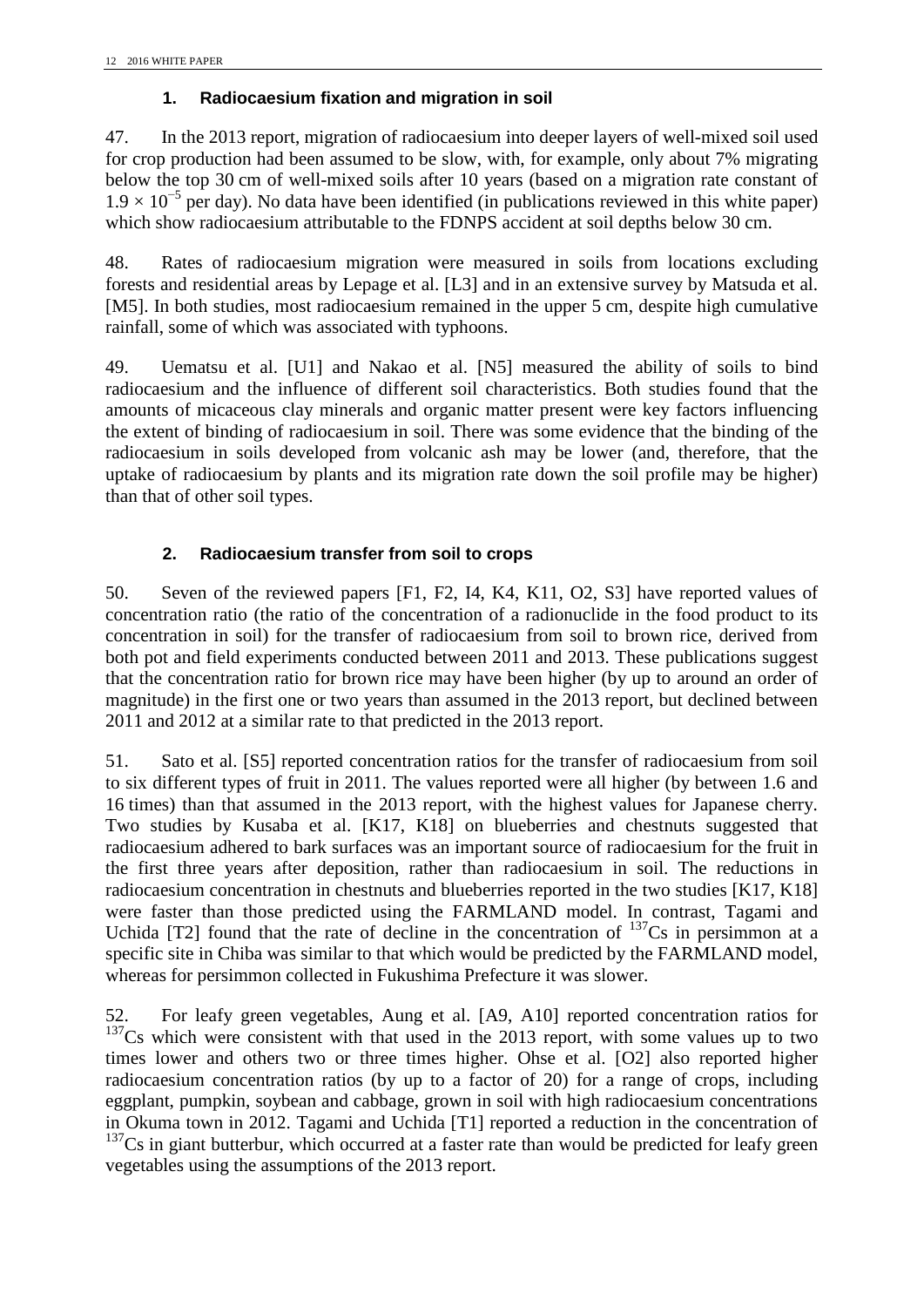53. Kubo et al. [K12] reported mean concentration ratios for radiocaesium in buckwheat, and Hoshino et al. [H13] reported concentration ratios for rye. The concentration ratios initially (in 2011 and 2012) were around an order of magnitude higher than that assumed for cereal and pasture in the 2013 report but had declined by 2013 to a similar value. Sunaga et al. [S11] reported limited data showing concentration ratios ranging from 20% lower to 40% higher than that assumed in the 2013 report for cereal and pasture.

54. The Committee identified no papers published in 2015 on the transfer of radiocaesium to wheat crops or agricultural animal products.

## **3. Radiocaesium transfer to food products not considered in the 2013 report**

55. Hiraide et al. [H6] and Nakai et al. [N4] showed that the transfer of radiocaesium to forest mushrooms in Japan was as high as that reported in other countries (e.g. [I1]).

56. Tsuboi et al. [T13] reported a correlation between the radiocaesium concentration in Ayu fish internal organs (which are often eaten by Japanese people), and that in soils of the catchment, for five rivers in 2012–2013. Matsuda et al. [M3] measured the radiocaesium concentration in 11 freshwater fish species from three lakes with different radiocaesium levels. The radiocaesium concentrations in lake water, sediments and fish were correlated with that of surface soil near the lakes.

57. The Committee identified no papers published in 2015 on the transfer of radiocaesium to wild animals.

# **C. Potential implication of new publications**

58. The Committee has concluded from this preliminary review that its assumptions and findings in this area of the 2013 report remain broadly valid. New information that is specific to Japanese conditions has become available on transfers of radioactive material in soils and into foods. This information would be more appropriate for any future assessment of the FDNPS accident than parameter values based on European conditions, which had been used in the 2013 report in the absence of more relevant alternatives. Use of this information may lead to detailed changes in the time-dependence of the doses from ingestion of foods predicted for the second year after the accident onwards and in the relative importance of different foodstuffs. However, the Committee expects that the overall effect on predicted ingestion doses for the second year onwards would be minor, mainly because of the continued application of food restrictions. In addition, measurements on people (see section VI below) have confirmed that internal exposure was very small compared with external exposure, and suggested that the doses from ingestion of foods predicted using the FARMLAND model were likely to be overestimates.

59. The following areas of research would be particularly beneficial in providing better regional and national parameters on the transfer of radionuclides to foodstuffs for future assessments and in improving understanding of the potential impact of environmental remediation programmes:

*(a)* Identification and quantification of the long-term impact of fixation mechanisms for radiocaesium in Japanese soils and demonstrate the effect of fixation in different soils on plant uptake;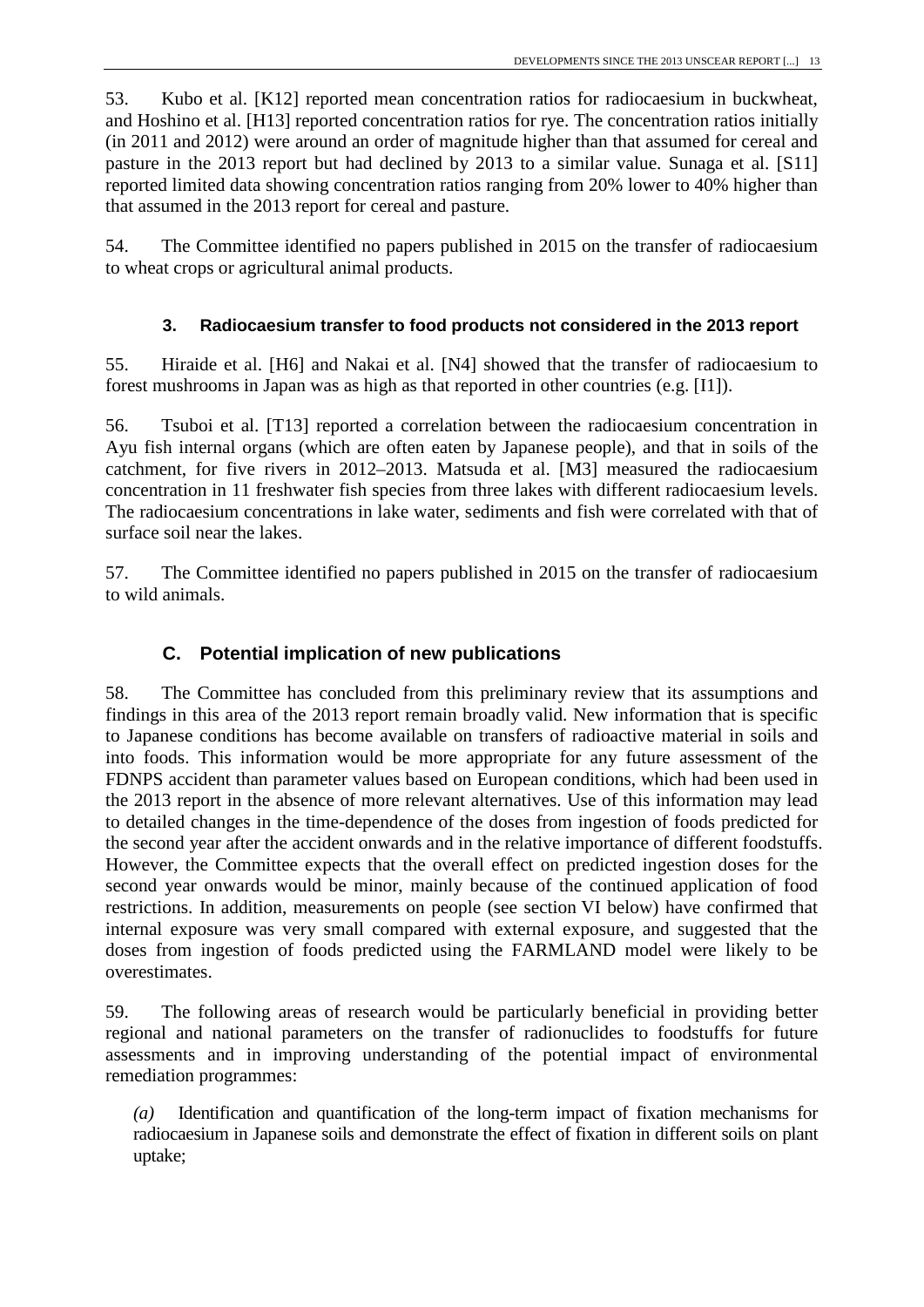*(b)* Continued study of the migration of radiocaesium in agricultural and forest environments and their transfer into various agricultural and wild foods (especially in the categories of rice and "other vegetables", wild boar, wild plants and mushrooms);

*(c)* Development of a spatial and temporal model of environmental transfer processes specific to the diversity of food produced and consumed in Japan to support prediction of long-term ingestion doses, addressing, in particular:

- − Variation in radiocaesium uptake from different soil types and the mechanistic basis for the differences;
- − Feeding and management regimes of key domestic agricultural animals and wild animals;
- − The potential long-term contribution of transfer of radiocaesium in rivers and lakes to food products;

*(d)* Measurement of long-term changes with time in radiocaesium concentrations in various agricultural and wild foods;

<span id="page-21-0"></span>*(e)* Continued study of the effectiveness of remediation measures in reducing radiocaesium transfer from soil to agricultural products.

# **VI. UPDATES ON EVALUATION OF DOSES FOR THE PUBLIC**

#### **A. Recapitulation of the 2013 report**

60. The Committee's aim had been to make realistic estimates of doses to defined groups of individuals considered representative of the different subsets of the Japanese population. For the assessment of doses from external exposure, the Committee had used models with parameter values mostly derived from European studies after the Chernobyl accident, and validated with numerous individual thermoluminescent dosimeter measurements conducted in the affected Bryansk region of Russia. The Committee had used these models in its 2013 report in combination with population-averaged deposition densities of radionuclides for Japanese districts or prefectures, derived by combining measurements of radionuclide deposition densities with the density of population. Data on population densities as well as on age compositions and occupancy factors for different groups of the Japanese population had been based on the 2010 Japanese census.

61. For the assessment of doses to the public from internal exposure, the Committee had considered two exposure pathways, inhalation and ingestion. Exposure from inhalation had been assessed only from radionuclides in the passing radioactive plume, with subsequent inhalation of resuspended radionuclides considered insignificant. Exposure from inhalation of radionuclides in the passing plume had been estimated from measurements of deposition density using ratios of the concentrations of radionuclides in air to deposition density levels derived using the assumed source term and ATDM.

62. Intakes of radionuclides in food and drinking water in the first year following the accident had been assessed using the database of food and drinking water measurements carried out in Fukushima Prefecture and other prefectures of Japan. This database included many measurements made for food inspection purposes and therefore had some bias associated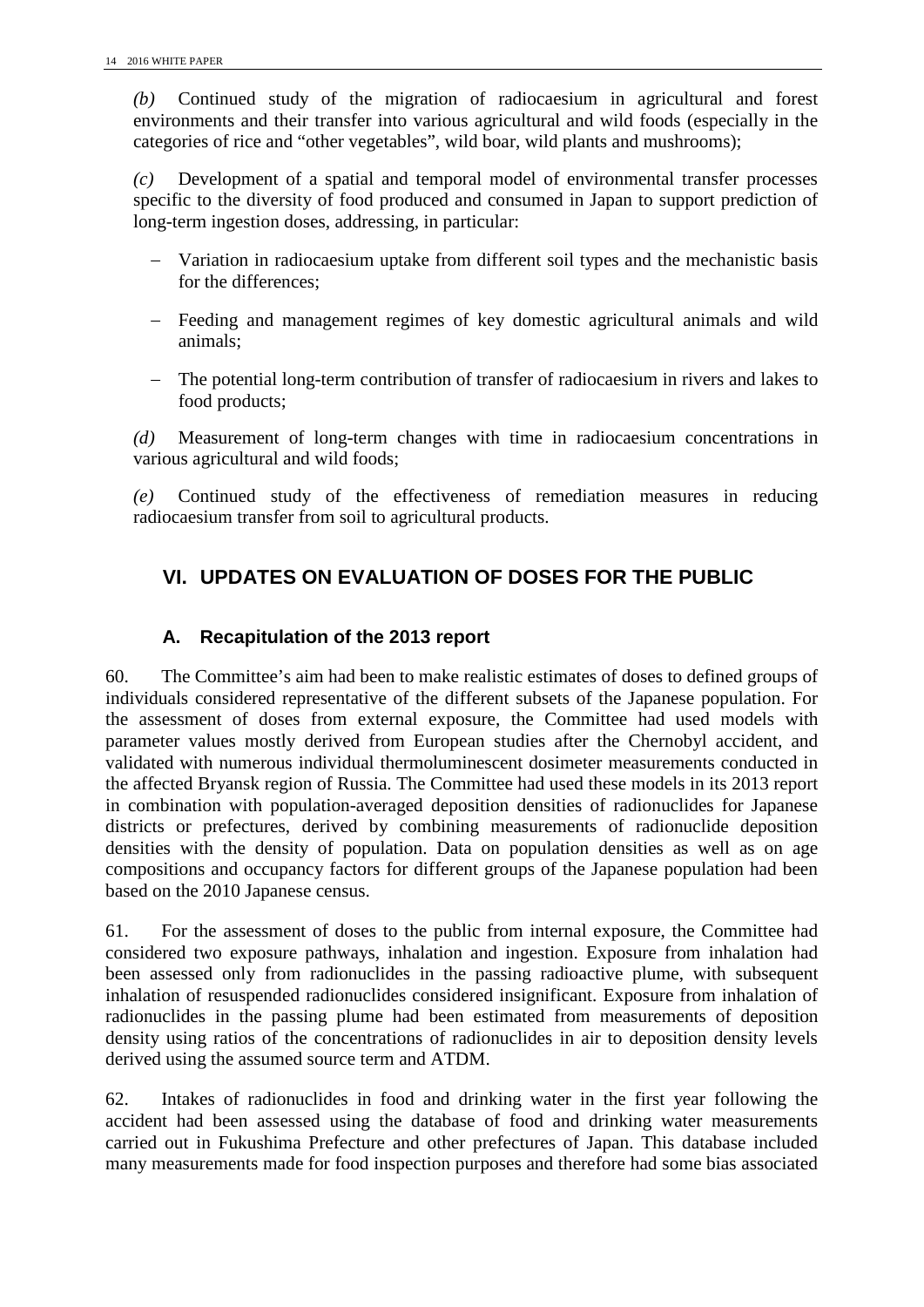with the sampling: samples with potentially elevated activity concentrations were more likely to have been selected. However, at the time of preparation of the 2013 report, no other food measurements had been available.

63. For subsequent years, a modified form of the FARMLAND model [B5] had been applied for estimating the transfer of radionuclides through terrestrial food chains, with some transfer coefficients adjusted for the conditions and agricultural practices of contemporary Japan. The model had been used in combination with input data on population-averaged deposition densities of radionuclides for Japanese districts or prefectures.

64. For residents of evacuated communities, where it had not been possible to use measurements of radionuclide concentrations in the environment, the Committee had estimated time-varying concentrations of radionuclides in the environment using the assumed source term for releases to the atmosphere and ATDM. Doses from external exposure and from inhalation had then been estimated for the periods before, during and after evacuation using scenarios representing the movements of residents derived from the results of a survey using questionnaires.

65. Measurements of radionuclides in people, such as whole-body-counter (WBC) and thyroid measurements, provide a direct source of information on internal exposure. However, at the time of preparation of the 2013 report, the number of thyroid measurements had been limited (about 1,100 persons) and these data could only be used to corroborate modelled doses to the thyroid in a few settlements. In addition, data from WBC measurements had only become available to the Committee at a late stage of the 2013 report preparation, and comprehensive data analysis had not been possible. Nevertheless, some assessment of doses from internal exposure based on human measurements had been carried out by the Committee and were presented in the 2013 report (see paragraphs 116–118 of [U3]). These had indicated that estimates of dose from internal exposure based on whole-body measurements were substantially lower than those based on modelling.

## **B. Findings of review of new publications**

66. In the first white paper, the Committee concluded that its findings in this area remained valid and were largely unaffected by new information that had been published subsequently. By far the majority of the new publications broadly supported or confirmed the main assumptions made in, and the findings of, the 2013 report. Further whole body measurements had given added weight to the statement made in the 2013 report that effective doses from ingestion of radionuclides in foodstuffs may, in practice, have been much lower than those estimated theoretically.

67. Of the publications considered in this second white paper, 16 peer-reviewed journal papers and the IAEA report [I2] have been reviewed in detail. None materially affected the main findings of the 2013 report, while nine of them provided confirmation of the main assumptions in whole or part. The main implications of the outcome of this review are summarized below.

68. The IAEA report [I2] included reviews of numerous peer-reviewed papers and other relevant data sources published up to the first quarter of 2015. The contributors to the IAEA report undertook in-depth analysis of the available data, including stochastic analysis of public dose distributions and comparison of available dose parameters with those from the 2013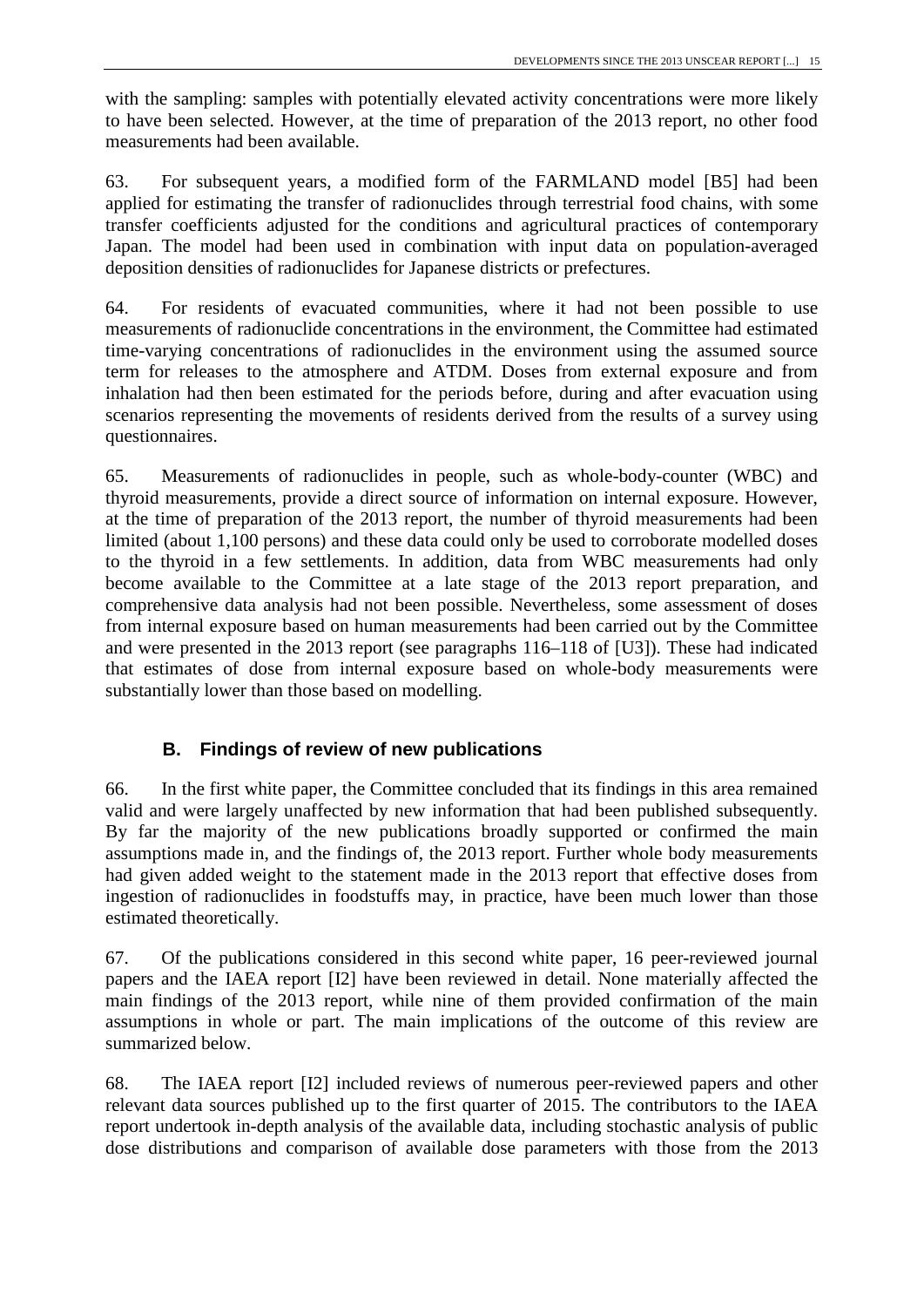report [U3]. In all cases they came to conclusions that the available information did not contradict the findings of the 2013 report.

#### **1. External exposure**

69. The Fukushima Health Management Survey  $(FHMS)$ ,  $^{11}$  $^{11}$  $^{11}$  including the Basic Survey for dose estimation from external exposure, was launched after the FDNPS accident. Information was collected from questionnaires completed by more than 500,000 individuals (representing 26% of all residents of Fukushima Prefecture in 2011) on the behaviour of residents during the first four months after the accident [I7]. In combination with information on space- and timedependent dose rates,  $^{12}$  $^{12}$  $^{12}$  these data enabled the assessment of individual effective doses from external exposure over the four-month period. Ishikawa et al. presented the distribution of doses over the first four months for 421,394 individuals from all of Fukushima Prefecture, by seven areas, several particular districts, and by age and gender.

70. The full dataset of dose estimates for the first four months had a distribution as follows: 62% received less than 1 mSv; 94% less than 2 mSv; and 99% less than 3 mSv. The arithmetic mean and maximum value of all the individual doses from external exposure were 0.8 and 25 mSv, respectively. The larger mean doses were assessed as being received by residents of areas located to the north and west of FDNPS, namely Kempoku (1.4 mSv), Kenchu (1.0 mSv) and Soso (0.8 mSv). Among the districts, the largest mean dose (more than 4 mSv) was assessed as being received by residents of Iitate Village. Somewhat larger doses were assessed as being received by senior people (50–79 y) compared to other adults (20–49 y) and especially to children and adolescents (0–19 y). This is in contrast with the 2013 report [U3], where doses to infants and children were assessed to be larger than doses to adults. Doses to men were assessed as generally slightly larger than doses to women.

71. Although some comparisons can be made of the FHMS dose estimates with the doses estimated in the 2013 report (on the basis that the doses from external exposure in the first year for people not leaving the area would be about double those in the first four months), more detailed comparisons would require special analysis. The 2013 report presented doses for particular social groups and towns, whereas the FHMS has reported doses for larger areas and populations. However, both studies concluded that estimated doses from external exposure were generally low [I7, U3].

72. Naito et al. [N3] compared the individual doses from external exposure of 26 residents of various affected areas of Fukushima Prefecture measured by means of personal electronic dosimeters (D-shuttle) between 20 September and 7 November 2013. Doses were assessed from ambient dose rate measurements with account taken of daily activity patterns, quantified by means of geographic information system detectors worn by each volunteer. The results have shown that, on average, effective doses to the individuals were 29% of the ambient equivalent dose rate, integrated over time, as the volunteers moved around. This is in reasonable agreement with the assessments in the 2013 report [U3].

<span id="page-23-0"></span><sup>&</sup>lt;sup>11</sup> The Fukushima Health Management Survey is a large programme of health questionnaires and health screening conducted by Fukushima Medical University with Japanese government funding. The screening has two primary components: thyroid disease screening among those exposed at ages 0–18 years, and screening of women who were pregnant or breast-feeding at the time of the FDNPS accident and their offspring.

<span id="page-23-1"></span> $12$  In this and subsequent paragraphs, the terminology used by the authors of the reviewed publication has been followed, while recognizing that it can be imprecise.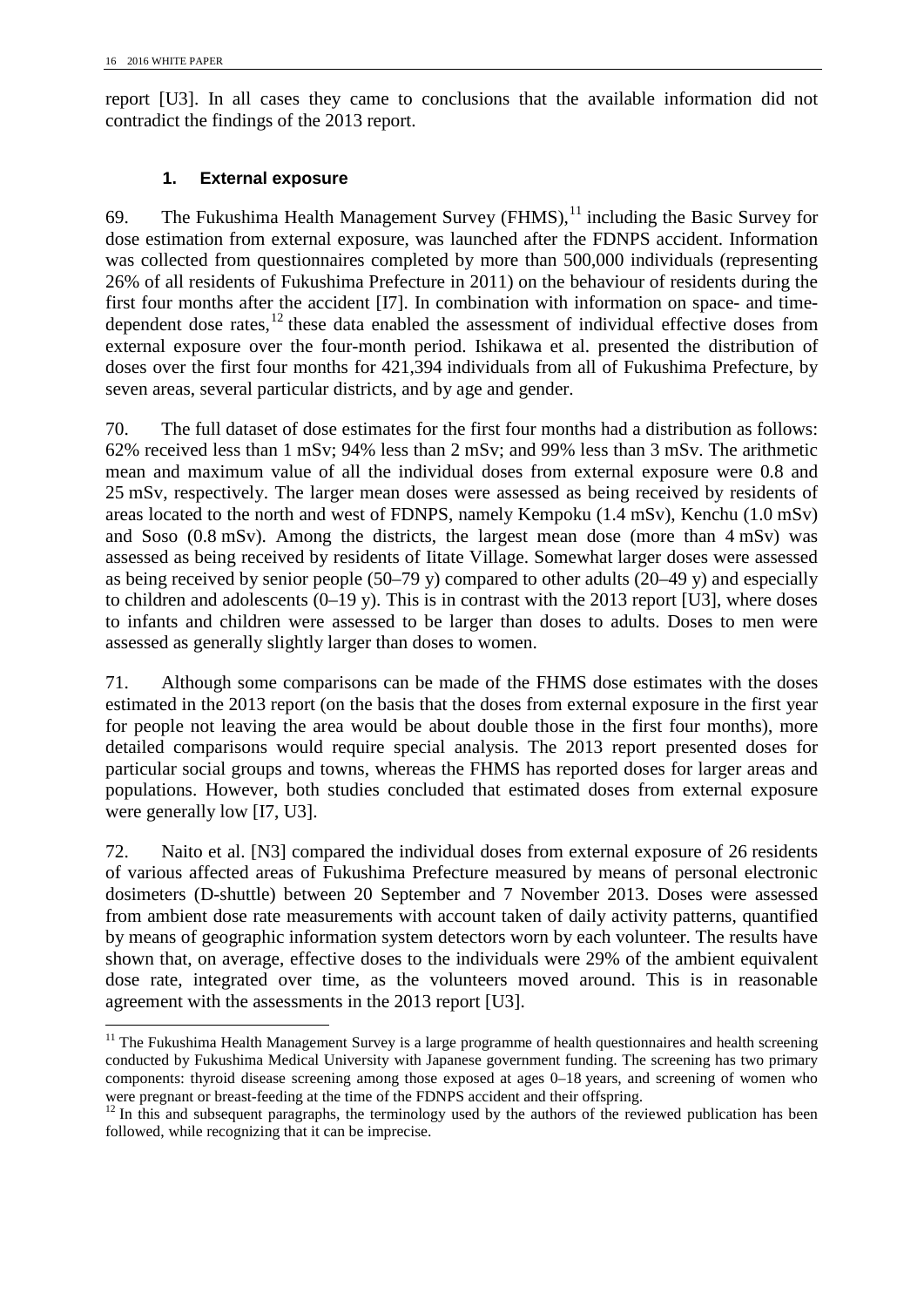73. Nomura et al. [N6] demonstrated a statistically significant correlation between *(a)* individual doses from external exposure measured during a three-month period in 2012 by 520 school children in Minamisoma City and *(b)* dose rates measured outside their homes. In contrast, no statistically significant correlation was found between individual dose and age or gender, or behaviour during outdoor activities at school. This can be partially explained by the fact that dose rates outside homes  $(0.19-1.38 \mu Sv/h)$  were generally higher than dose rates in the school grounds  $(0.06-0.22 \text{ }\mu\text{Sv/h})$ .

74. In Minamisoma City, 881 school children took part in a screening programme aimed at determining individual doses from internal and external exposure in 2012–2013 [T14]. All the children wore individual glass dosimeters over three months during various seasons and each of them had the content of radiocaesium in the body measured by WBC. The total annual effective doses ranged from 0.025 to 3.5 mSv with a median of 0.7 mSv. Caesium radionuclides were detected (at levels above 220 Bq for  $^{134}Cs$  and 250 Bq for  $^{137}Cs$ ) in only three children out of the 881, and it was estimated that 90.3% of the total dose was the result of external radiation exposure. This finding is consistent with the 2013 report [U3]. The study also showed that annual effective doses among children in Minamisoma City during the second year after the FDNPS accident were low.

75. Mikami et al. [M9] constructed maps of the air dose rates around FDNPS using the results of measurements obtained from approximately 6,500 locations for three different time periods. Temporal changes in the air dose rates were examined. The reduction of the air dose rate in the 18-month period from June 2011 to December 2012 was found to be 10% greater than that resulting solely from radioactive decay of radiocaesium during that interval, in reasonable agreement with the modelling of radiocaesium migration into soil carried out for the 2013 report [U3]. The trend in the reduction of the air dose rate was observed to be independent of land use.

76. Yoshida-Ohuchi et al. [Y7] measured dose rates indoors in 69 detached wooden houses and outside in an open field in the evacuated village of Iitate and in the Odaka district of Minamisoma City. From 522 survey results, they calculated the ratio of the indoor dose rate to the outdoor dose rate, i.e. the dose reduction factor (DRF). The median DRF value found was 0.43 with an interquartile range of (0.34–0.53). This is in agreement with parameters used by the Committee for public dose assessment in its 2013 report [U3]. The authors found no difference in the DRF for the first and second floors. However, the location of the room within the house, the area topography, and the use of cement roof tiles did influence the DRF. The median DRF for living rooms (usually located on the front side of the house) was 0.38 (0.31–0.47), and that for the rooms facing the backyard was 0.49 (0.41–0.62).

77. Satoh et al. [S6] calculated the age-dependent dose conversion coefficients for external exposure to deposited radiocaesium using Monte Carlo simulation to estimate the dose received by babies, children and adults. The work extended previous studies and the results were consistent with those studies. Although the effective dose rates for younger people were estimated to be higher than those for adults, they were numerically less than the ambient dose equivalent rate that is continuously monitored around FDNPS. The authors also proposed a method to derive the dose conversion coefficients for a volumetric source by using the conversion coefficients for planar sources. They used this method to estimate the dose received from radiocaesium distributed with an assumed depth profile in the soil. They also derived the conversion coefficients for the effective dose accumulated over the first and second months, the first year, and over a lifetime (assumed to be 50 years) following the deposition of the radiocaesium. These data are helpful to estimate doses received by people remaining in areas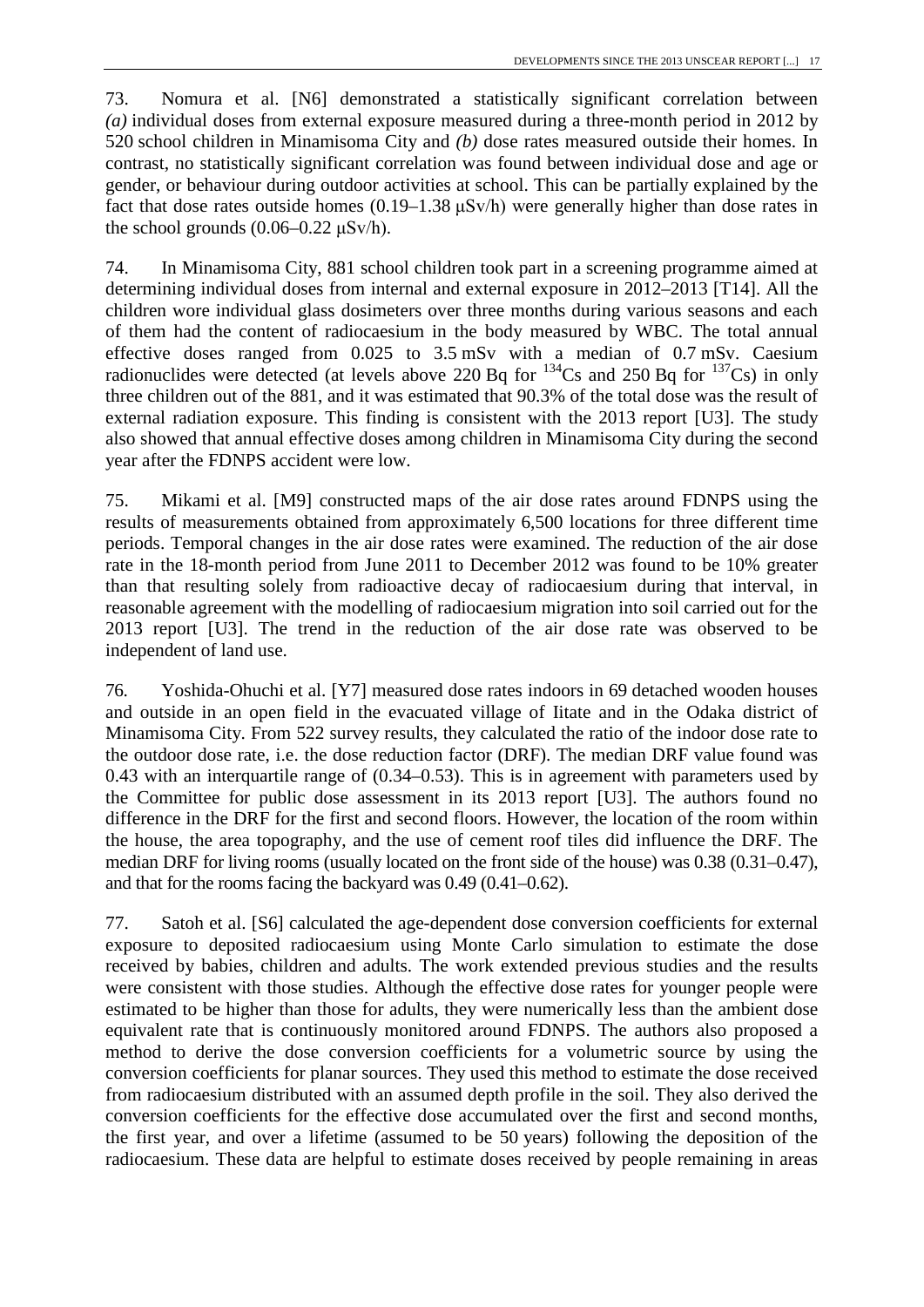with enhanced levels of radioactive material as a result of the accident or for those returning and staying in remediated areas.

#### **2. Internal exposure**

78. Orita et al. [O5] reported on WBC screening of 2,839 residents of Iwaki City in 2012 and of 2,092 residents in 2013. The results showed that 99% of subjects registered below 300 Bq of radiocaesium in their bodies in the first screening, and all subjects registered below 300 Bq in the second screening. The corresponding ranges of the estimated committed effective dose from internal exposure were 0.01–0.06 mSv for the first screening and 0.01-0.02 mSv for the second screening. Long-term follow-up studies will be useful to confirm these very low chronic internal exposure levels and "to reduce anxiety among the residents by communicating radiation health risks". The results are in line with the estimates of the 2013 report [U3].

79. Tsubokura et al. [T15] presented further evidence of the small contribution of internal exposure to the effective dose of children living in Minamisoma City in 2013. Of 3,299 elementary and middle school students in the city, 3,255 individuals (98%) were screened by WBC measurements during school health check-ups. Not a single student was detected with levels of radioactive caesium above the detection limit of 220  $\overline{Bq}$  of <sup>134</sup>Cs or 250 Bq of <sup>137</sup>Cs. The detection limits correspond to annual effective doses from internal exposure to  $^{134}Cs$  and <sup>137</sup>Cs together of 66, 40, and 25  $\mu$ Sv for those aged 6, 10, and 15 y, respectively, assuming a constant daily intake of radiocaesium. The children included those who consumed foodstuffs from outside Fukushima Prefecture, those who consumed foodstuffs produced in unspecified areas, and those who consumed locally produced foodstuffs (including foodstuffs not tested for possible radionuclide content).

80. Further evidence of low-level internal exposure of the public in 2013–2015 has been provided by Hayano et al. [H2]. Three WBCs (Babyscan), suitable for scanning infants and children less than 130 cm tall, operated between December 2013 and March 2015 in three hospitals located to the north, west and south of FDNPS. During that period, 2,707 children between one and twelve years of age from Fukushima, Miyagi and Ibaraki prefectures were measured. The body content of radiocaesium in all children was less than the minimum detection level of 3 Bq/kg. The minimum detection level corresponded to a radiocaesium intake rate of less than 1–2 Bq/day (depending on age) and an annual dose due to internal exposure from radiocaesium of 8–16 µSv, assuming a constant daily intake. This is consistent with the assessment in the 2013 report which estimated doses from internal exposure after the first year to be very low.

81. The parents of the infants and children scanned were asked to complete a questionnaire regarding the family's dietary habits. The percentage of families which avoided drinking any local water and consuming any rice or vegetables produced in Fukushima Prefecture varied between 1% and 4% in Daigo Town and Miharu Town, and between 57% and 65% in Minamisoma City and Soma Town. These differences were attributed to different perceptions of radiation risk, but did not reflect differences in documented local radiation levels, which were similar in Miharu Town, Minamisoma City and Soma Town [H2].

82. In order to reveal the possible radiological role of  $\rm{^{90}Sr}$  as a potential source of longerterm post-accident public exposure, Nabeshi et al. [N1] carried out an analysis of 53 samples of vegetable and animal foods collected from all over Japan between 2011 and 2013. They detected <sup>90</sup>Sr in 25 out of 40 samples in which radiocaesium had been previously detected, and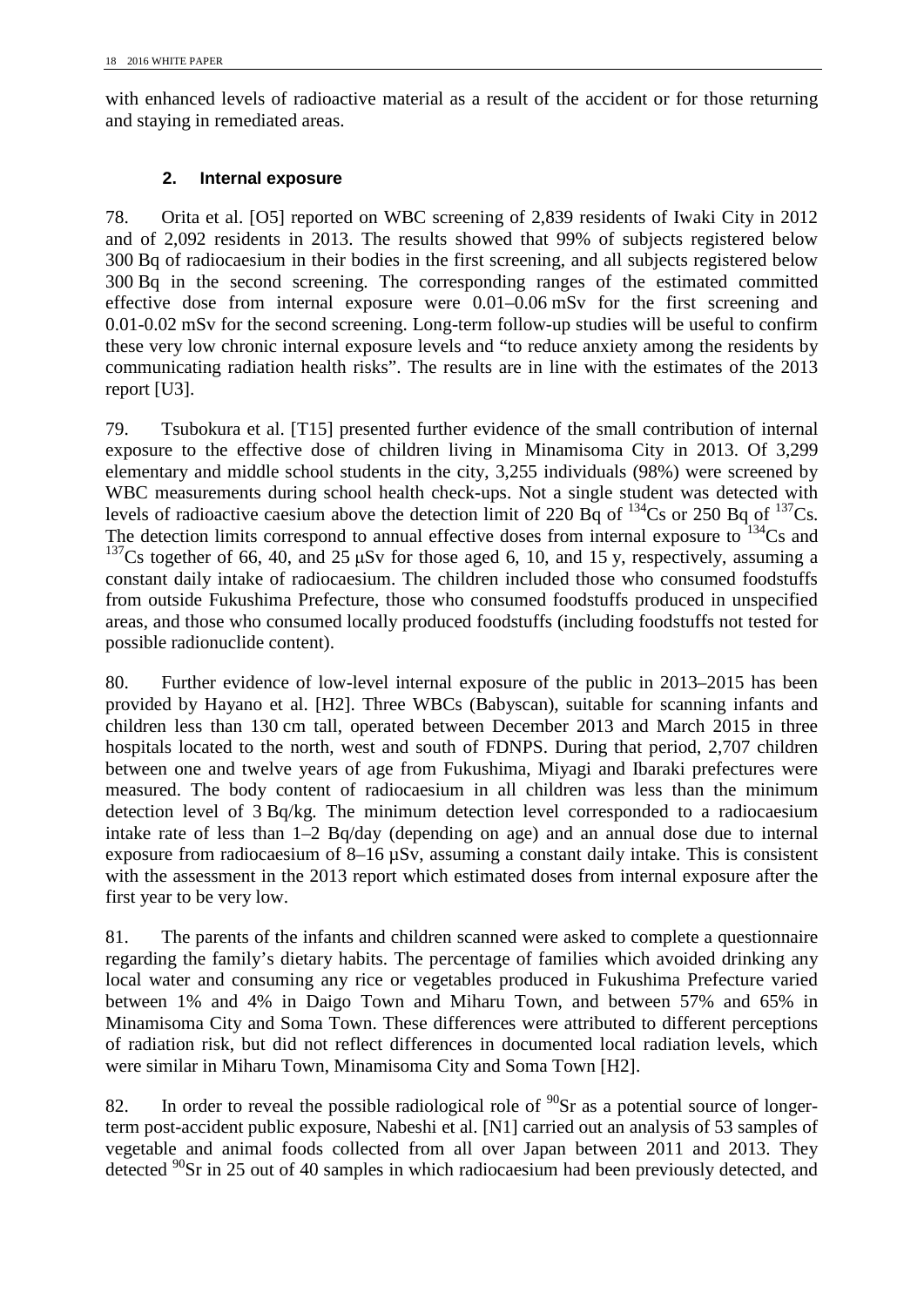also in 8 out of 13 samples in which radiocaesium had not been detected. The  $^{90}Sr$ concentrations in sea fish, freshwater fish, rice, grains, beans, beef, and other foods did not significantly exceed concentrations reported before the FDNPS accident. There was also no difference between the <sup>90</sup>Sr concentrations in the samples in which radiocaesium was detected and those in the samples in which it was not. Thus,  $\frac{\partial S}{\partial S}$  concentrations in food samples were concluded to be indistinguishable from the background  $90$ Sr concentrations arising from global fallout from nuclear weapons testing, suggesting that no marked increase of  $\frac{90}{9}$ Sr concentrations (nor exposures resulting from them) has occurred as a result of the FDNPS accident. The authors intend to continue to analyse the  $90$ Sr in various food samples, including samples harvested from neighbouring areas to FDNPS in order to collect more data for future reference.

#### **3. Remediation**

83. Decontamination of settlements in the evacuated Special Decontamination Area (SDA) and inhabited Intensive Contaminated Survey Area (ISCA) has been in progress since 2012. In some of the remediated towns in the SDA, evacuation orders were lifted in 2014, and the return of residents began. Dose rate measurements have been carried out on a regular basis before and after remediation, but are yet to be published in the peer-reviewed literature. It is important that the effectiveness of decontamination is assessed in terms of the reduction not only in dose rate but also in the annual effective dose of residents, both individual and collective. The latter can be assessed either by estimating the dose from external exposure from dose rate measurements or by measuring the personal dose of residents before and after decontamination.

84. Following remediation, the method of estimating doses from external exposure from radionuclide ground depositions, as used in the 2013 report, may be less valid, and prospective doses would be better assessed from outdoor and indoor dose rate measurements. Yajima et al. [Y1] measured ambient dose rates at many residential and occupational sites throughout a number of study areas in Fukushima Prefecture and also individual doses with personal dosimeters. The measurement results indicated that the ratio of individual dose based on a personal dosimeter to the weighted ambient dose rate from external exposure was 0.7. The paper also presented some national human occupancy parameters and building shielding parameters that can be compared with those used in the 2013 report [U3]. For all areas investigated, the estimated effective dose to outdoor workers was substantially higher than that to indoor workers.

85. Martin et al. [M2] developed a low-altitude unmanned aerial vehicle equipped with a lightweight gamma-spectrometer and height normalization system and tested it at three sites within Fukushima Prefecture. The aim was to produce high spatial resolution (of less than 1 m) maps of deposition levels of radioactive material. The system provides a valuable method to rapidly examine both areas with enhanced deposition levels and those which have been remediated, whilst greatly reducing the dose received by the operator. The availability of such equipment will be important for accurate characterization with high spatial resolution of the deposition levels of radioactive material, verification that areas have been remediated, and assessment of the effectiveness of remediation.

## **C. Potential implication of new publications**

86. The Committee has concluded that its findings in this area of the 2013 report remain valid and are largely unaffected by new information that has since become available. The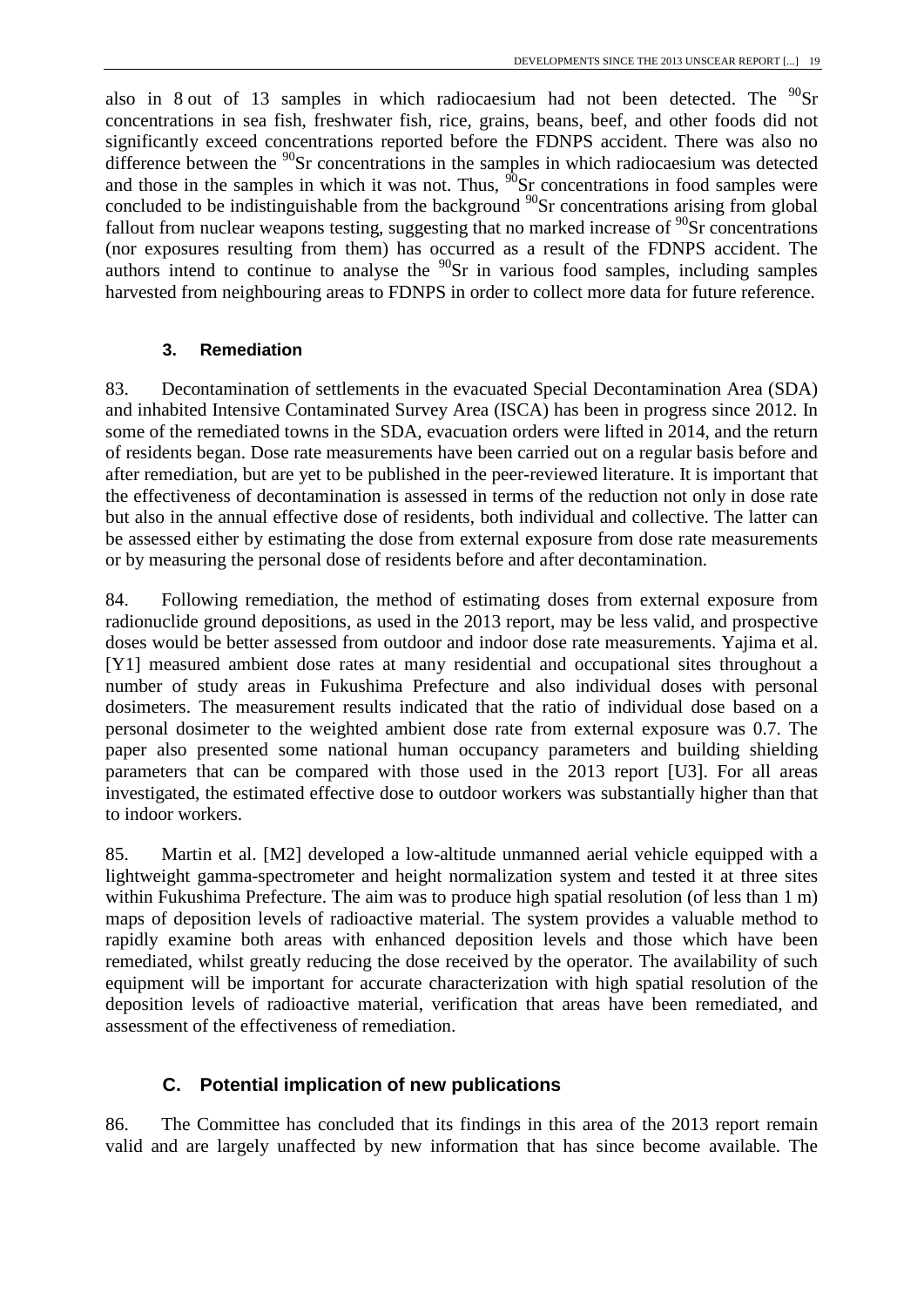majority of the new publications broadly support or confirm the main assumptions made in, and the findings of, the 2013 report, in particular:

*(a)* Radiation doses to the general public in Japan continue to decline in line with the findings of the 2013 report;

*(b)* Doses to the general public in Japan from external exposure, determined by personal dose measurements or dose rate measurements combined with national shielding factors for buildings and exposure scenarios, are in general agreement with the findings of the 2013 report;

*(c)* Doses to the general public in Japan from ingestion of radiocaesium in foods as determined by WBC measurements are small and do not contradict the findings of the 2013 report for 2012 and subsequent years;

*(d)* Progress has been made in clarifying the radiological role of radionuclides other than caesium and iodine, e.g.  $90$ Sr, the contribution of which to dose from internal exposure seems to be insignificant.

87. The Committee has identified research in the following specific areas as having the greatest potential to contribute to addressing the research needs identified in the 2013 report:

*(a)* Continue to measure the dose rates due to external exposure to deposited material in various environments, forecast and track changes over time;

*(b)* Determine regional and national values necessary for refinement of dosimetric models, such as the following parameter values:

- − Shielding parameters of buildings;
- − Time spent outdoors and indoors in various building types in different seasons, and as a function of age and social group;
- − Parameters related to the system of food distribution, and consumption habits of cultivated and wild foods);

*(c)* Measure individual doses from external exposure to residents of towns with elevated deposition of radionuclides in order to validate dosimetric models and obtain an experimental basis for uncertainty analysis;

*(d)* Further conduct in vivo measurements of radiocaesium in people with different food habits to support refinement in the estimation of doses and their distribution;

*(e)* Clarify the role of soil-to-plant transfer, the food distribution system of Japan, national food consumption habits, and the system of inspecting foods in Japan for radioactive material, in influencing the levels of exposure from ingestion of radionuclides in food;

*(f)* Measure radiocaesium concentrations in various foods (agricultural and wild) as a function of time after the FDNPS accident;

*(g)* Quantify the impact of environmental remediation programmes (decontamination, agricultural measures and others) both in terms of reduction of environmental radiation indicators (such as dose rate and activity concentrations) and their impact on averted dose from external and internal exposure of residents;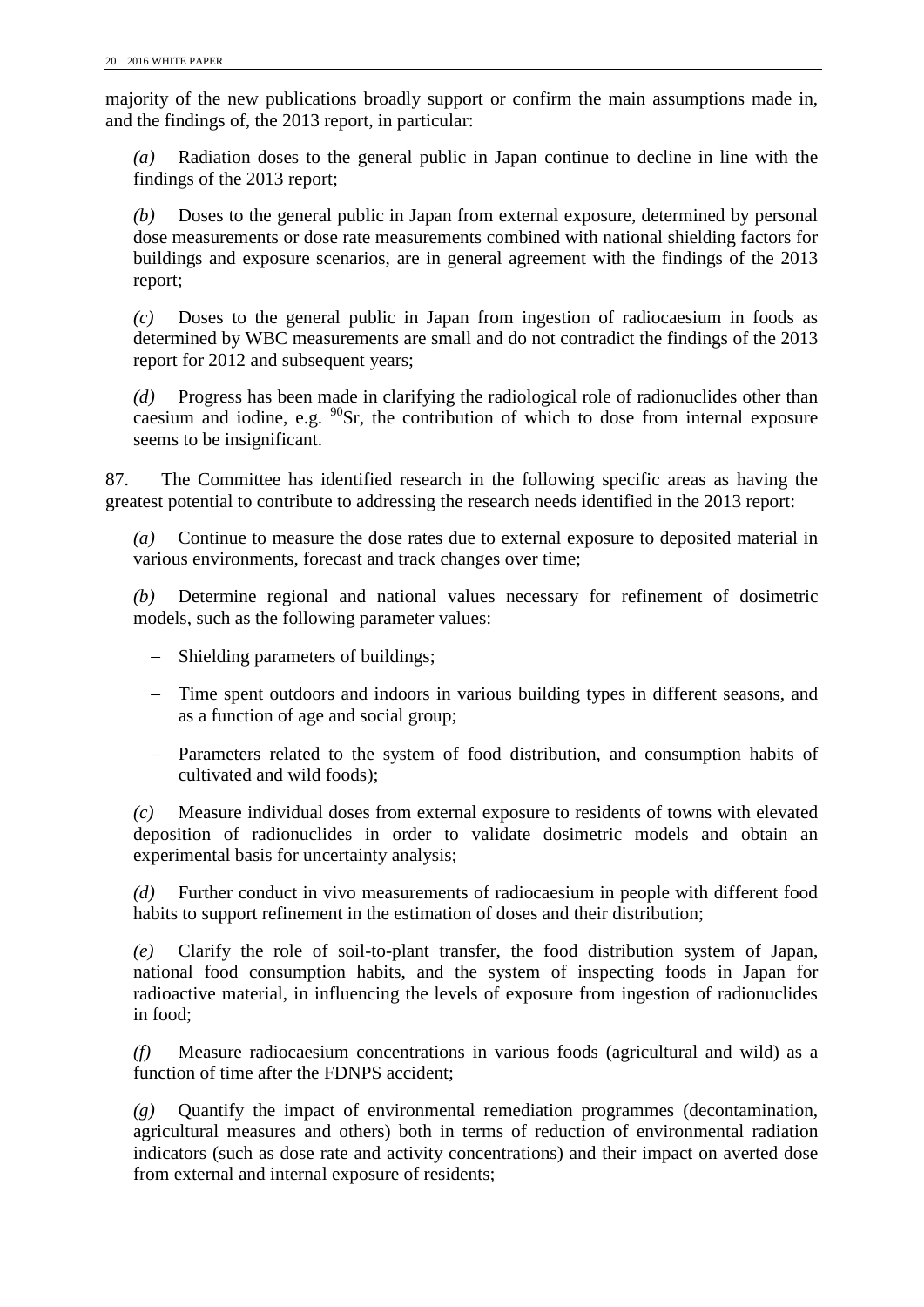<span id="page-28-0"></span>*(h)* Better characterize the distributions of modelled doses to the public, expressing variability between individuals, using probabilistic approaches, and compare them with human measurements.

## **VII. UPDATES ON EVALUATION OF DOSES FOR WORKERS**

#### **A. Recapitulation of the 2013 report**

88. The main aim of the Committee's work had been to judge the extent to which the individual doses reported in Japan provided a true and reliable measure of the doses actually incurred by workers, and therefore the extent to which the reported doses could support a reliable commentary on the implications for health. By the end of October 2012, the Tokyo Electric Power Company (TEPCO) had reported statistics on doses to about 25,000 workers at the FDNPS site, most of whom were employed by contractors. According to TEPCO's reports, the average effective dose to FDNPS workers over the first 19 months after the accident had been about 10 mSv. About 34% of the workforce had received effective doses over this period above 10 mSv, while 0.7% of the workforce (corresponding to 173 individuals) had received effective doses more than 100 mSv. The highest reported effective dose was 679 mSv for the TEPCO worker who had also received the highest reported committed effective dose due to internal exposure (590 mSv). Dose statistics had been reported separately for a few hundred emergency services workers.

89. The Committee's independent assessments of the doses due to internal exposure for 12 workers (out of a total of 13) who had committed effective doses due to internal exposure higher than 100 mSv had confirmed that they had received absorbed doses to the thyroid due to inhalation of  $^{131}$ I in the range of 2 to 12 Gy.

90. The reliability of the internal exposure assessments for the much larger number of workers with lower assessed internal exposures had been evaluated by performing independent assessments for randomly selected samples of workers.

91. The Committee had confirmed the reliability of the assessments reported by TEPCO for those of its workers where  $^{131}$ I in the body had been detected. However, for most of the workers, in vivo monitoring of  $^{131}$ I in the thyroid had not started until mid- to late-May 2011, and in many cases this delay had meant that  $131$  could no longer be detected. For the same reason, the contribution to internal exposure from intakes of shorter-lived radionuclides such as  $^{132}$ Te and  $^{133}$ I could not be reliably assessed. The Committee had been unable to confirm the reliability of the assessments reported by TEPCO for those of its workers for whom <sup>131</sup>I had not been detected in the body, nor the reliability of the internal exposure assessments reported by contractors for their workers.

92. The Committee had judged that the major factor potentially affecting the reliability of external exposure assessments had been the sharing of electronic personal dosimeters during March 2011 (because the majority of the dosimeters had been lost in the tsunami flood), with only one worker in a team wearing a dosimeter for many missions.

93. The Committee had had insufficient information on beta irradiation to make an informed assessment of doses to the eye lens of workers (paragraph 143 in [U3]).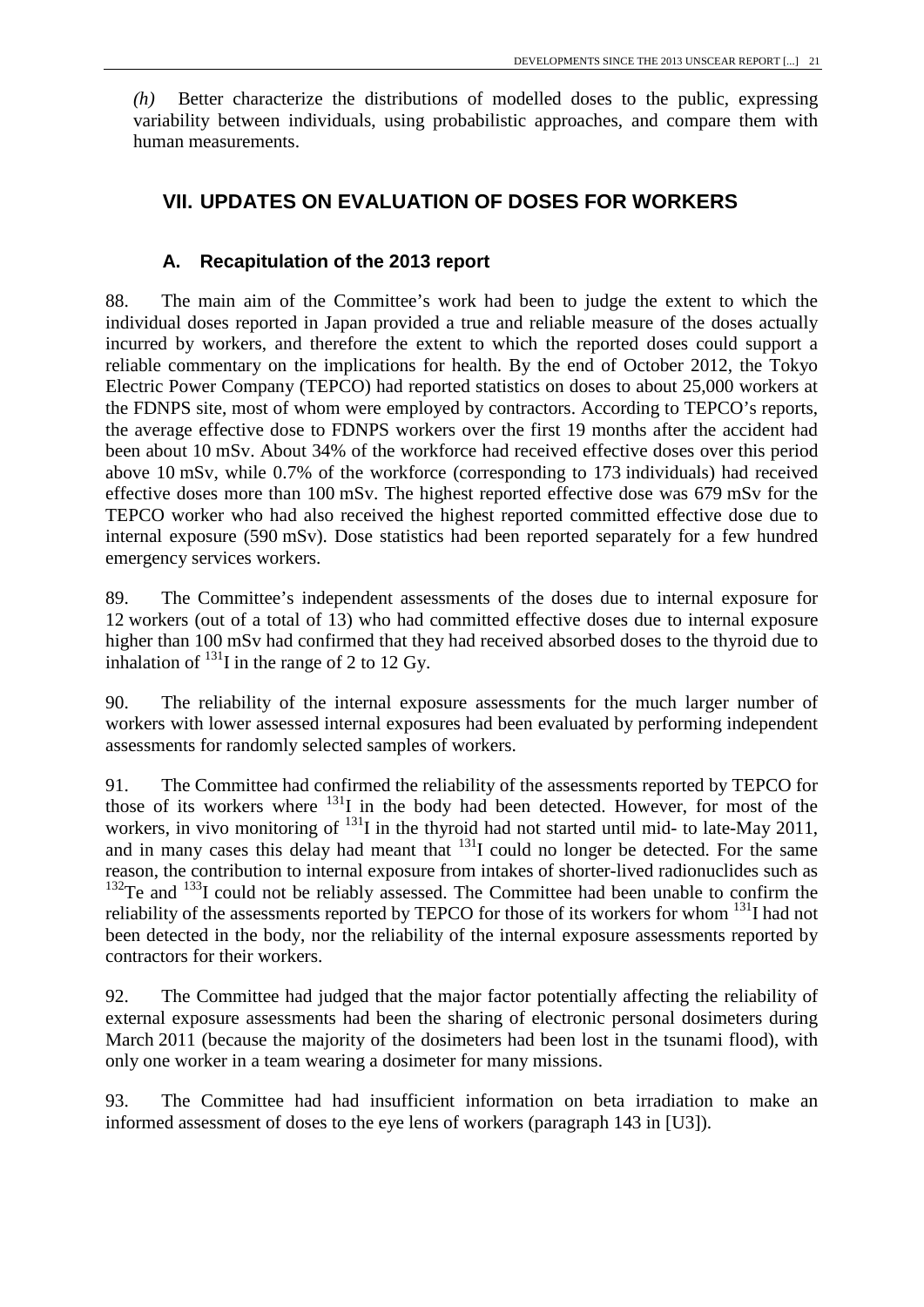## **B. Findings of review of new publications**

94. The Committee concluded in the first white paper that, while significant changes had been made to doses estimated for some workers since the 2013 report, the Committee did not expect that these would materially affect its main findings. However, this would need to be confirmed by a fuller analysis of the data and methodologies adopted in the re-evaluations.

95. Of the publications considered in this second white paper, six peer-reviewed journal articles and the IAEA report [I2] have been reviewed in detail. One publication [Y6] provides information on improved monitoring procedures, and a second [K10] provides data and analyses. Both publications might be relevant to any follow-up assessment to the Committee's 2013 report. None of the publications confirm or challenge major assumptions of the 2013 report, nor do they materially affect its main findings.

96. The IAEA report [I2] presented a statistical analysis of doses to workers which took account of the reassessments of doses to TEPCO workers and contractors, which became available after the publication of the 2013 report. The personal dose equivalent values for both TEPCO workers and contractor workers were statistically analysed to derive probability density distributions and cumulative probability distributions of personal dose equivalent for workers for 2011. The estimates of the occupational exposures of these on-site workers are consistent with the findings of the 2013 report.

97. Yasui [Y6] presented lessons learned from a fact-finding study conducted by the Japanese Ministry of Health, Labour and Welfare (MHLW). This study was carried out in response to cases where personal alarm dosimeter readings at FDNPS had been deliberately manipulated, by the use of lead shielding placed over the dosimeter, to give lower values for doses arising from external exposure. The fact-finding study was conducted "to identify similar cases and determine measures to prevent a recurrence of this incident" using methods specified by MHLW [Y6]. If it were to be found that such cases were widespread, this could affect the Committee's evaluation of the reliability of doses from external exposure reported in Japan. MHLW has stated that its study found no further cases with intentionally tampered data. The focus of Yasui was on lessons learned that could improve radiation protection of FDNPS workers by making improvements to practical external exposure monitoring procedures, rather than the issue of deliberate manipulation of readings. However, Yasui comments that, because of the mutual interest of workers and employers in concealing the manipulation of exposure data, "… The MHLW did not expect to discover additional incidents of dosimeter manipulation through its screening and interviews, but, rather, intended to use them to gather information to construct systems to detect future manipulation of dosimeter data and minimize worker motivation to participate in the manipulative behaviour." Given these comments, there remain some questions about the robustness of the findings of the survey relating to the extent of deliberate manipulation. Considering the evidence that it had access to, the Committee judges that, if any further deliberate manipulation did occur, it was probably not widespread, and that the findings of the 2013 Fukushima assessment would remain valid.

98. There have been few peer-reviewed publications reporting dose assessments for healthcare workers who were involved in the treatment of casualties during the emergency phase of the accident. Kodama et al. [K10] reported the results of in vivo monitoring conducted for 101 hospital employees at Minamisoma Municipal General Hospital (25 km north of FDNPS) in July and August 2011. The measurements were part of a broader study to investigate the impact of a nuclear power plant accident on nearby medical centres. The monitored health-care workers had provided care to outpatients and hospitalized patients during the period 11-20 March 2011, after which all hospitalized patients had been evacuated. The health-care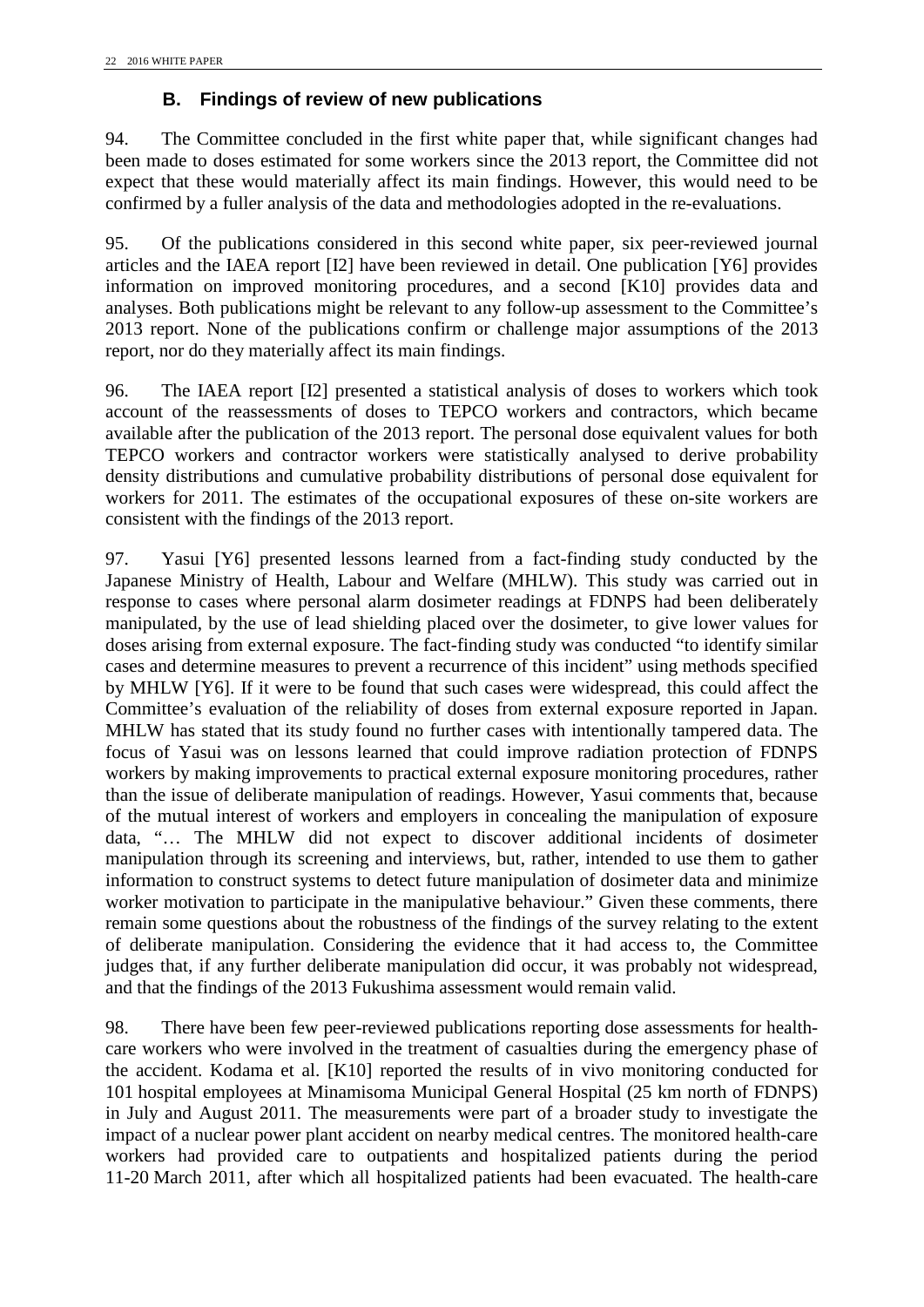workers could potentially have been exposed to patients with external and/or internal radionuclide contamination. On 14 March, working employees took stable iodine and were instructed to wear chemical protective clothing. Measurements were made of radionuclides in the whole body for the health-care workers, and estimates were made of committed effective dose. Caesium-134 was detected in 24 of the 101 employees, and committed effective doses from intakes of  $134$ Cs were reported as less than 1 mSv in all cases. It is unclear why results are reported for  $134$ Cs in the body, but not for  $137$ Cs, since  $137$ Cs in detectable amounts would be expected to accompany  $134$ Cs. These relatively low doses are consistent with findings for other off-site workers reported in the 2013 report. This appears to be only the second peer-reviewed publication in English that reports committed effective doses assessed from in vivo monitoring measurements for health-care workers (Results for five members of a Radiation Emergency Medical Assistance Team (REMAT) from Nagasaki University were reported in Matsuda et al. [M4]. Committed effective doses from intakes of  $^{131}$ I,  $^{137}$ Cs and  $^{134}$ Cs were reported as less than 0.1 mSv for all five members of the REMAT). Further peer-reviewed publications relating to health-care workers at different locations are available in Japanese.

#### **C. Potential implication of new publications**

99. The Committee has concluded that its findings in this area of the 2013 report remain valid and are largely unaffected by new information that has been published so far.

100. The Committee did not find any new information that would enable it to reach informed judgments on the exposure of the lens of the eye or on improving the quality of its dose estimates in the various areas identified in the 2013 report. Further research in these areas would be particularly valuable.

## <span id="page-30-0"></span>**VIII. UPDATES ON HEALTH IMPLICATIONS FOR WORKERS AND PUBLIC**

#### **A. Recapitulation of the 2013 report**

101. The Committee had found that health risks resulting from the FDNPS accident were expected to be far lower than those for the Chernobyl accident, owing to the substantially lower doses received by the public and workers. No deterministic effects from radiation exposure had been observed among the public and none had been expected. No increase in spontaneous abortions, miscarriages, perinatal mortality, birth defects or cognitive impairment had been expected from exposures during pregnancy. Nor had a "discernible increase in heritable disease among the descendants of those exposed from the accident" (paragraph 224 of [U3]) been expected. No discernible radiation-related increases in rates of leukaemia or breast cancer (two of the most radiogenic cancer types), nor in other types of solid cancer besides possibly thyroid cancer, had been expected. A large excess of thyroid cancer due to radiation exposure, such as occurred after the Chernobyl accident, could be discounted, because the estimated thyroid doses due to the FDNPS accident were substantially lower than those sustained around Chernobyl. However, the sensitive ultrasound-based thyroid screening of those under 18 years old at the time of the accident had been expected to detect a large number of thyroid cysts and solid nodules, including a number of thyroid cancers "that would not normally have been detected without such intensive screening" (paragraph 225 of [U3]). However, similar even slightly higher rates of cysts and nodules had been found in the prefectures of Aomori, Yamanashi and Nagasaki that had not received significant radionuclide deposition from the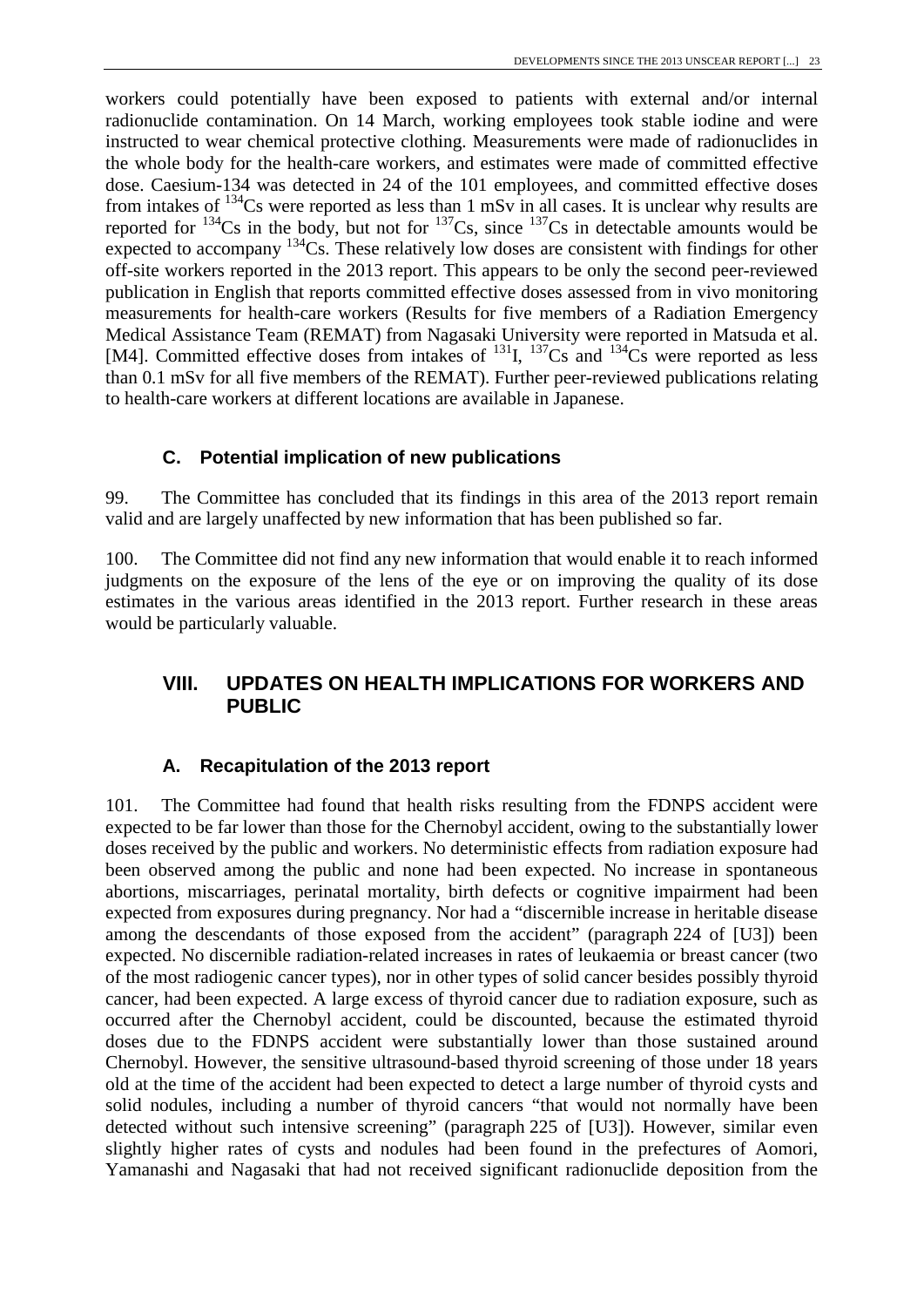accident. The substantial numbers that had already been observed in the FHMS had been considered likely to be due to the sensitivity of the screening and not to radiation effects.

102. Among FDNPS emergency workers, deterministic effects had been considered unlikely, but the Committee had been unable to preclude the possibility of hypothyroidism, or to assess the risk of cataracts because of insufficient information on doses to the lens of the eye from beta irradiation. Although 2−3 excess cancers could be inferred over the lifetime among the 173 workers with doses greater than 100 mSv (mainly from external exposure), the Committee had considered it unlikely that such increased incidence of cancer due to irradiation would be discernible. The Committee had judged the magnitude of any inferred risk of thyroid cancer among workers to be such that any increase in incidence due to radiation exposure would likely not be discernible.

103. The Committee had noted that the major health impacts that had been observed among the general public and among workers were mental health problems and impaired social wellbeing [U3]. The Committee did not assess health effects unrelated to radiation exposure: estimation of the occurrence and the severity of such health effects was outside of the Committee's mandate.

## **B. Findings of review of new publications**

104. The Committee concluded in the first white paper that its findings in this area of the 2013 report remained valid and were largely unaffected by new information that had since been published.

105. Of the publications considered in this second white paper, 11 peer-reviewed journal articles and the IAEA report [I2] have been reviewed in detail. Only one report, discussed below, appeared to challenge the assumptions or findings of the 2013 report; the others served to strengthen or complement the report findings. Three publications provided information on thyroid cancer screening among those who were young at the time of examination, including information on the detection rates of thyroid cysts, nodules and cancers in groups exposed or not exposed to radiation in order to provide a perspective on the rates found in the FHMS. Two more provided insights from radiation biology that were pertinent to interpreting the childhood thyroid cancers detected by screening. The remaining publications provided information on heart and other non-cancer diseases or on the health of workers.

106. The IAEA report [I2] described health surveys initiated in Japan following the accident at FDNPS, including both the FHMS of the general population and the monitoring of the health of workers involved in remediation. The report concluded that, at the time of its publication, there were no health effects among workers or members of the public that could be diagnosed by a physician and confirmed by pathology and that could be attributed to exposure to radiation arising from the accident at FDNPS.

107. The IAEA report compared estimates of the Lifetime Attributable Risk Fraction (LARF) (the fraction of the incidence of cancer that is estimated to be attributable to radiation exposure) associated with the reported doses to FDNPS workers for the period March 2011–August 2014 for various forms of malignancy. LARFs were derived using both the ICRP risk model and the WHO risk model [W4]. The IAEA report determined that the inferred LARFs for solid cancer, leukaemia and all cancer were all less than 1%. The LARF for thyroid cancer varied among workers according to the thyroid dose received, but the LARF for the entire worker population for whom thyroid doses were available was of the order of 3% or less with either risk model.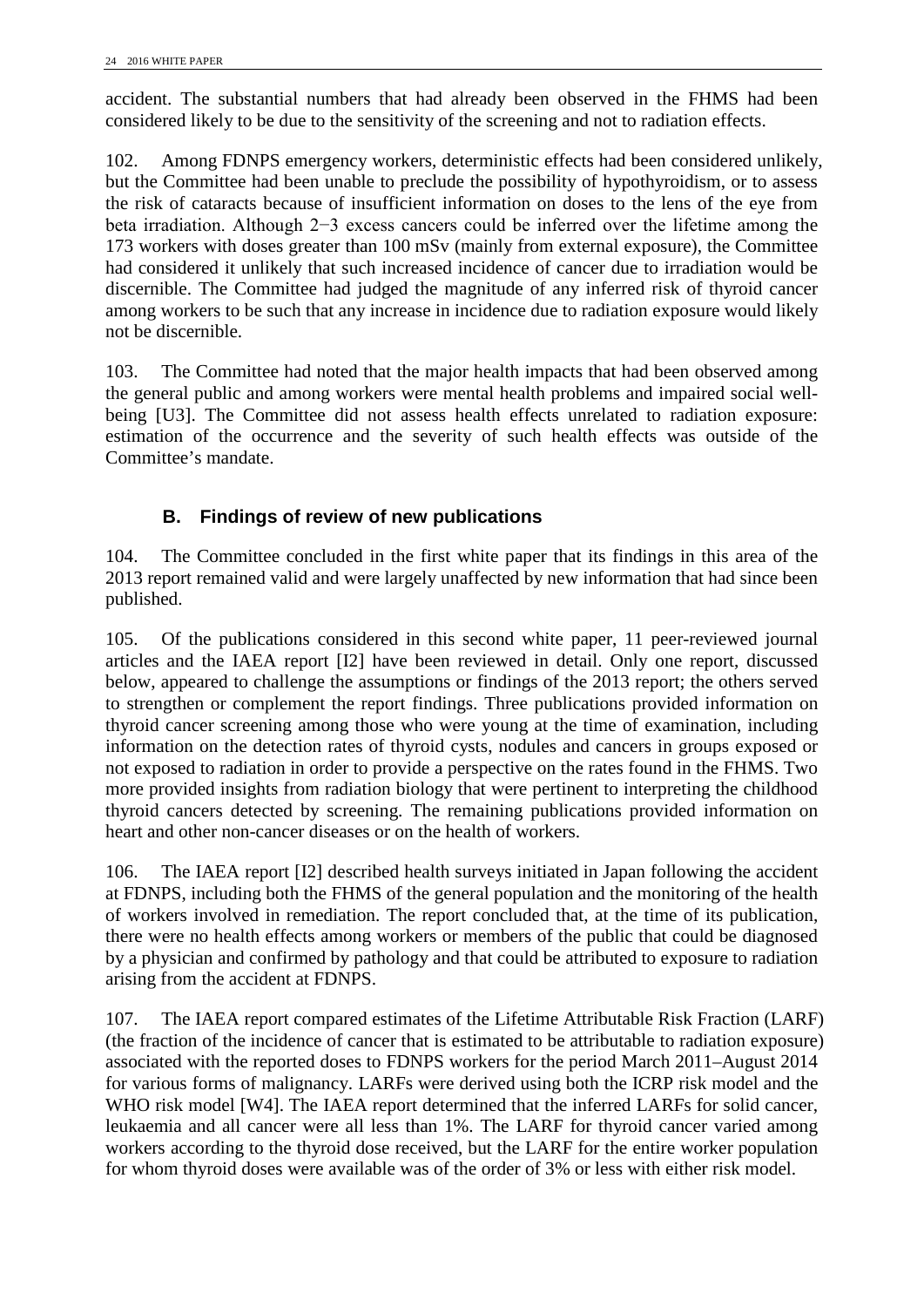108. The IAEA report also provided LARF estimates for the public at a range of locations and for various populations, including children, in the areas where higher doses were received. These groups received lower doses than emergency workers, so the values of LARF were lower, at 0.1 to 1%. The LARF for thyroid cancer in young children was of the order of 1% or less for all of the areas for which thyroid dose information was available.

109. The IAEA report provided a preliminary update of thyroid screening results in the FHMS, including 121,997 children/adolescents from Fukushima Prefecture who had received a second round of thyroid screening. Of these, 1,043 were referred for confirmatory testing because of detected thyroid solid nodules or cysts. Five children had new diagnoses of papillary thyroid cancer, with a mean age of 13.1 y (range 6–18 y) at the time of the accident. However, 10 more children were awaiting fine needle aspiration biopsy or surgery, so an accurate estimate of cancer incidence/prevalence was not yet available.<sup>[13](#page-32-0)</sup> The IAEA report observed that similar results were obtained when the same screening was carried out on children living far away from the areas affected by the accident, and that the proportion of suspicious or malignant cases was almost the same among regions in Fukushima Prefecture. In many cases, thyroid cancers were found in children in the late teenage years, but no cases were found in the most vulnerable group of children who were aged under five years at the time of the accident. The IAEA report concluded that the thyroid abnormalities detected in the survey were unlikely to be associated with radiation exposure due to the accident.

110. In three areas of Japan with negligible radiation exposure as a result of the accident, investigators conducted a 2–15 month follow-up examination of 31 children who had been diagnosed as having a thyroid nodule or cyst at initial thyroid ultrasound screening [H4]. They found that a third of the cases had a diagnosis of "normal" upon re-examination, while one was diagnosed with thyroid cancer and the others with various benign lesions. A similar analysis in the FHMS screening programme of initially diagnosed thyroid nodules and cysts would be of interest for comparison.

111. One paper [T17] (and a subsequently published response to criticisms [T16]) claimed to demonstrate that there had been a radiation-induced increase in thyroid cancer incidence: the authors reported a 50-fold (95% CI: 25, 90) excess in Fukushima Prefecture. However, the study design and methods were too susceptible to bias [J2] to warrant this interpretation. Tsuda et al. [T17] did not adequately account for the impact of the sensitive ultrasound screening of the thyroid upon the observed rate of thyroid cancer. Their conclusions were based on a comparison of the rate of thyroid cancer among those people screened by FHMS with the rates found elsewhere in Japan where few children had undergone thyroid screening. Studies of other populations screened in childhood, particularly those who underwent ultrasound screening in three unexposed Japanese prefectures [H3], as well as other screening studies of young people in Japan [T6], found baseline rates of thyroid cancer in the absence of radiation exposure that were similar to the FHMS rates. Similarly, the Republic of Korea experienced an apparent large increase in thyroid cancer rates once they instituted universal screening [A2]. It is also likely that some of the cancers detected by screening may have existed before the radiation exposure [T5].

112. Wakeford et al. [W2] carried out an analysis of the data in the Tsuda et al. paper by comparing the thyroid cancer prevalence among children studied by FHMS who were residing

<span id="page-32-0"></span><sup>&</sup>lt;sup>13</sup> The first white paper indicated that 51 thyroid cancers had been found by FHMS screening up to that time, as stated in a published paper [N2]. This figure appears to have been an error (the correct figure was 50 cancers plus one benign tumour), as indicated elsewhere in the same paper.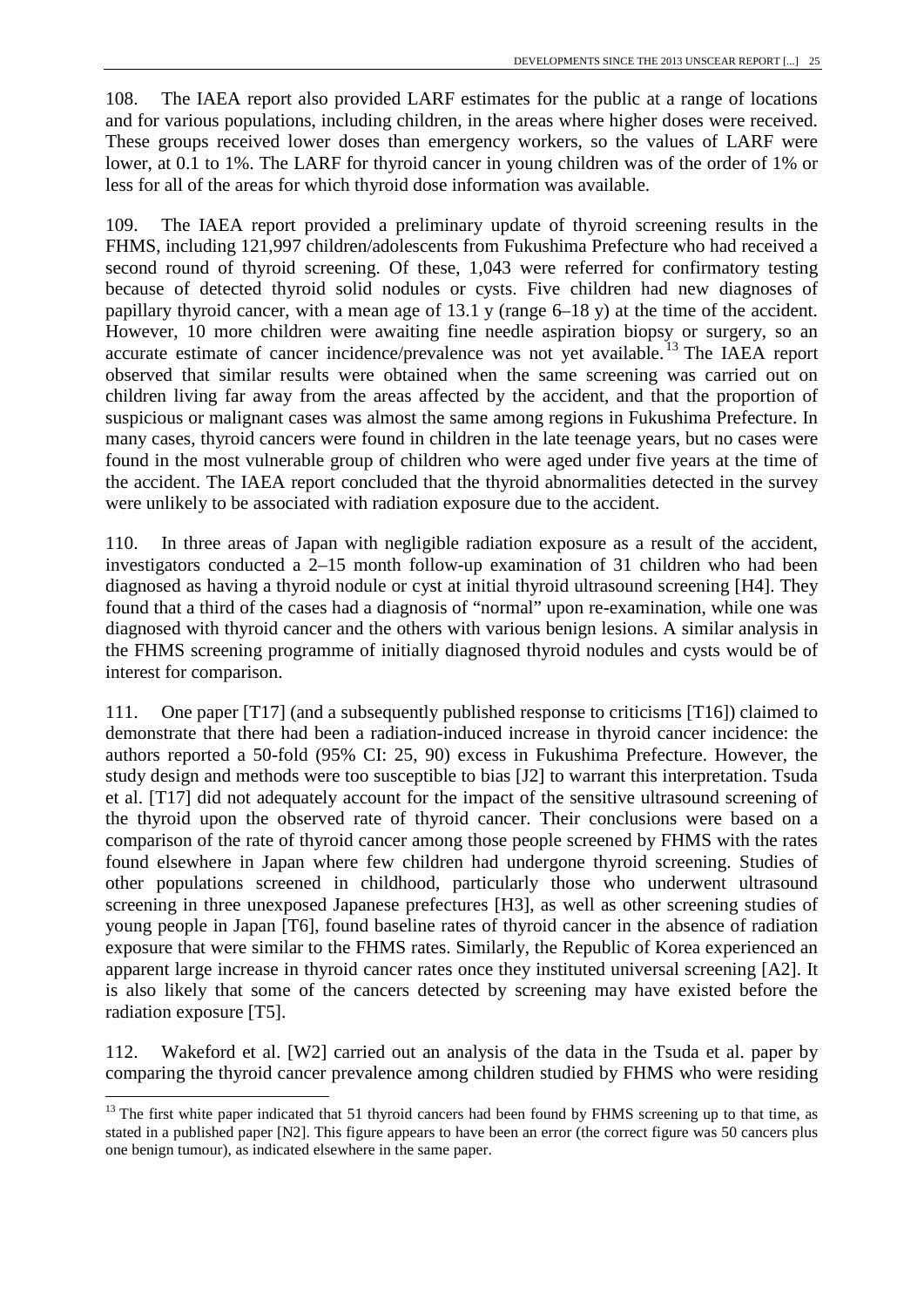in localities with relatively low, medium, and high exposures as a result of the accident, as defined by Tsuda et al. The analysis by Wakeford et al. did not show any dose–response trend. In fact, the ratio of thyroid cancer prevalence between the localities with the highest and lowest exposures was only 1.08 (95% CI: 0.60, 1.96) [W2]. Other inconsistencies between Tsuda et al. and the substantial body of data on radiation-induced thyroid cancer in childhood include: *(a)* the Tsuda et al. paper reported excesses within 1–2 years after radiation exposure, whereas studies after the Chernobyl accident and other studies with much larger doses to the thyroid did not show excesses within 3–4 years; *(b)* all the thyroid cancers in the FHMS occurred among those 6–18 years old at radiation exposure, while other studies show the greatest incidence of thyroid cancer induction was among those with early childhood exposure (before age 5); and *(c)* the measured doses to the thyroid were much too low to be consistent with the high prevalence they reported [T6, W2]. Because of these weaknesses and inconsistencies, the Committee does not consider that the study by Tsuda et al. presents a serious challenge to the findings of the 2013 report.

113. Williams [W6] presented a biological theory of the development of clinical thyroid cancer which implies that only a small percentage of thyroid cancers identified in tissue samples taken in childhood would be likely to develop into clinically significant cancer (i.e. associated with the uncontrolled growth of cancer cell clones) in years ahead if left untreated. Thyroid follicular cells divide much more rapidly in early childhood than in adolescence or adulthood, and this could increase the opportunity for cancer development due to radiationinduced mutations primarily in those exposed in early childhood. The anticipated chain of events would include the mutations that lead initially to a clone of cells that is identifiable microscopically as a thyroid cancer in a tissue sample, followed by mutations at subsequent cell divisions that lead to uncontrolled growth of the cancer cell clone, resulting in a clinical cancer. However, cancers associated with exposure in early childhood were not found in the FHMS. On the contrary, all the cancers occurred among those exposed at ages six years or above (mean age 13.1 years), suggesting that the thyroid tumours may not be radiogenic. Research is ongoing to find new biomarkers that identify mutations or gene expression patterns that differentiate radiogenic from sporadic thyroid cancers (e.g. [D1, S7]), with the goal of improving estimations of the risk of radiation-induced thyroid cancer and the ability to attribute cases to their cause. Progress is being made, but much yet needs to be done before viable biomarkers are likely to be established. Given its potential implications, research in this area should be actively pursued.

114. Regarding other health parameters, Ishii et al. [I6] performed a range of clinical examinations and laboratory tests on a population whose residences were in areas with some of the highest radiation exposures but that had not been evacuated. They concluded there were no substantial adverse effects upon basic physiological and metabolic parameters for those with radiation exposure. However, because the number of children under the age of 16 years was small, and their results were not broken down by age, the effects in children were not well addressed. The IAEA report [I2] summarized a study suggesting an increase in body mass index, glycated haemoglobin (HbA1c), elevated blood pressure and abnormal liver function among residents of Fukushima Prefecture, and another study indicating increases in obesity, hypertension and hyperlipidaemia in Iitate Village. However, the IAEA report concluded that these changes were attributable to stress and changes in lifestyle. Similarly, the triple disaster and perceptions of hazards have led to stresses with consequent psychological effects [G2, O3], but such psychological stresses are common to most disasters and are not due to radiation exposure [O4], so have not been considered further by the Committee.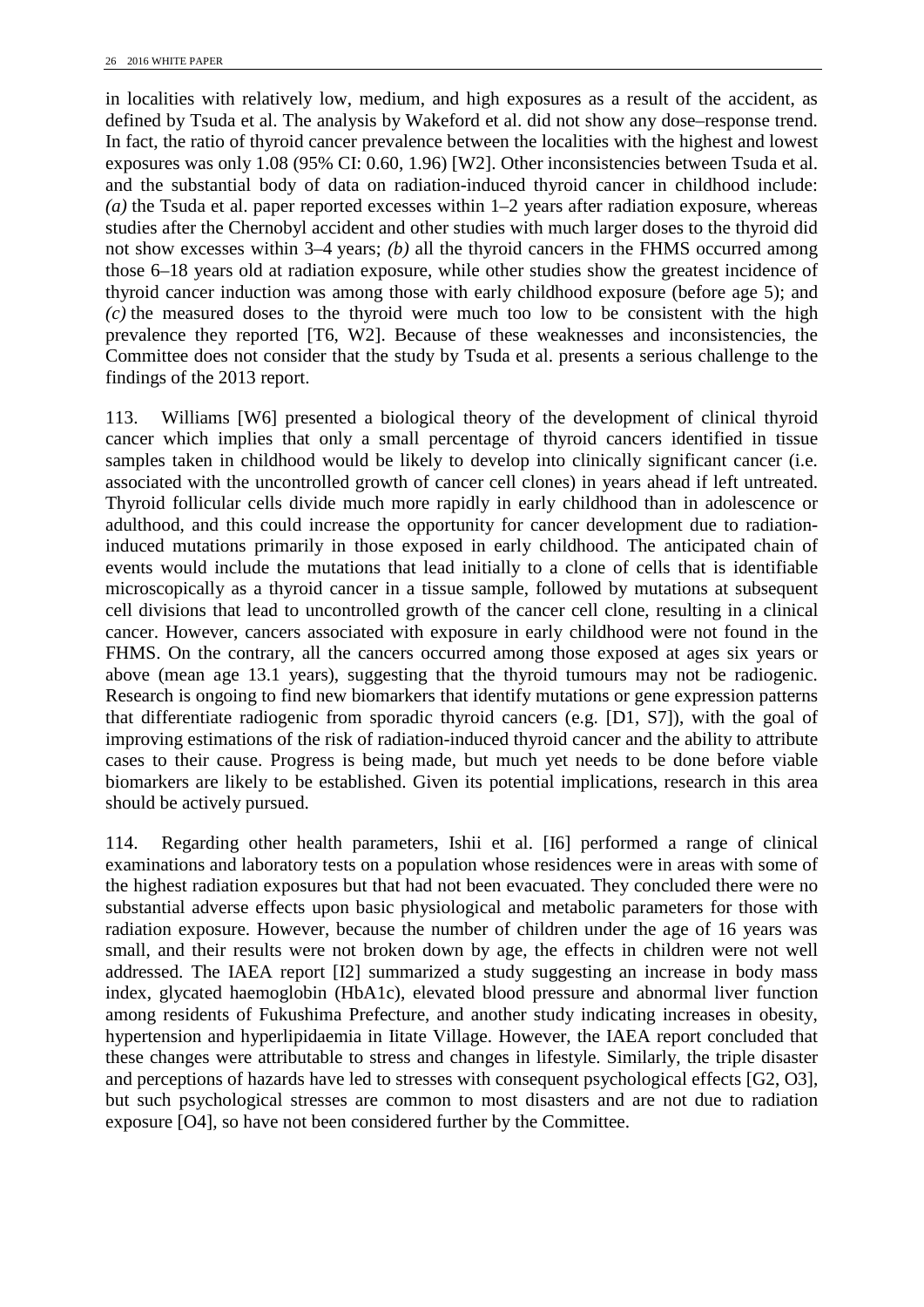115. White blood cell, neutrophil and lymphocyte counts were compared in various localities of Fukushima Prefecture within a year of the accident; the counts for persons in the localities with the highest levels of radiation exposure did not differ from those in localities with lower exposure [S4].

116. There were few published data on the health of FDNPS workers. The IAEA report [I2] indicated that MHLW had sponsored ultrasound examinations of the thyroid for 627 emergency workers whose equivalent dose to the thyroid was more than 100 mSv in 2011, along with 1,437 who had lower exposures. There were no significant differences in thyroid findings between the two groups, which is consistent with expectations, given *(a)* the relatively low exposures, *(b)* that those exposed were adults, and *(c)* the short time interval after exposure.

117. In 1976, under the Industrial Accident Compensation Insurance scheme provided by the then Ministry of Labour (now the MHLW), the Japanese government had established the basis for the award of compensation to occupationally exposed workers. Under this established scheme, leukaemia may be deemed eligible for medical compensation by a medical review panel if the dose was at least 5 mSv times the number of years between exposure and diagnosis of the malignancy. A similar scheme applies for certain other lympho-haematopoietic malignancies with modification based on their comparative radiosensitivity. One person who worked at FDNPS in 2012 and 2013 and developed leukaemia was granted compensation under this scheme during 2015. The granting of this compensation claim is the result of the application of the pre-existing policy on the granting of compensation claims. It does not imply a scientifically proven cause–effect relationship between radiation exposure and the health effect (see annex A [U5]).

118. An expert group was convened by the International Agency for Research on Cancer (IARC) and Fukushima Medical University to consider future health risks in Fukushima Prefecture and plan strategies to address them [I5]. Their recommendations generally paralleled those in the 2013 report, but with added emphasis on collaborations and data-sharing to enhance the scientific and public health value of the studies.

## **C. Potential implication of new publications**

119. The Committee has concluded that its findings in this area of the 2013 report remain valid and are largely unaffected by new information that has since been published. A study which appeared to challenge the Committee's findings regarding radiogenic thyroid cancer risk was found to be seriously flawed.

120. The Committee has noted, and will remain abreast of, ongoing research and investigations into the health implications of the accident and, in particular, the health survey being carried out in Fukushima Prefecture. It has identified the following specific areas where further data or information would have the greatest potential to contribute to addressing the research needs identified in the 2013 report:

*(a)* In order to properly understand the findings of the thyroid screening programme in Fukushima Prefecture it is highly desirable to be able to place these findings in the context of the results from an adequately-sized study of an equivalent Japanese population that was unaffected by the releases from the FDNPS accident. Such a study would provide definitive evidence to evaluate the current assessment that the Fukushima Prefecture findings are a reflection of the fundamental nature of thyroid disease in this age range, rather than any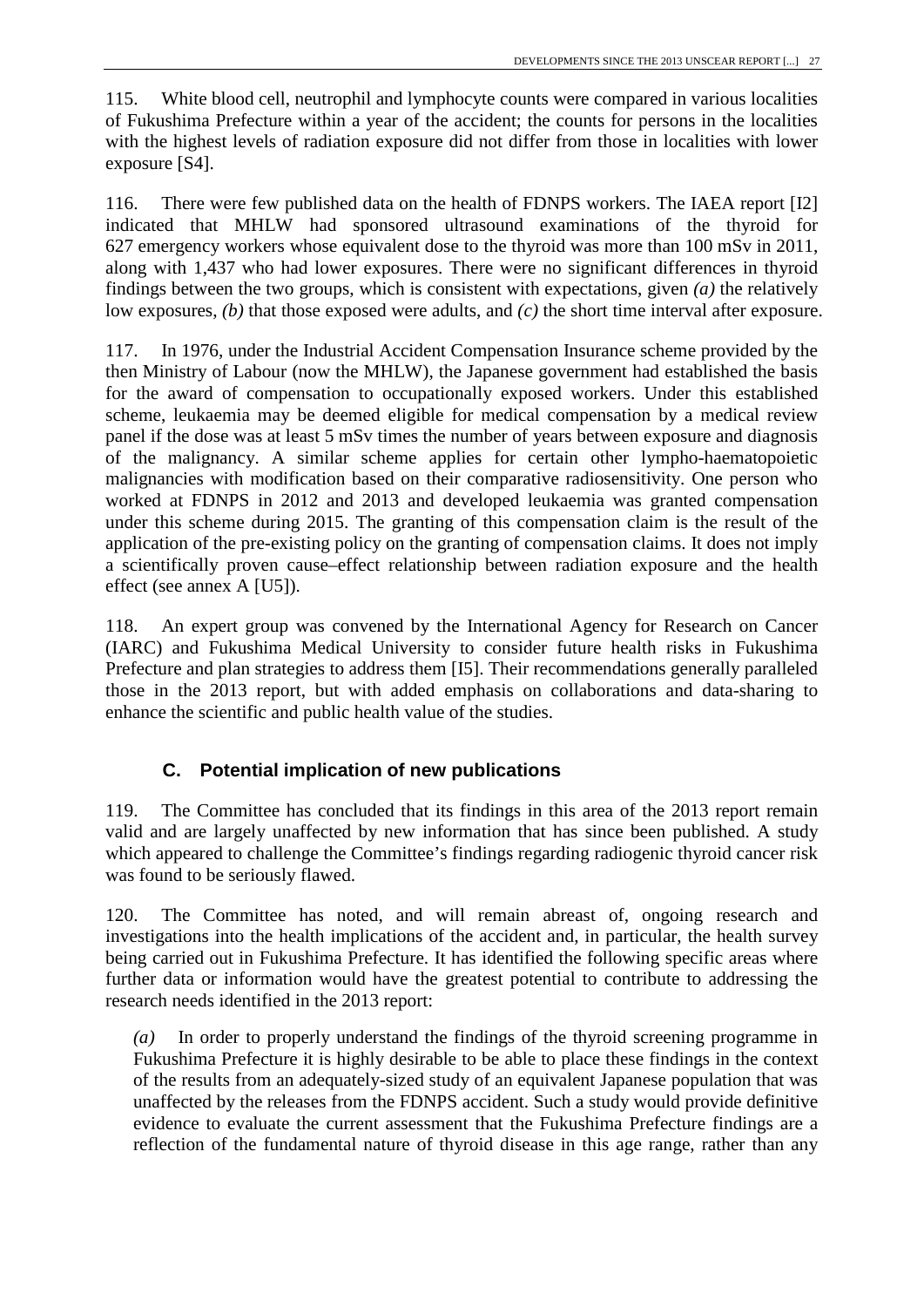effect of exposure to radiation, although the study would clearly require appropriate ethical approval;

*(b)* More detailed publication of the numbers of people screened by FHMS, and of thyroid nodules and thyroid cancers broken down by age and sex, because this would permit more accurate comparisons with the existing data from people screened but unexposed;

*(c)* Completion of dose estimation for the young people in the FHMS screening study; this would permit a dose-related analysis which could provide a stronger basis for inference than comparisons with other populations who may differ from the FHMS study in age, sex, screening protocols, and other factors;

*(d)* Well-standardized outcome information, including mortality and incidence of cancer and non-cancer diseases and birth defects, together with clinical and laboratory findings with good quality control. Provision should be made to link these with radiation exposure and harmonized information on lifestyle to permit the most informed assessment of health experience and risk, in order, in time, to address important questions that both scientists and the public may have;

<span id="page-35-0"></span>*(e)* Systematic collection and analysis of data pertaining to the health of FDNPS emergency workers, especially among those who received higher doses.

# **IX. UPDATES ON EVALUATION OF DOSES AND EFFECTS FOR NON-HUMAN BIOTA**

## **A. Recapitulation of the 2013 report**

121. The Committee had estimated radiation doses due to the accident to non-human biota by applying suitable models. The corresponding estimates of effects due to the radiation exposure had then been inferred by synthesizing the Committee's generic evaluations of dose– effects relationships. Exposures of both marine and terrestrial non-human biota following the accident had been, in general, too low for acute effects to be observed, although some exceptions had been considered possible because of local variability. The Committee had concluded that, in general, population-relevant effects on non-human biota in the marine environment would have been confined to areas close to where highly radioactive water was discharged and released into the ocean. Although the Committee had been unable to exclude a risk of effects to individuals of certain terrestrial species, in particular mammals, it had considered observable effects at the population level to be unlikely. It had concluded that any radiation effects would have been constrained to a limited area where the deposition density of radioactive material was greatest, and that, beyond this area, the potential for effects on biota was insignificant.

122. The Committee had made reference to studies in which effects in various terrestrial biota had been observed in areas with enhanced levels of radioactive material as a result of the FDNPS accident [H10, M12, M13]. It had noted that the substantial impacts reported for populations of wild organisms from these studies were inconsistent with the main findings of the Committee's theoretical assessment. The Committee had expressed reservations about these observations, noting that uncertainties with regard to dosimetry and possible confounding factors made it difficult to substantiate firm conclusions from the cited field studies.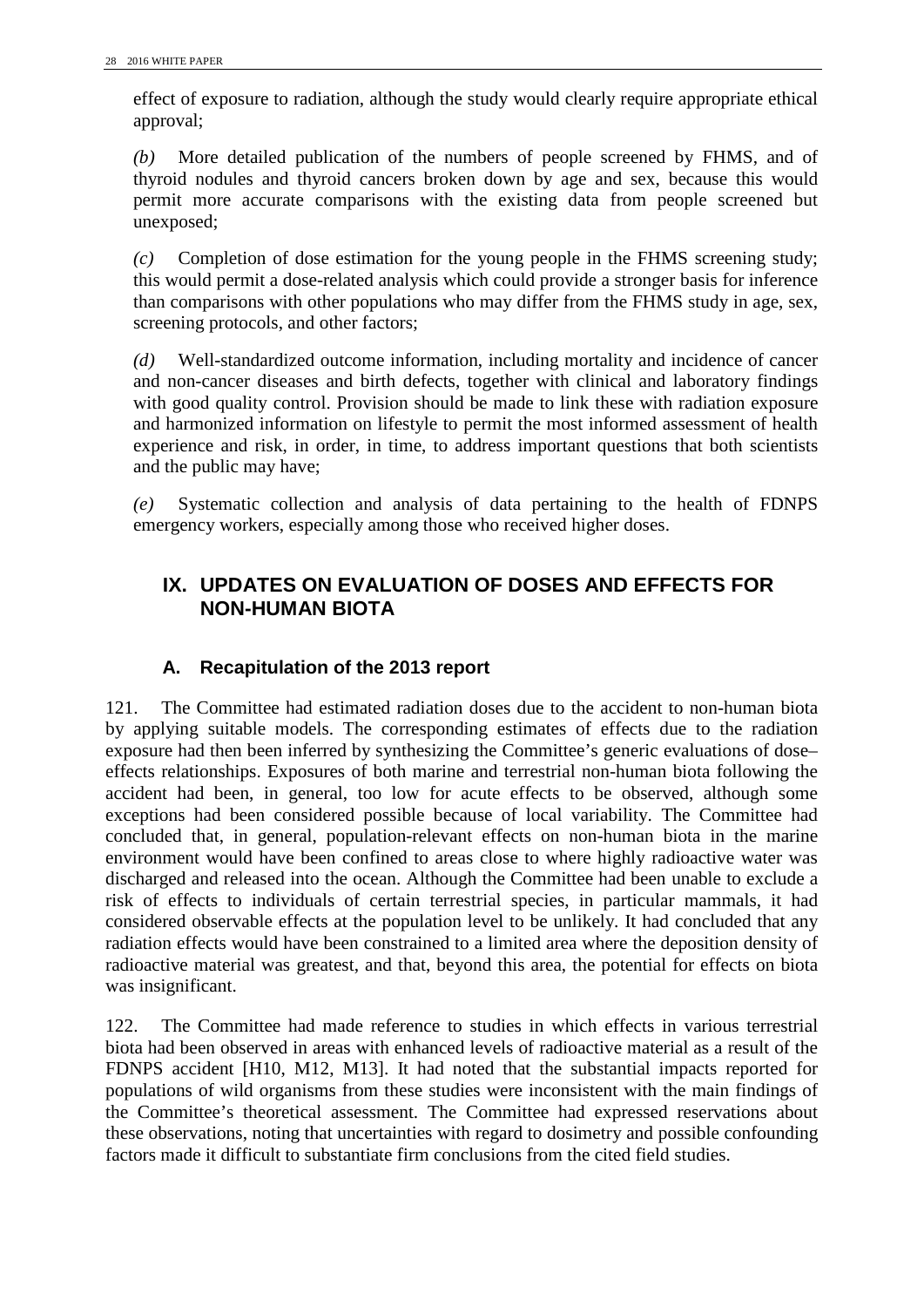#### **B. Findings of review of new publications**

123. The Committee concluded in the first white paper that its findings in this area of the 2013 report remained broadly supported by the available evidence. However, it recognized potential limitations in its approach owing to reliance largely on laboratory-based rather than field studies. It identified a need for multidisciplinary field studies tailored to analyse the impacts of ionizing radiation on populations of wild organisms interacting under the conditions prevalent within ecosystems in areas with enhanced levels of radioactive material.

124. Of the publications considered in this second white paper, 52 peer-reviewed journal articles and the IAEA report [I2] have been reviewed in detail. The main implications of the findings of these publications are summarized below.

125. The IAEA report [I2] included an impact assessment for all ecosystems. The IAEA assessment used a somewhat different methodology to that adopted by the Committee in the 2013 report (which incorporated dynamic transfer models, enabling the estimation of maximum dose rates occurring over shorter time periods). The overall results were largely consistent, although the IAEA was more definite on whether population-level effects observed in field studies may be linked to radiation exposure, concluding that no impacts on populations and the ecosystems (both terrestrial and marine environments) were expected. Furthermore, the IAEA concluded that long-term effects were not expected, given that the estimated short-term doses were generally well below levels at which highly detrimental acute effects might be observed, and dose rates declined relatively rapidly after the accident.

126. Several papers reported concentrations of radionuclides in, and their transfer to, nonhuman biota [A8, B1, H1, H5, K5, K13, M3, T9, T10, T11, T13, W1]. The results presented were generally consistent with the input datasets used for the environmental impact assessment carried out for the 2013 report, having, in some cases, been drawn from the same or related information sources. Data have also been presented for a number of new organism groups or life stages that had not been considered by the Committee [A11, A12, K1, S9, T8, Y3, Y8] but for which a broad comparison of radionuclide concentrations could be made (e.g. values can be compared for species falling under generic categories such as invertebrates). The radionuclide levels reported in these publications also appear to be consistent with those used in the 2013 report. All of the above-mentioned, and other publications [B2, M6, Y4] of less direct relevance, may facilitate a refinement of the models applied in the 2013 report. Where exposures to terrestrial organisms have been derived [F4] and, in some exemplary studies, where these have been supported by experimental determinations in the field [F5, K14], dose rates generally correspond well with those presented in the 2013 report.

127. Several papers [B3, K19, M10, O6, Y2] appeared to support the finding of the 2013 report that the contribution of radionuclides in marine sediment to exposures of marine biota in the initial period of the accident were negligible compared to other sources, whereas others (e.g. [K7]) do not. Some studies [I3, K2, M1] suggest that steady state transfer models (as assumed in the 2013 report) may not be appropriate for a few components of some ecosystems (e.g. fish in rivers and trees in forests), even several months after the accident.

128. Sublethal effects on biota in the Fukushima area have been observed in some studies. Chromosomal aberrations increased in wild mice inhabiting areas with elevated radionuclide concentrations in Fukushima Prefecture, and were correlated with the estimated doses [K15]. In a study on wild carp, Suzuki [S13] observed deleterious impacts on various blood parameters for fish taken from areas with elevated radionuclide concentrations, although it was not possible to demonstrate negative impacts on fish health due to the radiation. Fujita et al.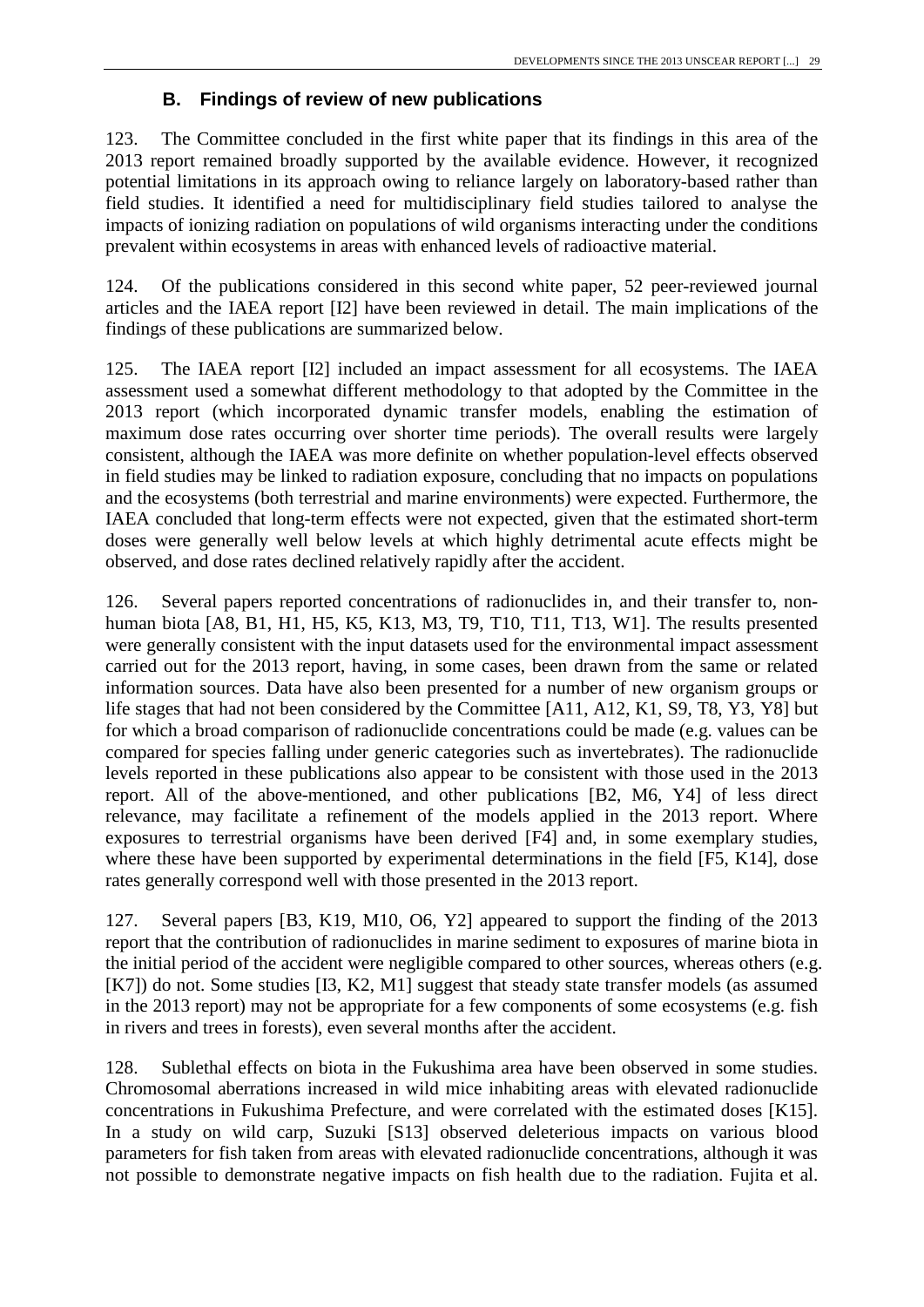[F3] observed that earthworms from a "high-dose" region (defined in the study as one with ambient dose equivalent rates of around  $3 \mu Sv/h$  — notably using units not appropriate for wildlife) had a significantly greater extent of DNA damage than those from the "low-dose" region (defined in the study as those with dose rates around 0.3 μSv/h), whereas differences were not apparent for wild boar. This study is not consistent with the expectation (as inferred in the 2013 report) that mammals would be more at risk of harm than invertebrates because of the greater radiosensitivity of the former. Nonetheless, as noted elsewhere [F3, U2], DNA damage does not necessarily correspond to impairment of biological functions, and ultimately fitness, of wildlife. Similarly, Ochiai et al. [O1] observed low blood cell counts in monkeys from Fukushima City, and speculated that, because the animal's immune system had been compromised to some extent, individual animals and the entire troop were potentially susceptible to infectious disease.

129. Matsushima et al. [M7] observed no clear abnormalities in the gonadal tissues of frogs, collected from sites with elevated levels of radionuclide concentrations. In contrast, Watanabe et al. [W3] showed that Japanese fir tree populations near FDNPS exhibit a significantly increased number of morphological defects, compared to a control population far from FDNPS. The frequency of the defects corresponded to the deposition densities of radioactive material at the study sites, although numerous other confounding factors (e.g. accidental damage or environmental stress, such as frost) could account for the observation of morphological changes. Accumulated doses to vegetation in areas with relatively high deposition densities were estimated for the 2013 report. The estimated doses for trees were similar to those at which disturbances in growth, reproduction and morphology of conifers had been observed following the Chernobyl accident (albeit that this inference was not made explicitly in the 2013 report).

130. Murase et al. [M17] observed that the reproductive performance of a top avian predator, a goshawk, had declined markedly following the FDNPS accident and deteriorated progressively for three study years after the accident. The authors concluded that impacts were primarily caused by an increase in the ambient dose equivalent rate, as measured under goshawk nests, as a result of the nuclear accident, rather than by other factors. Whilst the reported change to reproductive performance appears to be a sound observation, given the length of time the goshawk had been studied (owing to its protected status), the study area was 100–120 km south-west of FDNPS in North Kanto, an area not significantly affected by releases from the accident. Murase et al. [M17] noted dramatic impacts on reproduction at ambient dose equivalent rates not greatly elevated above natural background levels, and certainly substantially below any of the thresholds generally considered to be detrimental at the individual level.

131. The studies of Hiyama et al. [H12] and Taira et al. [T4] have built upon earlier work by the same group [H11, T3] studying the pale grass blue butterfly, as reported in the 2013 report and the first white paper. The authors found stronger correlations of abnormality rates with distance from FDNPS than with radiation dose (for the offspring generation), but argued that this reflected (unsubstantiated) elevated irradiation of study sites south of FDNPS by shortlived radionuclides in the early phase. Hiyama et al. [H12] contended that butterfly populations were severely disturbed as a result of radiation exposure, although abnormality rates had returned to levels existing before the accident by 2013. Taira et al. [T4] examined the geographical, temporal and temperature-dependent changes of the forewing size of butterflies. After accounting for all factors, the authors maintained their conclusion that the size reduction, observed only in Fukushima Prefecture in 2011, was caused by radiation exposures. Perturbations to specific biological end points such as wing-size may be caused by many environmental factors and complex interactions between them, as illustrated by this paper.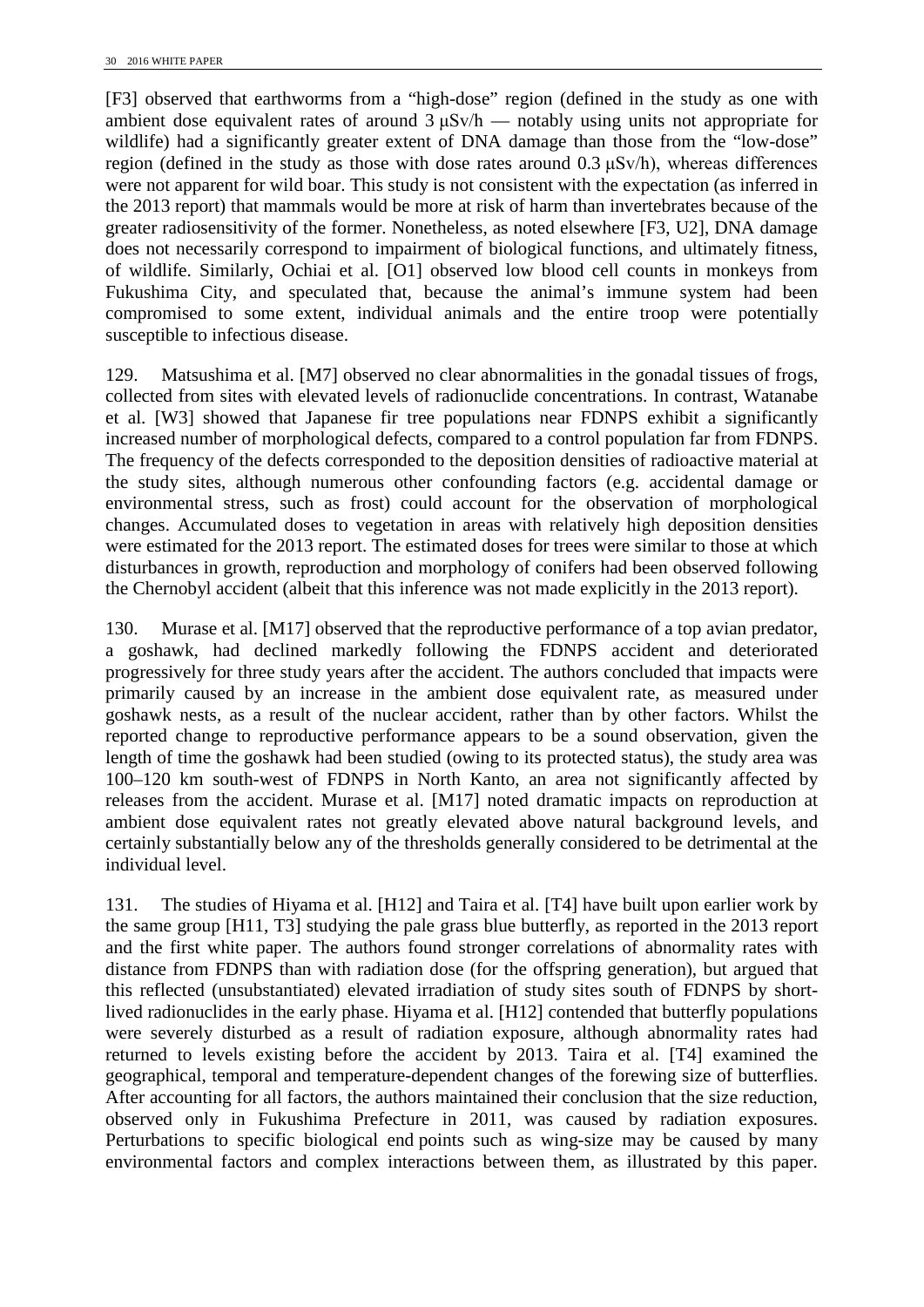Akimoto [A4] noted that abnormalities and mortality of aphids were significantly higher in the region affected by the accident compared to controls shortly after the accident, but that the viability and healthiness of the insects were significantly improved by 2013. Confounding factors, including the removal of human management activities, can have substantial negative impacts on populations of some insect species such as bees [Y9], and need to be accounted for in assessments of stressor impacts.

132. Møller et al. [M14] provided an analysis of bird abundance data, based on census methods in regions around Fukushima and Chernobyl, which appeared, at least in part, to be based on information published earlier. The study demonstrated a negative impact of exposure to ionizing radiation on abundance and on a number of ecological characteristics in birds, whilst accounting for potentially confounding variables (such as coverage by vegetation and agricultural habitat). For the period 2011–2014, Møller et al. [M15] found that the abundance of birds in regions of Fukushima Prefecture decreased with increasing levels of background radiation (as reported in their earlier publications [U4]), with significant variation between species. The authors argued that their findings were consistent with the hypothesis that the negative effects of radiation exposure on abundance and species richness accumulate over time. The work is supported by the dose reconstruction presented by Garnier-Laplace et al. [G1], drawing on the same census datasets. Reconstructed dose rates were commensurate with a level considered by Garnier-Laplace et al. to induce physiological disturbances in birds. The authors also reproduced the result that overall bird abundance in Fukushima Prefecture decreased with increasing total doses, albeit that no dose rates exceeded the benchmark of  $100 \mu Gy/h$  used in the 2013 report. Even though there are improvements in dose reconstruction of this type, some weaknesses remain in the approaches applied. In a related study by Bonisoli-Alquati et al. [B4] on barn swallows, exposure to radiation was observed not to correlate with higher genetic damage in nestlings, although, at higher levels of radiation exposure, numbers of birds declined and the fraction of juveniles decreased. The above studies suggest that the traditional view, that the absence of cytogenetic damage would rule out elevated risk at the population level, may be too simplistic, and that environmental disturbances induced by stressors might not be entirely understandable from knowledge of the stressor's effects on individual organisms [U4].

133. Full environmental impact assessments have been reported by some authors for the marine environment in proximity to FDNPS [J1, K6, K7] and at more distant locations [Y5, Y10]. These assessments confirm the finding of the 2013 report that marine biota populations were not at significant risk of severe impact from radiation exposure. In contrast, Aliyu et al. [A5] concluded that the exposure models and dose/dose-rate benchmarks applied in the 2013 report were inappropriate for inferring possible impacts on population integrity.

## **C. Potential implication of new publications**

134. The Committee has concluded that its findings in this area of the 2013 report remain valid and are broadly supported by much of the new information that has since been published. In particular, several publications confirm the validity of the dose rates for non-human biota derived in the 2013 report. More questions may arise in relation to how these dose-rates are then interpreted, and, in particular, whether it is sufficient to focus on endpoints that do not take full account of the complexity of ecosystem interactions. As noted in the first white paper, a large proportion of available dose–response data pertain to exposures of small groups of individuals, maintained in isolation and under controlled laboratory conditions. From these data, and a much more limited set of field observations, dose rates at which populations are considered to be at risk can be derived. However, under real conditions, exposure to stressors might potentially trigger non-linear changes in ecosystem function and structure that cannot be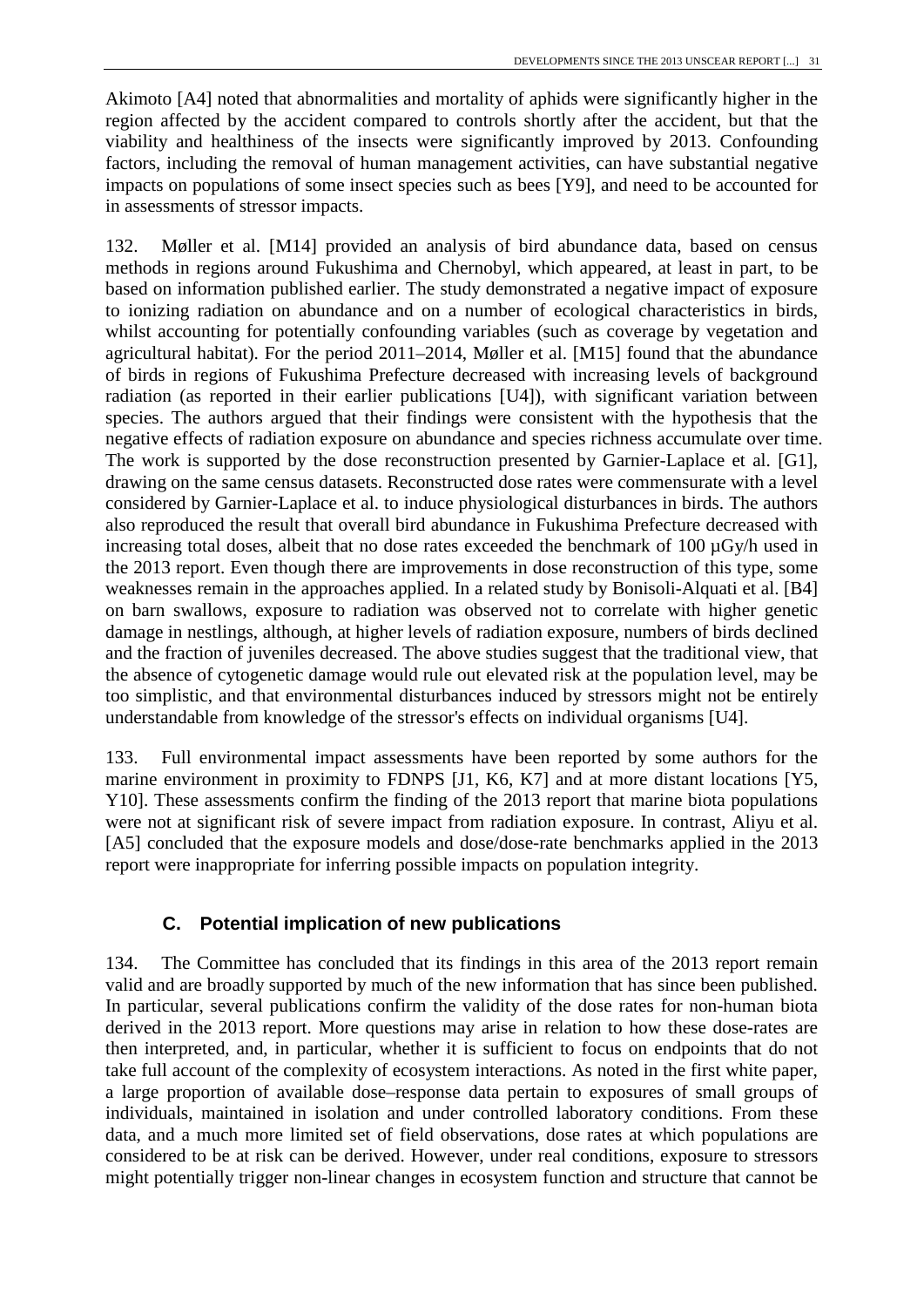predicted from effects on individual organisms. There remains a clear requirement for followup studies investigating the dose response at high levels of biological organization (e.g. population) that take due account of biota interactions within ecosystems. A multidisciplinary approach would be essential to achieve this.

## <span id="page-39-0"></span>**X. CONCLUSIONS**

135. Of the new sources of information appraised for this second white paper, a large proportion confirmed one or other of the major assumptions in the 2013 report. None materially affected the main findings in, or challenged the major assumptions of, the 2013 report. Those that had the potential to do so, albeit subject to further analysis or confirmation from studies of better quality, are summarized briefly below.

## **A. Potential challenges to 2013 report**

136. New data [H8, M16, O7] are becoming available on measured concentrations in air of <sup>131</sup>I, <sup>134</sup>Cs and <sup>137</sup>Cs as a function of time, and on <sup>131</sup>I deposition from <sup>129</sup>I measurements in soil samples. These data have the potential to significantly improve estimates of the source term and of the levels of radionuclides in the air and deposited on the ground. Similar analyses of other existing samples should yield further data in the near future. There is also more, albeit limited, information [L2] emerging on the chemical form in which iodine was released and transported in the atmosphere. A detailed comparison of these new data with the data used in the 2013 report would be needed to fully understand their implications.

137. The latest in a series of estimates of the source term for releases to atmosphere developed by a group of researchers at the Japan Atomic Energy Agency [K3] was highlighted in the first white paper. In addition to providing improved estimates of the temporal pattern of the release, this source term estimate also takes account of the release of iodine in three different physico-chemical forms (elemental, organic and particulate). This further strengthens the Committee's view that use of this latest estimate would be preferable to that used in the 2013 report, where only two forms (elemental and particulate) were considered. As made clear in the first white paper, the use of this source term would not, in general, be expected to alter significantly the doses estimated in the 2013 report, with the possible exception of estimated doses to evacuees. Estimated doses to the thyroid may also increase when account is taken of the release of iodine in organic forms, but any significant increases would be confined to large distances from FDNPS where doses are small. The possible implications for the estimated doses to evacuees and for estimated doses to the thyroid at larger distances would need more detailed analysis.

138. One publication [T17] claimed to demonstrate that there had been a radiation-induced increase in thyroid cancer rates. This study was found to be seriously flawed. The weaknesses and inconsistencies of this study were confirmed by a considerable body of evidence.

139. Further publications [B4, H12, M14, M15, T4] have been identified, in addition to those reviewed in the first white paper, reporting population-level effects on non-human biota that would not be expected from the Committee's assessment. In the Committee's view, the results from these studies remain inconclusive, and the findings in this area of the 2013 report remain broadly supported by the bulk of the available evidence. Further, multidisciplinary research is still needed to resolve these apparent differences.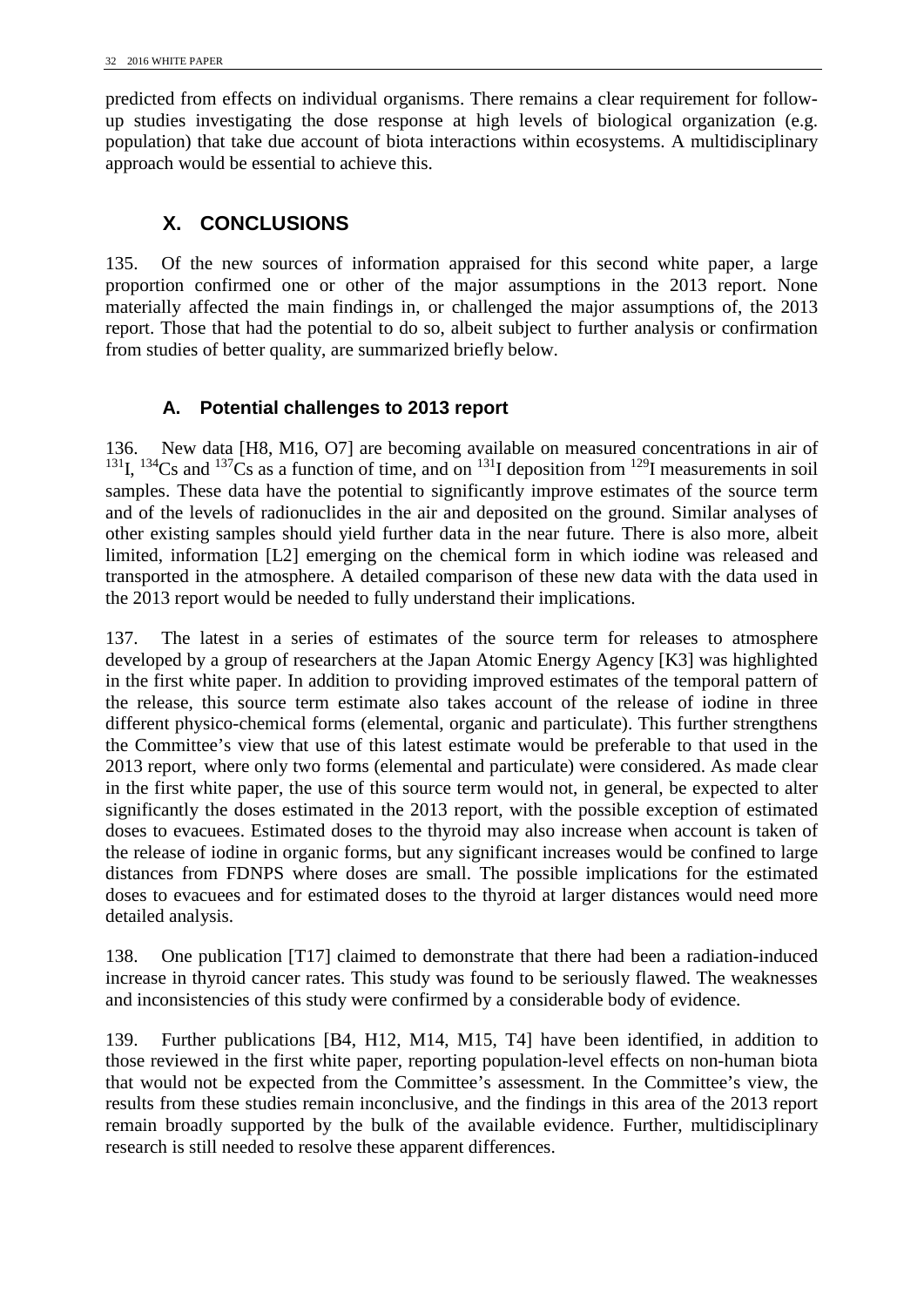#### **B. Contributions to research needs**

140. Table 1 summarizes those publications that have been judged to have made a significant contribution to addressing the research needs identified in the 2013 report. However, several of those research needs have yet to be addressed fully by the scientific community (at least in peer-reviewed publications).

|               | Table 1. Publications considered to make a significant contribution to one or other identified |  |  |  |
|---------------|------------------------------------------------------------------------------------------------|--|--|--|
| research need |                                                                                                |  |  |  |

| Research need                                                                                                                                                                                                                                                                                            | Publications making a<br>high contribution to<br>research need    | Publications making a<br>medium contribution to<br>research need                                                             |  |  |  |  |  |  |
|----------------------------------------------------------------------------------------------------------------------------------------------------------------------------------------------------------------------------------------------------------------------------------------------------------|-------------------------------------------------------------------|------------------------------------------------------------------------------------------------------------------------------|--|--|--|--|--|--|
| RELEASES TO ATMOSPHERE, DISPERSION AND DEPOSITION                                                                                                                                                                                                                                                        |                                                                   |                                                                                                                              |  |  |  |  |  |  |
| Improve estimates of amount and characteristics of releases to<br>atmosphere as a function of time                                                                                                                                                                                                       | [M16, 07]                                                         | [L2, S1, S10]                                                                                                                |  |  |  |  |  |  |
| RELEASES TO WATER, DISPERSION AND DEPOSITION                                                                                                                                                                                                                                                             |                                                                   |                                                                                                                              |  |  |  |  |  |  |
| Measure and improve characterization of leaks of radioactive water<br>and releases to aquatic environment over time                                                                                                                                                                                      | [A1, H9, K8, K16]                                                 |                                                                                                                              |  |  |  |  |  |  |
| Forecast and quantify long-term transport and mixing of releases<br>and consequent exposures through aquatic pathways                                                                                                                                                                                    | [A6, M8, S8]                                                      | $[B6, B7]$                                                                                                                   |  |  |  |  |  |  |
| TRANSFER THROUGH TERRESTRIAL AND FRESHWATER ENVIRONMENTS                                                                                                                                                                                                                                                 |                                                                   |                                                                                                                              |  |  |  |  |  |  |
| Collate relevant information on transfer parameter values for food<br>chain pathways                                                                                                                                                                                                                     | [K11, N5, O2, U1]                                                 | [A9, F1, F2, H6, H13, K4,<br>K12, L3, M3, N4, S3, S5,<br>S <sub>11</sub> , T <sub>1</sub> , T <sub>2</sub> , T <sub>13</sub> |  |  |  |  |  |  |
| <b>DOSES TO THE PUBLIC</b>                                                                                                                                                                                                                                                                               |                                                                   |                                                                                                                              |  |  |  |  |  |  |
| Measure dose rates due to external exposure to deposited material<br>in various environments, forecast and track changes over time and<br>quantify impact of environmental remediation programmes                                                                                                        | [Y7]                                                              | [I7, M2, M5, M9, N3, S6,<br>T <sub>14</sub> , Y <sub>1</sub>                                                                 |  |  |  |  |  |  |
| Conduct in vivo measurements of radionuclides in people to<br>support refinement in the estimation of doses and their distribution<br>and to estimate current and future levels of exposure                                                                                                              |                                                                   | [I2, 05, T14, T15]                                                                                                           |  |  |  |  |  |  |
| Quantify possible contribution to dose from internal exposure of<br>radionuclides other than iodine and caesium                                                                                                                                                                                          |                                                                   | [N1]                                                                                                                         |  |  |  |  |  |  |
| <b>HEALTH IMPLICATIONS</b>                                                                                                                                                                                                                                                                               |                                                                   |                                                                                                                              |  |  |  |  |  |  |
| Continue the ongoing health survey in Fukushima Prefecture                                                                                                                                                                                                                                               |                                                                   | [I2, S4]                                                                                                                     |  |  |  |  |  |  |
| Analyse and quantify the impact of ultrasonographic surveys on<br>the apparent incidence of thyroid cancer in Fukushima Prefecture                                                                                                                                                                       | [H4]                                                              | [M11, W6]                                                                                                                    |  |  |  |  |  |  |
| Consider the feasibility of establishing a cohort for<br>epidemiological study with members whose individual doses could<br>be adequately assessed                                                                                                                                                       |                                                                   | [15]                                                                                                                         |  |  |  |  |  |  |
| DOSES AND EFFECTS FOR NON-HUMAN BIOTA                                                                                                                                                                                                                                                                    |                                                                   |                                                                                                                              |  |  |  |  |  |  |
| Measure and assess the environmental exposures typical for certain<br>species of non-human biota, and further analyse whether radiation<br>exposure was an important factor in causing environmental effects<br>reported in field studies but which were inconsistent with the<br>Committee's assessment | [B4, F3, F5, G1, H12,<br>J1, K2, K13, K14,<br>M1, M7, T4, W3, Y9] | [A11, A12, B2, B3, F4,<br>H5, I3, K7, K19, M3, M6,<br>M10, M14, M15, M17, O1,<br>O6, S9, S13, T11, T13,<br>W1, Y3, Y8]       |  |  |  |  |  |  |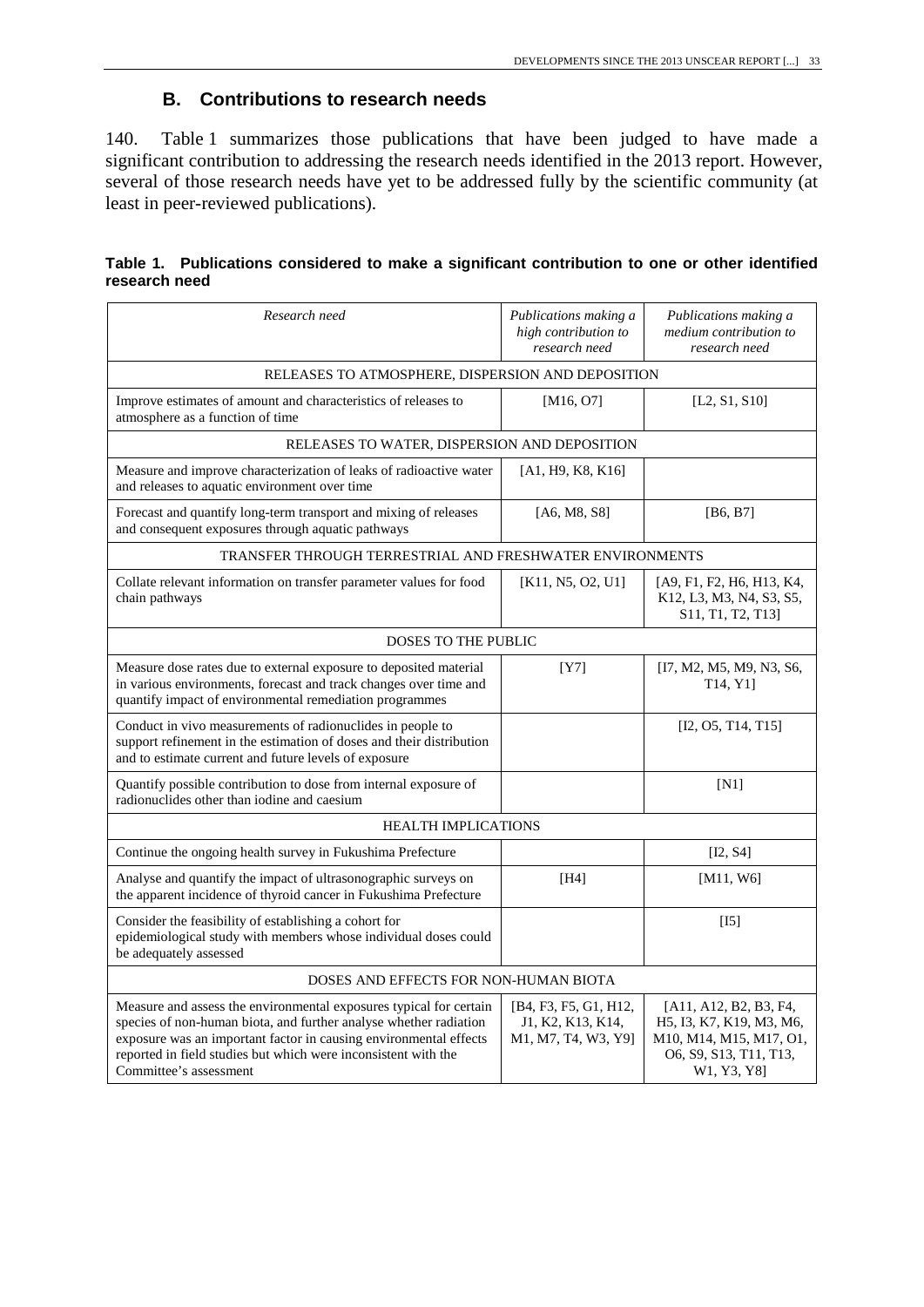#### <span id="page-41-0"></span>**Acknowledgements**

In approving this white paper for publication, the Committee wishes to acknowledge with gratitude the help of the experts directly involved in undertaking follow-up activities relating to levels and effects of radiation exposure due to the nuclear accident after the 2011 great East-Japan earthquake and tsunami.

#### **Senior technical advisers**

W. Weiss (Germany) and K. Kodama (Japan)

#### **Expert group**

M. Balonov (Russian Federation), C. Estournel (France), G. Etherington (United Kingdom), F. Gering (Germany), B. Howard (United Kingdom), R. Shore (United States), S. Solomon (Australia), P. Strand (Norway)

#### **Japanese working group**

T. Aono (Japan), K. Ozasa (Japan), S. Saigusa (Japan), T. Takahashi (Japan), H. Yasuda (Japan)

#### **Critical reviewers**

J. Chen (Canada), N. Harley (United States), G. Hirth (Australia), J.-R. Jourdain (France), F. Mettler (United States), B.I. Min (Republic of Korea), S. Shinkarev (Russian Federation), J. Simmonds (United Kingdom), K.S. Suh (Republic of Korea), H. Vandenhove (Belgium)

#### **Project manager**

G.N. Kelly (United Kingdom)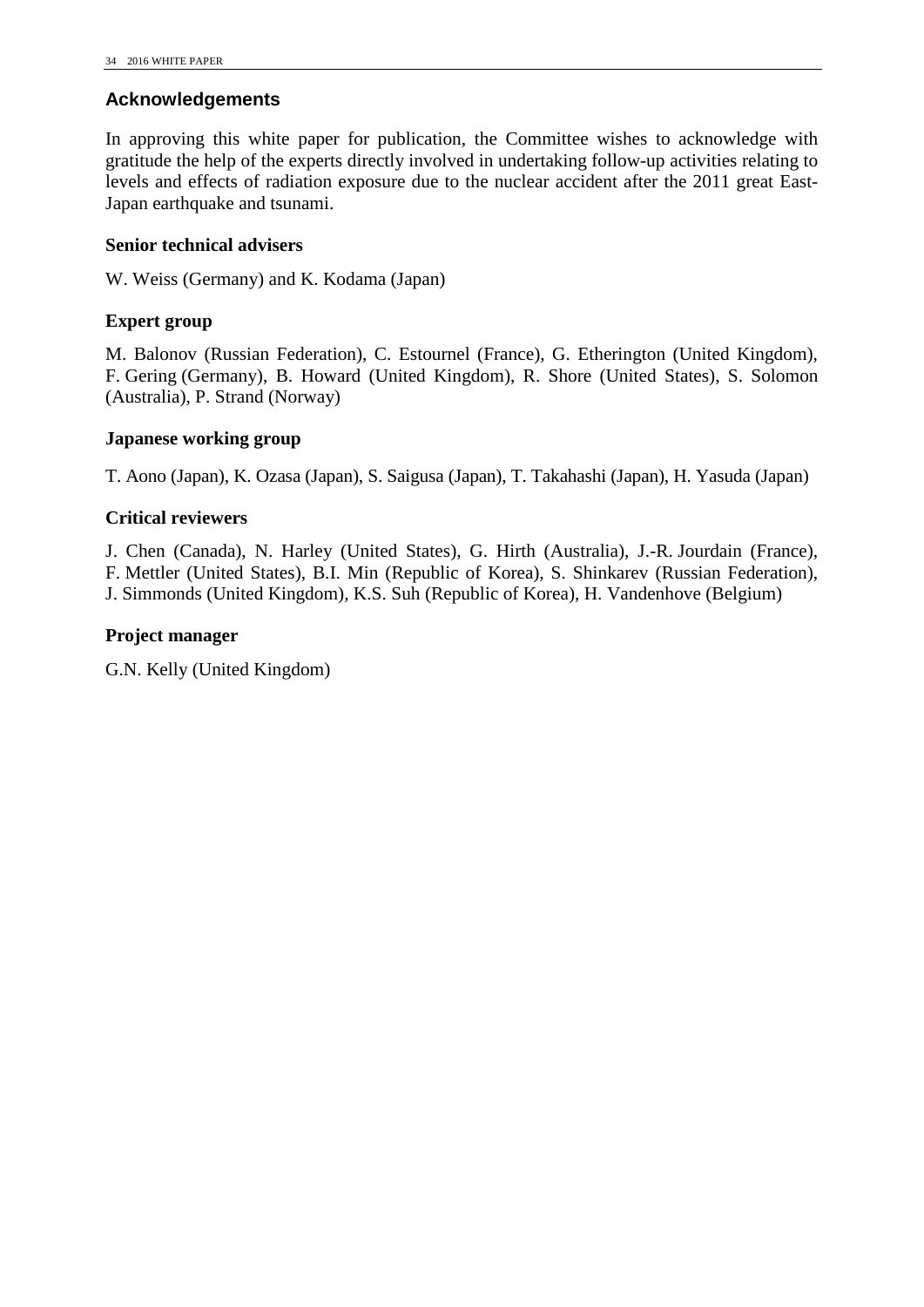#### **References**

- <span id="page-42-0"></span>A1 Adhiraga Pratama, M., M. Yoneda, Y. Shimada et al. Future projection of radiocesium flux to the ocean from the largest river impacted by Fukushima Daiichi Nuclear Power Plant. Sci Rep 5: 8408 (2015).
- A2 Ahn, H.S., H.J. Kim and H.G. Welch. Korea's thyroid-cancer "epidemic"- screening and overdiagnosis. N Engl J Med 371(19): 1765-1767 (2014).
- A3 Akimoto, K. Annual and weekly cycles of radioactivity concentration observed in Fukushima City. Health Phys 108(1): 32-38 (2015).
- A4 Akimoto, S. Morphological abnormalities in gall-forming aphids in a radiationcontaminated area near Fukushima Daiichi: selective impact of fallout? Ecol Evol 4(4): 355-369 (2014).
- A5 Aliyu, A.S., A.T. Ramli, N.N. Garba et al. Fukushima nuclear accident: preliminary assessment of the risks to non-human biota. Radiat Prot Dosim 163(2): 238-250 (2015).
- A6 Aoyama, M., Y. Hamajima, M. Hult et al.  $134$ Cs and  $137$ Cs in the North Pacific Ocean derived from the March 2011 TEPCO Fukushima Dai-ichi Nuclear Power Plant accident, Japan. Part one: surface pathway and vertical distributions. J Oceanogr 72(1): 53-65 (2015).
- A7 Aoyama, M., M. Kajino, T.Y. Tanaka et al.  $134Cs$  and  $137Cs$  in the North Pacific Ocean derived from the March 2011 TEPCO Fukushima Dai-ichi Nuclear Power Plant accident, Japan. Part two: estimation of  $134Cs$  and  $137Cs$  inventories in the North Pacific Ocean. J Oceanogr 72(1): 67-76 (2015).
- A8 Arai, T. Radioactive cesium accumulation in freshwater fishes after the Fukushima nuclear accident. Springerplus 3: 479 (2014).
- A9 Aung, H.P., Y.S. Aye, A.D. Mensah et al. Relations of fine-root morphology on  $137Cs$ uptake by fourteen Brassica species. J Environ Radioact 150: 203-212 (2015).
- A10 Aung, H.P., S. Djedidi, A.Z. Oo et al. Growth and <sup>137</sup>Cs uptake of four Brassica species influenced by inoculation with a plant growth-promoting rhizobacterium Bacillus pumilus in three contaminated farmlands in Fukushima prefecture, Japan. Sci Total Environ 521-522: 261-269 (2015).
- A11 Ayabe, Y., T. Kanasashi, N. Hijii et al. Radiocesium contamination of the web spider Nephila clavata (Nephilidae: Arachnida) 1.5 years after the Fukushima Dai-ichi Nuclear Power Plant accident. J Environ Radioact 127: 105-110 (2014).
- A12 Ayabe, Y., T. Kanasashi, N. Hijii et al. Relationship between radiocesium contamination and the contents of various elements in the web spider Nephila clavata (Nephilidae: Arachnida). J Environ Radioact 150: 228-235 (2015).
- B1 Baumann, Z., N. Casacuberta, H. Baumann et al. Natural and Fukushima-derived radioactivity in macroalgae and mussels along the Japanese shoreline. Biogeosciences 10(6): 3809-3815 (2013).
- B2 Baumann, Z., N.S. Fisher, C.J. Gobler et al. Fukushima  $137$ Cs at the base of planktonic food webs off Japan. Deep-Sea Res Part I 106: 9-16 (2015).
- B3 Black, E.E. and K.O. Buesseler. Spatial variability and the fate of cesium in coastal sediments near Fukushima, Japan. Biogeosciences 11(18): 5123-5137 (2014).
- B4 Bonisoli-Alquati, A., K. Koyama, D.J. Tedeschi et al. Abundance and genetic damage of barn swallows from Fukushima. Sci Rep 5: 9432 (2015).
- B5 Brown, J. and J.R. Simmonds. FARMLAND a dynamic model for the transfer of radionuclides through terrestrial foodchains. NRPB-R273. National Radiological Protection Board, Chilton, 1995.
- B6 Budyansky, M.V., V.A. Goryachev, D.D. Kaplunenko et al. Role of mesoscale eddies in transport of Fukushima-derived cesium isotopes in the ocean. Deep-Sea Res Part I 96: 15-27 (2015).
- B7 Buesseler, K.O., C.R. German, M.C. Honda et al. Tracking the fate of particle associated Fukushima Daiichi cesium in the ocean off Japan. Environ Sci Technol 49(16): 9807-9816 (2015).<br>Christoudias, T. and
- C1 Christoudias, T. and J. Lelieveld. Modelling the global atmospheric transport and deposition of radionuclides from the Fukushima Dai-ichi nuclear accident. Atmos Chem Phys 13(3): 1425-1438 (2013).
- D1 Dom, G., M. Tarabichi, K. Unger et al. A gene expression signature distinguishes normal tissues of sporadic and radiation-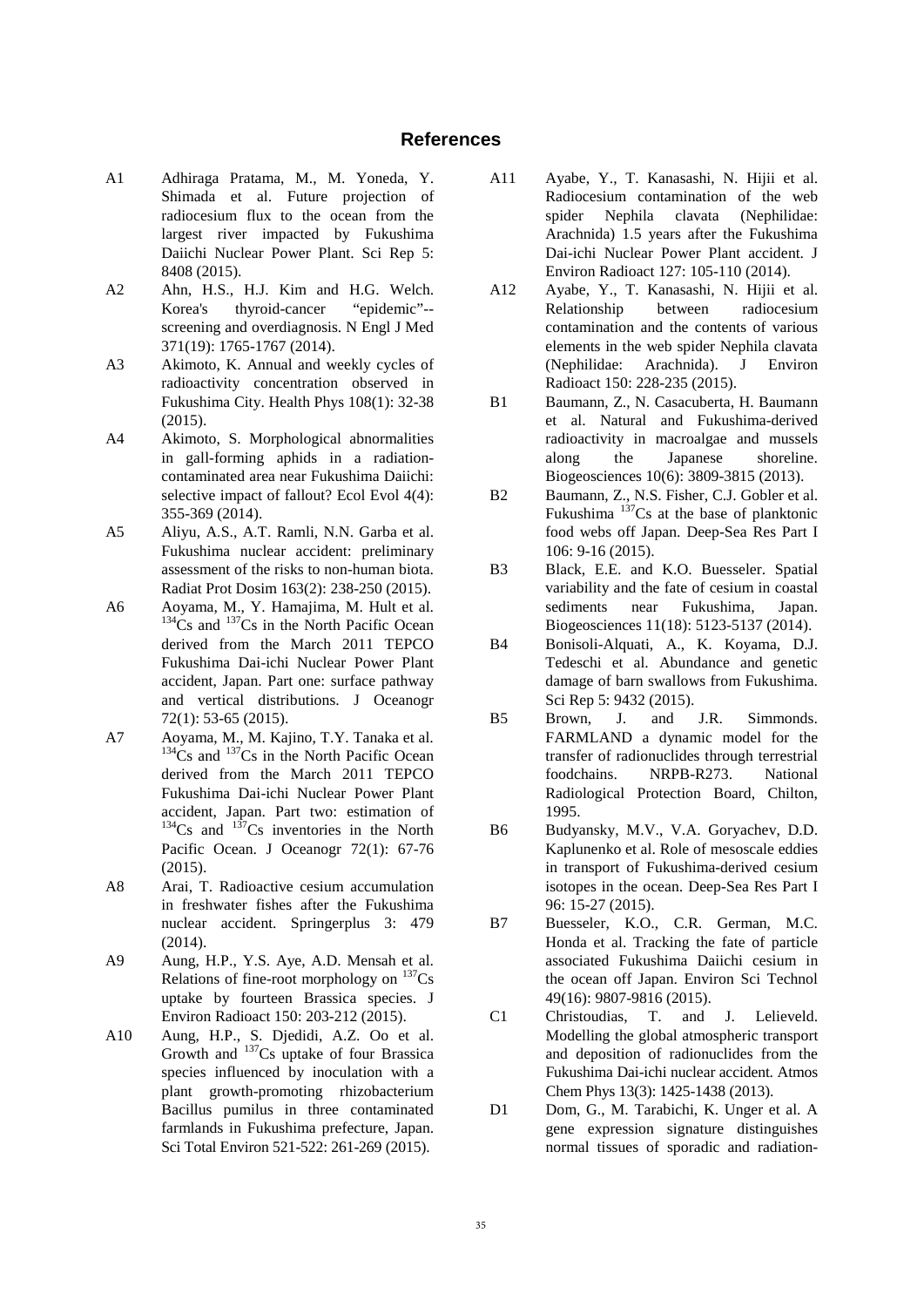induced papillary thyroid carcinomas. Br J Cancer 107(6): 994-1000 (2012).

- E1 Evangeliou, N., Y. Balkanski, H. Florou et al. Global deposition and transport efficiencies of radioactive species with respect to modelling credibility after Fukushima (Japan, 2011). J Environ Radioact 149: 164-175 (2015).
- F1 Fujimura, S., Y. Muramatsu, T. Ohno et al. Accumulation of  $137$ Cs by rice grown in four types of soil contaminated by the Fukushima Dai-ichi Nuclear Power Plant accident in 2011 and 2012. J Environ Radioact 140: 59-64 (2015).
- F2 Fujimura, S., Y. Sakuma, M. Sato et al. Difference in Cs-137 concentration of brown rice between the years of 2011 and 2012 in Fukushima Prefecture. J Radioanal Nucl Chem 303(2): 1147-1150 (2015).
- F3 Fujita, Y., Y. Yoshihara, I. Sato et al. Environmental radioactivity damages the DNA of earthworms of Fukushima Prefecture, Japan. Eur J Wildl Res 60(1): 145-148 (2014).
- F4 Fujiwara, K., T. Takahashi, P. Nguyen et al. Uptake and retention of radio-caesium in earthworms cultured in soil contaminated by the Fukushima nuclear power plant accident. J Environ Radioact 139: 135-139 (2015).
- F5 Fuma, S., S. Ihara, I. Kawaguchi et al. Dose rate estimation of the Tohoku hynobiid salamander, Hynobius lichenatus, in Fukushima. J Environ Radioact 143: 123-134 (2015).
- G1 Garnier-Laplace, J., K. Beaugelin-Seiller, C. Della-Vedova et al. Radiological dose reconstruction for birds reconciles outcomes of Fukushima with knowledge of dose-effect relationships. Sci Rep 5: 16594 (2015).
- G2 Goto, A., E.J. Bromet, K. Fujimori et al. Immediate effects of the Fukushima nuclear power plant disaster on depressive symptoms among mothers with infants: a prefectural-wide cross-sectional study from the Fukushima Health Management Survey. BMC Psychiatry 15: 59 (2015).
- H1 Hasegawa, M., S. Kaneko, S. Ikeda et al. Changes in radiocesium concentrations in epigeic earthworms in relation to the organic layer 2.5 years after the 2011 Fukushima Dai-ichi Nuclear Power Plant accident. J Environ Radioact 145: 95-101 (2015).
- H2 Hayano, R.S., M. Tsubokura, M. Miyazaki et al. Whole-body counter surveys of over 2700 babies and small children in and around Fukushima Prefecture 33 to 49

months after the Fukushima Daiichi NPP accident. Proceedings of the Japan Academy 91(8): 440-446 (2015).

- H3 Hayashida, N., M. Imaizumi, H. Shimura et al. Thyroid ultrasound findings in children from three Japanese prefectures: Aomori, Yamanashi and Nagasaki. PLoS One 8(12): e83220 (2013).
- H4 Hayashida, N., M. Imaizumi, H. Shimura et al. Thyroid ultrasound findings in a followup survey of children from three Japanese prefectures: Aomori, Yamanashi, and Nagasaki. Sci Rep 5: 9046 (2015).
- H5 Higaki, T., S. Higaki, M. Hirota et al. Radiocesium distribution in bamboo shoots after the Fukushima nuclear accident. PLoS One 9(5): e97659 (2014).
- H6 Hiraide, M., M. Sunagawa, H. Neda et al. Reducing radioactive cesium transfer from sawdust media to Pleurotus ostreatus fruiting bodies. J Wood Sci 61(4): 420-430 (2015).
- H7 Hirayama, H., H. Matsumura, Y. Namito et al. Method to separate plume- and accumurated surrounding-contributions to peak count rate using pulse height distribution time histories at monitoring post. KEK Internal 2014-7. High Energy Accelerator Research Organization (KEK), Japan, 2015.
- H8 Hirayama, H., H. Matsumura, Y. Namito et al. Estimation of time history of I-131 concentration in air using NaI(Tl) detector pulse height distribution at monitoring posts in Fukushima prefecture. Trans At Energy Soc Japan 14(1): 1-11 (2015). (Japanese).
- H9 Hirose, K. Current trends of  $^{137}Cs$ concentrations in coastal waters near the Fukushima Daiichi NPP. J Radioanal Nucl Chem 307(3): 1699-1702 (2015).
- H10 Hiyama, A., C. Nohara, S. Kinjo et al. The biological impacts of the Fukushima nuclear accident on the pale grass blue butterfly. Sci Rep 2: 570 (2012).
- H11 Hiyama, A., C. Nohara, W. Taira et al. The Fukushima nuclear accident and the pale grass blue butterfly: evaluating biological effects of long-term low-dose exposures. BMC Evol Biol 13: 168 (2013).
- H12 Hiyama, A., W. Taira, C. Nohara et al. Spatiotemporal abnormality dynamics of the pale grass blue butterfly: three years of monitoring (2011-2013) after the Fukushima nuclear accident. BMC Evol Biol 15: 15 (2015).
- H13 Hoshino, Y., T. Higashi, T. Ito et al. Tillage can reduce the radiocesium contamination of soybean after the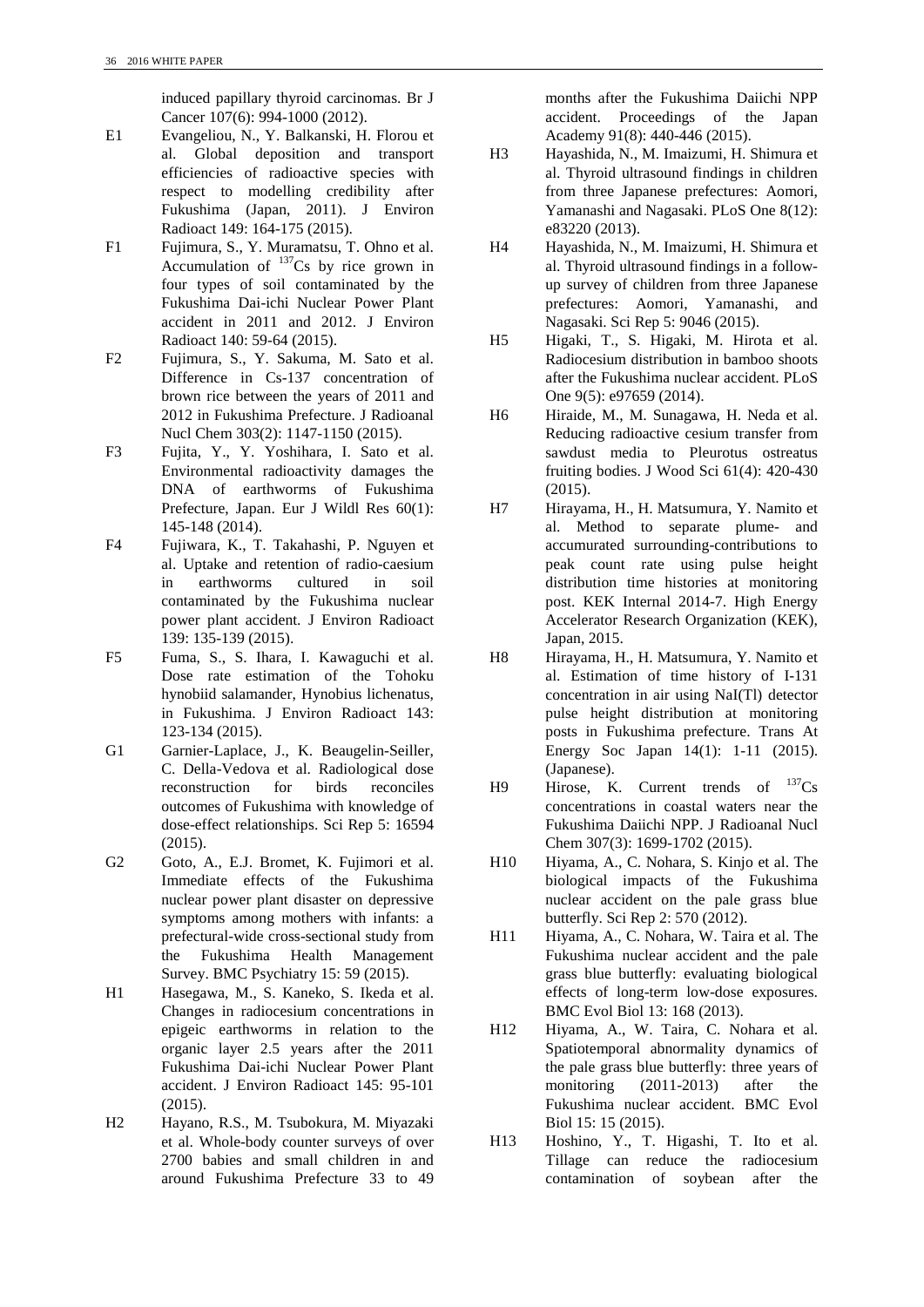Fukushima Dai-ichi nuclear power plant accident. Soil Tillage Res 153: 76-85 (2015).

- I1 IAEA. Handbook of parameter values for the prediction of radionuclide transfer in terrestrial and freshwater environments. Technical Reports Series 472. International Atomic Energy Agency, Vienna, 2010.
- I2 IAEA. The Fukushima Daiichi Accident. International Atomic Energy Agency. Vienna, 2015.
- I3 Iguchi, K., K. Fujimoto, H. Kaeriyama et al. Cesium-137 discharge into the freshwater fishery ground of grazing fish, ayu Plecoglossus altivelis after the March 2011 Fukushima nuclear accident. Fish Sci 79(6): 983-988 (2013).
- I4 Ii, I., K. Tanoi, Y. Uno et al. Radioactive caesium concentration of lowland rice grown in the decontaminated paddy fields in Iitate-Village in Fukushima. Radioisotopes 64: 299-310 (2015). (Japanese).
- I5 Inamasu, T., S.J. Schonfeld, M. Abe et al. Meeting report: suggestions for studies on future health risks following the Fukushima accident. Environ Health 14: 26 (2015).
- I6 Ishii, T., M. Tsubokura, S. Ochi et al. Living in contaminated radioactive areas is not an acute risk factor for noncommunicable disease development: a retrospective observational study. Disaster Med Public Health Prep 10(1): 34-37 (2016).
- I7 Ishikawa, T., S. Yasumura, K. Ozasa et al. The Fukushima Health Management Survey: estimation of external doses to residents in Fukushima Prefecture. Sci Rep 5: 12712 (2015).
- J1 Johansen, M.P., E. Ruedig, K. Tagami et al. Radiological dose rates to marine fish from the Fukushima Daiichi accident: the first three years across the North Pacific. Environ Sci Technol 49(3): 1277-1285 (2015).
- J2 Jorgensen, T.J. Re: Thyroid cancer among young people in Fukushima. Epidemiology 27(3): e17 (2016).
- K1 Kaeriyama, H., K. Fujimoto, D. Ambe et al. Fukushima-derived radionuclides  $^{134}Cs$ and 137Cs in zooplankton and seawater samples collected off the Joban-Sanriku coast, in Sendai Bay, and in the Oyashio region. Fish Sci 81(1): 139-153 (2015).
- K2 Kanasashi, T., Y. Sugiura, C. Takenaka et al. Radiocesium distribution in sugi (Cryptomeria japonica) in eastern Japan: translocation from needles to pollen. J Environ Radioact 139: 398-406 (2015).
- K3 Katata, G., M. Chino, T. Kobayashi et al. Detailed source term estimation of the

atmospheric release for the Fukushima Daiichi Nuclear Power Station accident by coupling simulations of an atmospheric dispersion model with an improved deposition scheme and oceanic dispersion model. Atmos Chem Phys 15(2): 1029- 1070 (2015).

- K4 Kato, N., N. Kihou, S. Fujimura et al. Potassium fertilizer and other materials as countermeasures to reduce radiocesium levels in rice: Results of urgent experiments in 2011 responding to the Fukushima Daiichi Nuclear Power Plant accident. Soil Sci Plant Nutr 61(2): 179- 190 (2015).
- K5 Kawai, H., A. Kitamura, M. Mimura et al. Radioactive cesium accumulation in seaweeds by the Fukushima 1 Nuclear Power Plant accident-two years' monitoring at Iwaki and its vicinity. J Plant Res 127(1): 23-42 (2014).
- K6 Keum, D.K., B.H. Kim, K.M. Lim et al. Radiation exposure to marine biota around the Fukushima Daiichi NPP. Environ Monit Assess 186(5): 2949-2956 (2014).
- K7 Keum, D.K., I. Jun, B.H. Kim et al. A dynamic model to estimate the activity concentration and whole body dose rate of marine biota as consequences of a nuclear accident. J Environ Radioact 140: 84-94 (2015).
- K8 Kinouchi, T., K. Yoshimura and T. Omata. Modeling radiocesium transport from a river catchment based on a physicallybased distributed hydrological and sediment erosion model. J Environ Radioact 139: 407-415 (2015).
- K9 Kobayashi, T., H. Nagai, M. Chino et al. Source term estimation of atmospheric release due to the Fukushima Dai-ichi Nuclear Power Plant accident by atmospheric and oceanic dispersion simulations. J Nucl Sci Technol 50(3): 255- 264 (2013).
- K10 Kodama, Y., T. Oikawa, K. Hayashi et al. Impact of natural disaster combined with nuclear power plant accidents on local medical services: a case study of Minamisoma Municipal General Hospital after the Great East Japan Earthquake. Disaster Med Public Health Prep 8(6): 471- 476 (2014).
- K11 Kondo, M., H. Maeda, A. Goto et al. Exchangeable Cs/K ratio in soil is an index to estimate accumulation of radioactive and stable Cs in rice plant. Soil Sci Plant Nutr 61(1): 133-143 (2015).
- K12 Kubo, K., K. Nemoto, H. Kobayashi et al. Analyses and countermeasures for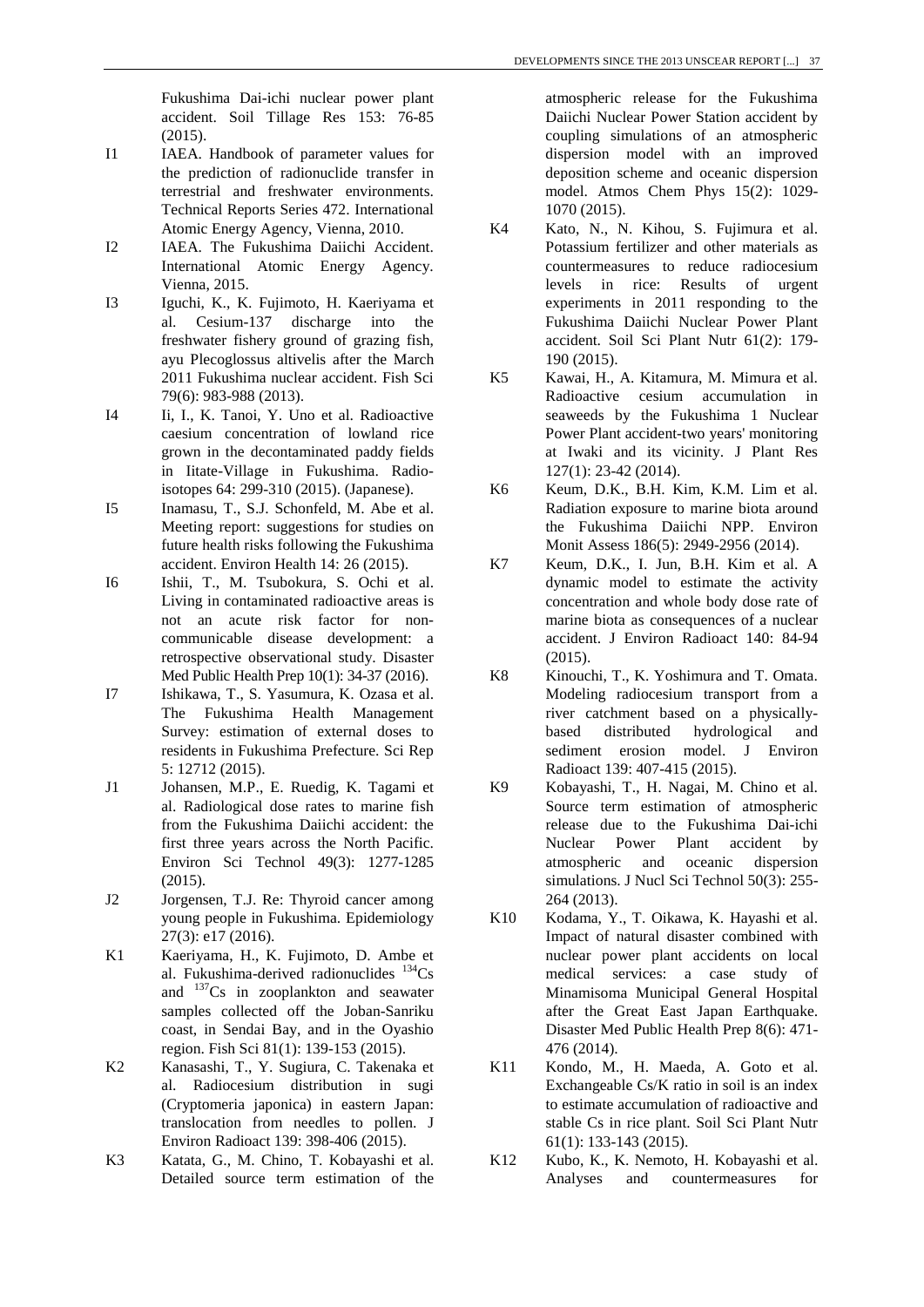decreasing radioactive cesium in buckwheat in areas affected by the nuclear accident in 2011. Field Crops Res 170: 40- 46 (2015).

- K13 Kubota, T., Y. Shibahara, S. Fukutani et al. Cherenkov counting of  $90Sr$  and  $90Y$  in bark and leaf samples collected around Fukushima Daiichi Nuclear Power Plant. J Radioanal Nucl Chem 303(1): 39-46 (2015).
- K14 Kubota, Y., H. Takahashi, Y. Watanabe et al. Estimation of absorbed radiation dose rates in wild rodents inhabiting a site severely contaminated by the Fukushima Dai-ichi nuclear power plant accident. J Environ Radioact 142: 124-131 (2015).
- K15 Kubota, Y., H. Tsuji, T. Kawagoshi et al. Chromosomal aberrations in wild mice captured in areas differentially contaminated by the Fukushima Dai-ichi Nuclear Power Plant accident. Environ Sci Technol 49(16): 10074-10083 (2015).
- K16 Kumamoto, Y., M. Aoyama, Y. Hamajima et al. Impact of Fukushima-derived radiocesium in the western North Pacific Ocean about ten months after the Fukushima Daiichi nuclear power plant accident. J Environ Radioact 140: 114-122 (2015).
- K17 Kusaba, S., K. Matsuoka, K. Abe et al. Changes in radiocesium concentration in a blueberry (Vaccinium virgatumAiton) orchard resulting from radioactive fallout. Soil Sci Plant Nutr 61(1): 169-173 (2015).
- K18 Kusaba, S., K. Matsuoka, T. Saito et al. Changes in radiocesium concentration in a Japanese chestnut (Castanea crenataSieold & Zucc.) orchard following radioactive fallout. Soil Sci Plant Nutr 61(1): 165-168 (2015).
- K19 Kusakabe, M., S. Oikawa, H. Takata et al. Spatiotemporal distributions of Fukushimaderived radionuclides in nearby marine surface sediments. Biogeosciences 10(7): 5019-5030 (2013).
- L1 Leadbetter, S.J., M.C. Hort, A.R. Jones et al. Sensitivity of the modelled deposition of Caesium-137 from the Fukushima Dai-ichi nuclear power plant to the wet deposition parameterisation in NAME. J Environ Radioact 139: 200-211 (2015).
- L<sub>2</sub> Lebel, L.S., R.S. Dickson and G.A. Glowa. Radioiodine in the atmosphere after the Fukushima Dai-ichi nuclear accident. J Environ Radioact 151 Pt 1: 82-93 (2016).
- L3 Lepage, H., O. Evrard, Y. Onda et al. Depth distribution of cesium-137 in paddy fields across the Fukushima pollution plume in 2013. J Environ Radioact 147: 157-164 (2015).
- M1 Mahara, Y., T. Ohta, H. Ogawa et al. Atmospheric direct uptake and long-term fate of radiocesium in trees after the Fukushima nuclear accident. Sci Rep 4: 7121 (2014).
- M2 Martin, P.G., O.D. Payton, J.S. Fardoulis et al. Low altitude unmanned aerial vehicle for characterising remediation effectiveness following the FDNPP accident. J Environ Radioact 151 Pt 1: 58-63 (2016).
- M3 Matsuda, K., K. Takagi, A. Tomiya et al. Comparison of radioactive cesium contamination of lake water, bottom sediment, plankton, and freshwater fish among lakes of Fukushima Prefecture, Japan after the Fukushima fallout. Fish Sci 81(4): 737-747 (2015).
- M4 Matsuda, N., K. Yoshida, K. Nakashima et al. Initial activities of a radiation emergency medical assistance team to Fukushima from Nagasaki. Radiat Meas 55: 22-25 (2013).
- M5 Matsuda, N., S. Mikami, S. Shimoura et al. Depth profiles of radioactive cesium in soil using a scraper plate over a wide area surrounding the Fukushima Dai-ichi Nuclear Power Plant, Japan. J Environ Radioact 139: 427-434 (2015).
- M6 Matsui, S., S. Kasahara, G. Morimoto et al. Radioactive contamination of nest materials of the Eurasian Tree Sparrow Passer montanus due to the Fukushima nuclear accident: The significance in the first year. Environ Pollut 206: 159-162 (2015).
- M7 Matsushima, N., S. Ihara, M. Takase et al. Assessment of radiocesium contamination in frogs 18 months after the Fukushima Daiichi nuclear disaster. Sci Rep 5: 9712 (2015).
- M8 Men, W., J. He, F. Wang et al. Radioactive status of seawater in the northwest Pacific more than one year after the Fukushima nuclear accident. Sci Rep 5: 7757 (2015).
- M9 Mikami, S., T. Maeyama, Y. Hoshide et al. The air dose rate around the Fukushima Dai-ichi Nuclear Power Plant: its spatial characteristics and temporal changes until December 2012. J Environ Radioact 139: 250-259 (2015).
- M10 Misumi, K., D. Tsumune, T. Tsubono et al. Factors controlling the spatiotemporal variation of  $137Cs$  in seabed sediment off the Fukushima coast: implications from numerical simulations. J Environ Radioact 136: 218-228 (2014).
- M11 Mitsutake, N., T. Fukushima, M. Matsuse et al. BRAF(V600E) mutation is highly prevalent in thyroid carcinomas in the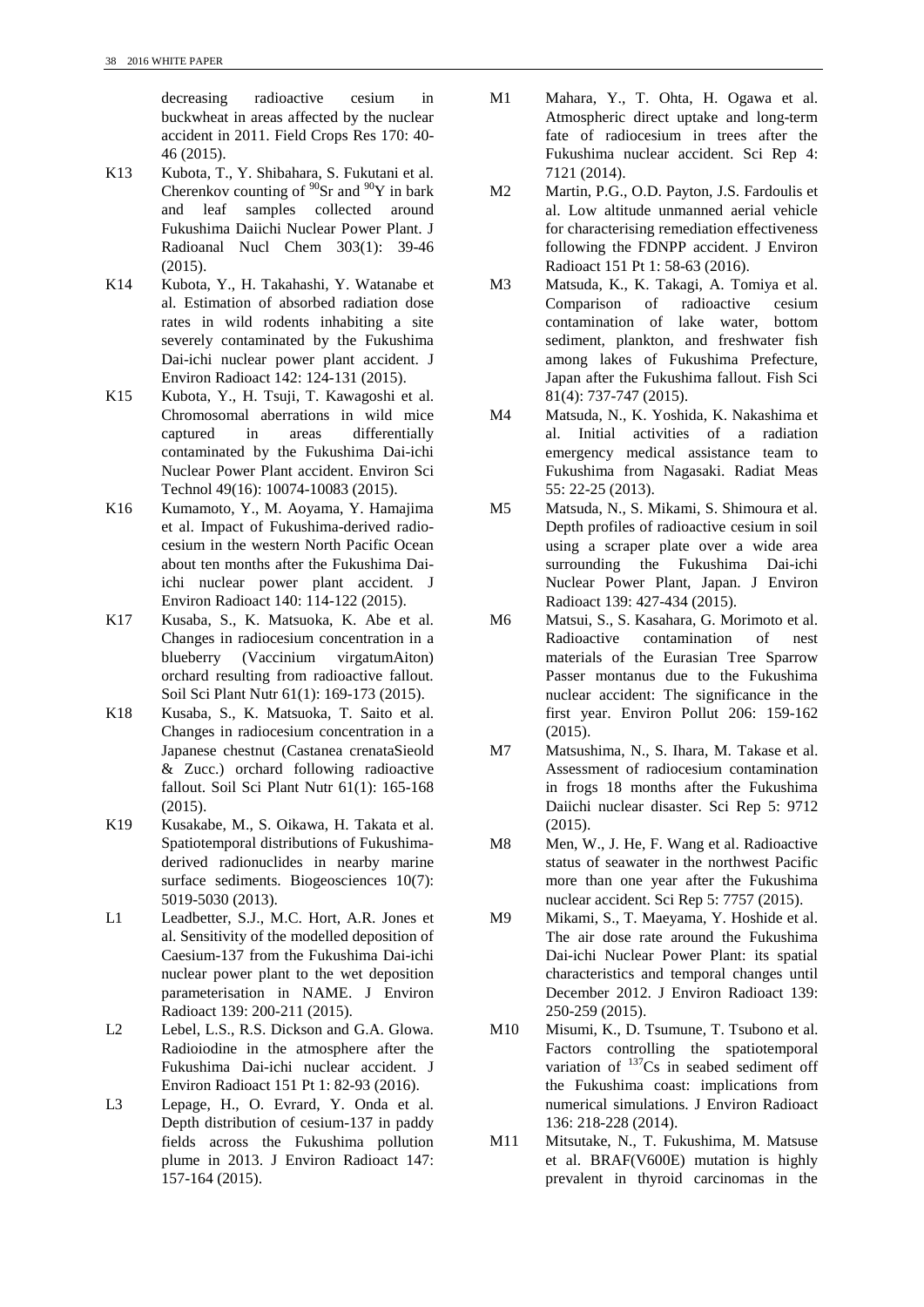young population in Fukushima: a different oncogenic profile from Chernobyl. Sci Rep 5: 16976 (2015).

- M12 Møller, A.P., A. Hagiwara, S. Matsui et al. Abundance of birds in Fukushima as judged from Chernobyl. Environ Pollut 164: 36-39 (2012).
- M13 Møller, A.P., I. Nishiumi, H. Suzuki et al. Differences in effects of radiation on abundance of animals in Fukushima and Chernobyl. Ecol Indic 24: 75-81 (2013).
- M14 Møller, A.P., T.A. Mousseau, I. Nishiumi et al. Ecological differences in response of bird species to radioactivity from Chernobyl and Fukushima. J Ornithol 156(S1): 287-296 (2015).
- M15 Møller, A.P., I. Nishiumi and T.A. Mousseau. Cumulative effects of radioactivity from Fukushima on the abundance and biodiversity of birds. J Ornithol 156(S1): 297-305 (2015).
- M16 Muramatsu, Y., H. Matsuzaki, C. Toyama et al. Analysis of 129I in the soils of Fukushima Prefecture: preliminary reconstruction of  $^{131}I$  deposition related to the accident at Fukushima Daiichi Nuclear Power Plant (FDNPP). J Environ Radioact 139: 344-350 (2015).
- M17 Murase, K., J. Murase, R. Horie et al. Effects of the Fukushima Daiichi nuclear accident on goshawk reproduction. Sci Rep 5: 9405 (2015).
- N1 Nabeshi, H., T. Tsutsumi, Y. Uekusa et al. Surveillance of strontium-90 in foods after the Fukushima Daiichi Nuclear Power Plant Accident. Shokuhin Eiseigaku Zasshi 56(4): 133-143 (2015).
- N2 Nagataki, S. and N. Takamura. A review of the Fukushima nuclear reactor accident: radiation effects on the thyroid and strategies for prevention. Curr Opin Endocrinol Diabetes Obes 21(5): 384-393 (2014).
- N3 Naito, W., M. Uesaka, C. Yamada et al. Evaluation of dose from external irradiation for individuals living in areas affected by the Fukushima Daiichi Nuclear Plant accident. Radiat Prot Dosim 163(3): 353-361 (2015).
- N4 Nakai, W., N. Okada, S. Ohashi et al. Evaluation of  $137Cs$  accumulation by mushrooms and trees based on the aggregated transfer factor. J Radioanal Nucl Chem 303(3): 2379-2389 (2015).
- N5 Nakao, A., A. Takeda, S. Ogasawara et al. Relationships between paddy soil radiocesium interception potentials and physicochemical properties in Fukushima,

Japan. J Environ Qual 44(3): 780-788 (2015).

- N6 Nomura, S., M. Tsubokura, T. Furutani et al. Dependence of radiation dose on the behavioral patterns among school children: a retrospective analysis 18 to 20 months following the 2011 Fukushima nuclear incident in Japan. J Radiat Res 57(1): 1-8 (2016).
- O1 Ochiai, K., S. Hayama, S. Nakiri et al. Low blood cell counts in wild Japanese monkeys after the Fukushima Daiichi nuclear disaster. Sci Rep 4: 5793 (2014).
- O2 Ohse, K., K. Kitayama, S. Suenaga et al. Concentration of radiocesium in rice, vegetables, and fruits cultivated in the evacuation area in Okuma Town, Fukushima. J Radioanal Nucl Chem 303(2): 1533-1537 (2015).
- O3 Ohto, H., M. Maeda, H. Yabe et al. Suicide rates in the aftermath of the 2011 earthquake in Japan. Lancet 385(9979): 1727 (2015).
- O4 Ohtsuru, A., K. Tanigawa, A. Kumagai et al. Nuclear disasters and health: lessons learned, challenges, and proposals. Lancet 386(9992): 489-497 (2015).
- O5 Orita, M., N. Hayashida, H. Nukui et al. Internal radiation exposure dose in Iwaki city, Fukushima prefecture after the accident at Fukushima Dai-ichi Nuclear Power Plant. PLoS One 9(12): e114407 (2014).
- O6 Otosaka, S. and Y. Kato. Radiocesium derived from the Fukushima Daiichi Nuclear Power Plant accident in seabed sediments: initial deposition and inventories. Environ Sci Process Impacts 16(5): 978-990 (2014).
- O7 Oura, Y., M. Ebihara, H. Tsuruta et al. A database of hourly atmospheric<br>concentrations of radiocesium  $(^{134}Cs$  and  $^{137}Cs$  in suspended particulate matter collected in March 2011 at 99 air pollution monitoring stations in eastern Japan. J Nucl Radiochem Sci 15: 2 (2015).
- S1 Saito, K., T. Shimbori and R. Draxler. JMA's regional atmospheric transport model calculations for the WMO technical task team on meteorological analyses for Fukushima Daiichi Nuclear Power Plant accident. J Environ Radioact 139: 185-199 (2015).
- S2 Saito, K., I. Tanihata, M. Fujiwara et al.<br>Detailed deposition density maps deposition density maps constructed by large-scale soil sampling for gamma-ray emitting radioactive nuclides from the Fukushima Dai-ichi Nuclear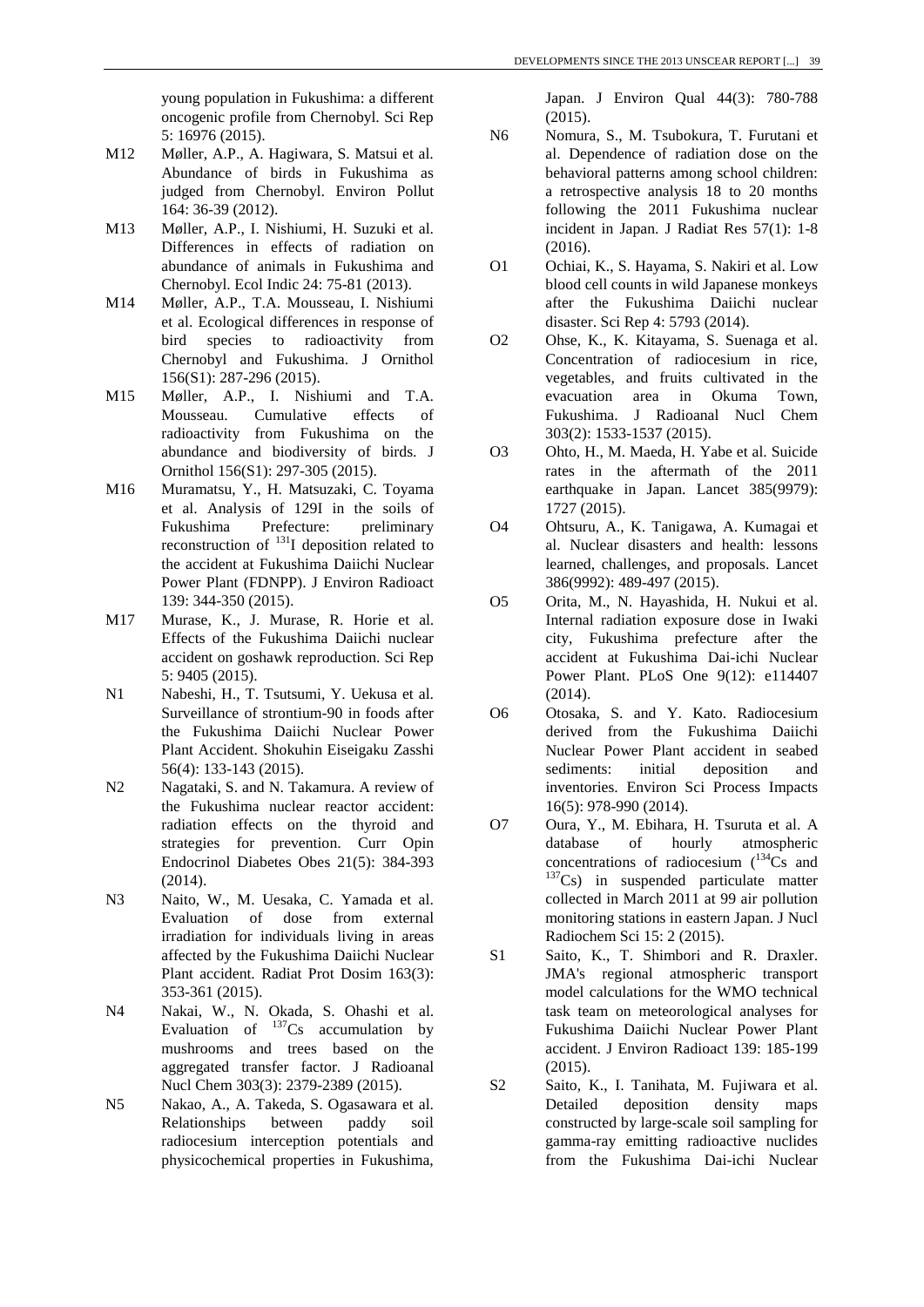Power Plant accident. J Environ Radioact 139: 308-319 (2015).

- S3 Saito, T., K. Takahashi, T. Makino et al. Effect of application timing of potassium fertilizer on root uptake of  $137Cs$  in brown rice. J Radioanal Nucl Chem 303(2): 1585- 1587 (2015).
- S4 Sakai, A., T. Ohira, M. Hosoya et al. White blood cell, neutrophil, and lymphocyte counts in individuals in the evacuation zone designated by the government after the Fukushima Daiichi Nuclear Power Plant accident: the Fukushima Health Management Survey. J Epidemiol 25(1): 80-87 (2015).
- S5 Sato, M., D. Takata, K. Tanoi et al. Radiocesium transfer into the fruit of deciduous fruit trees contaminated during dormancy. Soil Sci Plant Nutr 61(1): 156- 164 (2015).
- S6 Satoh, D., T. Furuta, F. Takahashi et al. Age-dependent dose conversion coefficients for external exposure to radioactive cesium in soil. J Nucl Sci Technol 53(1): 69-81 (2015).
- S7 Selmansberger, M., J.C. Kaiser, J. Hess et al. Dose-dependent expression of CLIP2 in post-Chernobyl papillary thyroid carcinomas. Carcinogenesis 36(7): 748-756 (2015).
- S8 Smith, J.N., R.M. Brown, W.J. Williams et al. Arrival of the Fukushima radioactivity plume in North American continental waters. Proc Natl Acad Sci USA 112(5): 1310-1315 (2015).
- S9 Sohtome, T., T. Wada, T. Mizuno et al. Radiological impact of TEPCO's Fukushima Dai-ichi Nuclear Power Plant accident on invertebrates in the coastal benthic food web. J Environ Radioact 138: 106-115 (2014).
- S10 Steinhauser, G., T. Niisoe, K.H. Harada et al. Post-accident sporadic releases of airborne radionuclides from the Fukushima Daiichi Nuclear Power Plant site. Environ Sci Technol 49(24): 14028-14035 (2015).
- S11 Sunaga, Y., H. Harada and T. Kawachi. Weathering half-life of radioactive cesium for winter rye (Secale cerealeL.) and Italian ryegrass (Lolium multiflorumLam.) directly contaminated by the 2011 Fukushima Daiichi Nuclear Power Station accident. Soil Sci Plant Nutr 61(2): 200- 211 (2015).
- S12 Suseno, H., I.B. Wahono and Muslim. Radiocesium monitoring in Indonesian waters of the Indian Ocean after the Fukushima nuclear accident. Mar Pollut Bull 97(1-2): 539-543 (2015).
- S13 Suzuki, Y. Influences of radiation on carp from farm ponds in Fukushima. J Radiat Res 56 Suppl 1: i19-i23 (2015).
- T1 Tagami, K. and S. Uchida. Effective halflives of 137Cs in giant butterbur and field horsetail, and the distribution differences of potassium and  $137Cs$  in aboveground tissue parts. J Environ Radioact 141: 138-145 (2015).
- T2 Tagami, K. and S. Uchida. Effective halflives of  $137$ Cs from persimmon tree tissue parts in Japan after Fukushima Dai-ichi Nuclear Power Plant accident. J Environ Radioact 141: 8-13 (2015).
- T3 Taira, W., C. Nohara, A. Hiyama et al. Fukushima's biological impacts: the case of the pale grass blue butterfly. J Hered 105(5): 710-722 (2014).
- T4 Taira, W., M. Iwasaki and J.M. Otaki. Body size distributions of the pale grass blue butterfly in Japan: Size rules and the status of the Fukushima population. Sci Rep 5: 12351 (2015).
- T5 Takahashi, H., T. Ohira, S. Yasumura et al. Re: Thyroid cancer among young people in Fukushima. Epidemiology 27(3): e21 (2016).
- T6 Takamura, N. Re: Thyroid cancer among young people in Fukushima. Epidemiology 27(3): e18 (2016).
- T7 Takata, H., K. Hasegawa, S. Oikawa et al. Remobilization of radiocesium on riverine particles in seawater: The contribution of desorption to the export flux to the marine environment. Mar Chem 176: 51-63 (2015).
- T8 Takata, H., M. Kusakabe and S. Oikawa. Radiocesiums ( $^{134}Cs$ ,  $^{137}Cs$ ) in zooplankton in the waters of Miyagi, Fukushima and Ibaraki Prefectures. J Radioanal Nucl Chem 303(2): 1265-1271 (2015).
- T9 Tanoi, K., K. Uchida, C. Doi et al. Investigation of radiocesium distribution in organs of wild boar grown in Iitate, Fukushima after the Fukushima Daiichi nuclear power plant accident. J Radioanal Nucl Chem 307(1): 741-746 (2016).
- T10 Tateda, Y., D. Tsumune and T. Tsubono. Simulation of radioactive cesium transfer in the southern Fukushima coastal biota using a dynamic food chain transfer model. J Environ Radioact 124: 1-12 (2013).
- T11 Tateda, Y., D. Tsumune, T. Tsubono et al. Radiocesium biokinetics in olive flounder inhabiting the Fukushima accident-affected Pacific coastal waters of eastern Japan. J Environ Radioact 147: 130-141 (2015).
- T12 Terada, H., G. Katata, M. Chino et al. Atmospheric discharge and dispersion of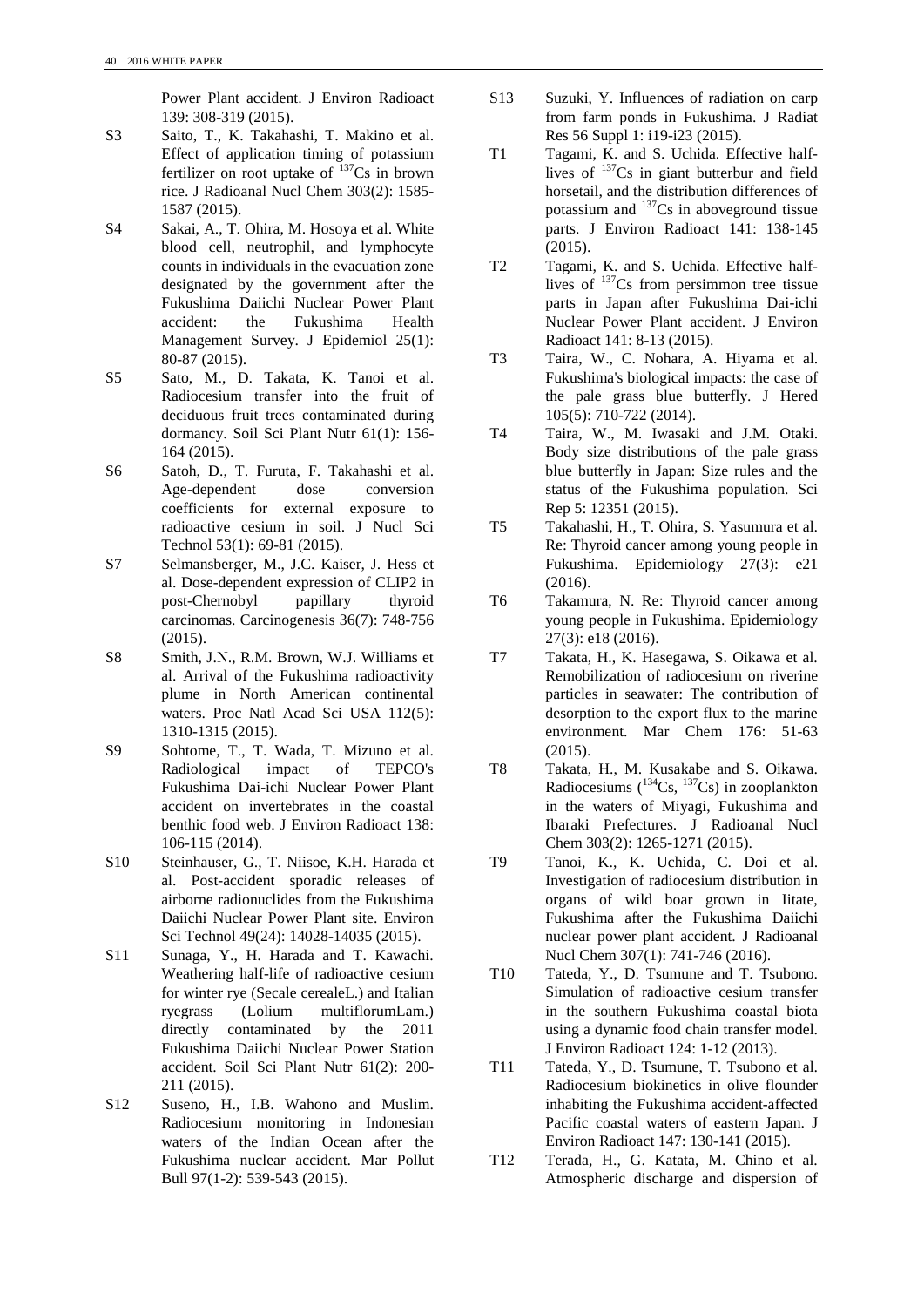radionuclides during the Fukushima Daiichi Nuclear Power Plant accident. Part II: verification of the source term and analysis of regional-scale atmospheric dispersion. J Environ Radioact 112: 141-154 (2012).

- T13 Tsuboi, J., S. Abe, K. Fujimoto et al. Exposure of a herbivorous fish to  $^{134}Cs$  and  $^{137}Cs$  from the riverbed following the Fukushima disaster. J Environ Radioact 141: 32-37 (2015).
- T14 Tsubokura, M., S. Kato, T. Morita et al. Assessment of the annual additional effective doses amongst Minamisoma children during the second year after the Fukushima Daiichi Nuclear Power Plant disaster. PLoS One 10(6): e0129114 (2015).
- T15 Tsubokura, M., S. Kato, S. Nomura et al. Absence of internal radiation contamination by radioactive cesium among children affected by the Fukushima Daiichi nuclear power plant disaster. Health Phys 108(1): 39-43 (2015).
- T16 Tsuda, T., A. Tokinobu, E. Yamamoto et al. Response to the Commentary by Professor Davis and the Seven Letters. - a well-known fact should be disseminated to remedy the problems. Epidemiology 27(3): e21-23 (2016).
- T17 Tsuda, T., A. Tokinobu, E. Yamamoto et al. Thyroid cancer detection by ultrasound among residents ages 18 years and younger in Fukushima, Japan: 2011 to 2014. Epidemiology 27(3): 316-322 (2016).
- T18 Tsumune, D., T. Tsubono, M. Aoyama et al. Distribution of oceanic  $137Cs$  from the Fukushima Dai-ichi Nuclear Power Plant simulated numerically by a regional ocean model. J Environ Radioact 111: 100-108 (2012).
- U1 Uematsu, S., E. Smolders, L. Sweeck et al. Predicting radiocaesium sorption characteristics with soil chemical properties for Japanese soils. Sci Total Environ 524- 525: 148-156 (2015).
- U2 UNSCEAR. Sources and Effects of Ionizing Radiation. Volume II: Effects. Scientific Annexes C, D and E. UNSCEAR 2008 Report. United Nations Scientific Committee on the Effects of Atomic Radiation. United Nations sales publication E.11.IX.3. United Nations, New York, 2011.
- U3 UNSCEAR. Sources, Effects and Risks of Ionizing Radiation. Volume I: Report to the Genera Assembly and Scientific Annex A. UNSCEAR 2013 Report. United Nations Scientific Committee on the Effects of Atomic Radiation. United Nations sales

publication E.14.IX.1. United Nations, New York, 2014.

- U4 UNSCEAR. Developments since the 2013 UNSCEAR Report on the Levels and Effects of Radiation Exposure due to the Nuclear Accident following the Great East-Japan Earthquake and Tsunami. A 2015 white paper to guide the Scientific Committee's future programme of work. United Nations Scientific Committee on the Effects of Atomic Radiation. United Nations, New York, 2015.
- U5 UNSCEAR. Sources, Effects and Risks of Ionizing Radiation. Report to the General Assembly and Scientific Annexes A and B. UNSCEAR 2012 Report. United Nations Scientific Committee on the Effects of Atomic Radiation. United Nations sales publication E.16.IX.1. United Nations, New York, 2015.
- W<sub>1</sub> Wada, T., Y. Nemoto, S. Shimamura et al. Effects of the nuclear disaster on marine products in Fukushima. J Environ Radioact 124: 246-254 (2013).
- W2 Wakeford, R., A. Auvinen, R.N. Gent et al. Re: Thyroid cancer among young people in Fukushima. Epidemiology 27(3): e20-21 (2016).
- W3 Watanabe, Y., S. Ichikawa, M. Kubota et al. Morphological defects in native Japanese fir trees around the Fukushima Daiichi Nuclear Power Plant. Sci Rep 5: 13232 (2015).
- W4 WHO. Health risk assessment from the nuclear accident after the 2011 Great East Japan earthquake and tsunami, based on a preliminary dose estimation. World Health Organization, Geneva, 2013.
- W5 Wickramasooriya, P.L., V.A. Waduge, T.N. Attanayake et al. Radioactive caesium evidence for the absence of contamination of Sri Lanka sea water by the Fukushima accident. Environ Chem Lett 13(4): 487- 493 (2015).
- W<sub>6</sub> Williams, D. Thyroid growth and cancer. Eur Thyroid J 4(3): 164-173 (2015).
- Y1 Yajima, K., O. Kurihara, Y. Ohmachi et al. Estimating annual individual doses for evacuees returning home to areas affected by the Fukushima nuclear accident. Health Phys 109(2): 122-133 (2015).
- Y2 Yamamoto, K., K. Tagami, S. Uchida et al. Model estimation of  $137$ Cs concentration change with time in seawater and sediment around the Fukushima Daiichi Nuclear Power Plant site considering fast and slow reactions in the seawater-sediment systems. J Radioanal Nucl Chem 304(2): 867-881 (2015).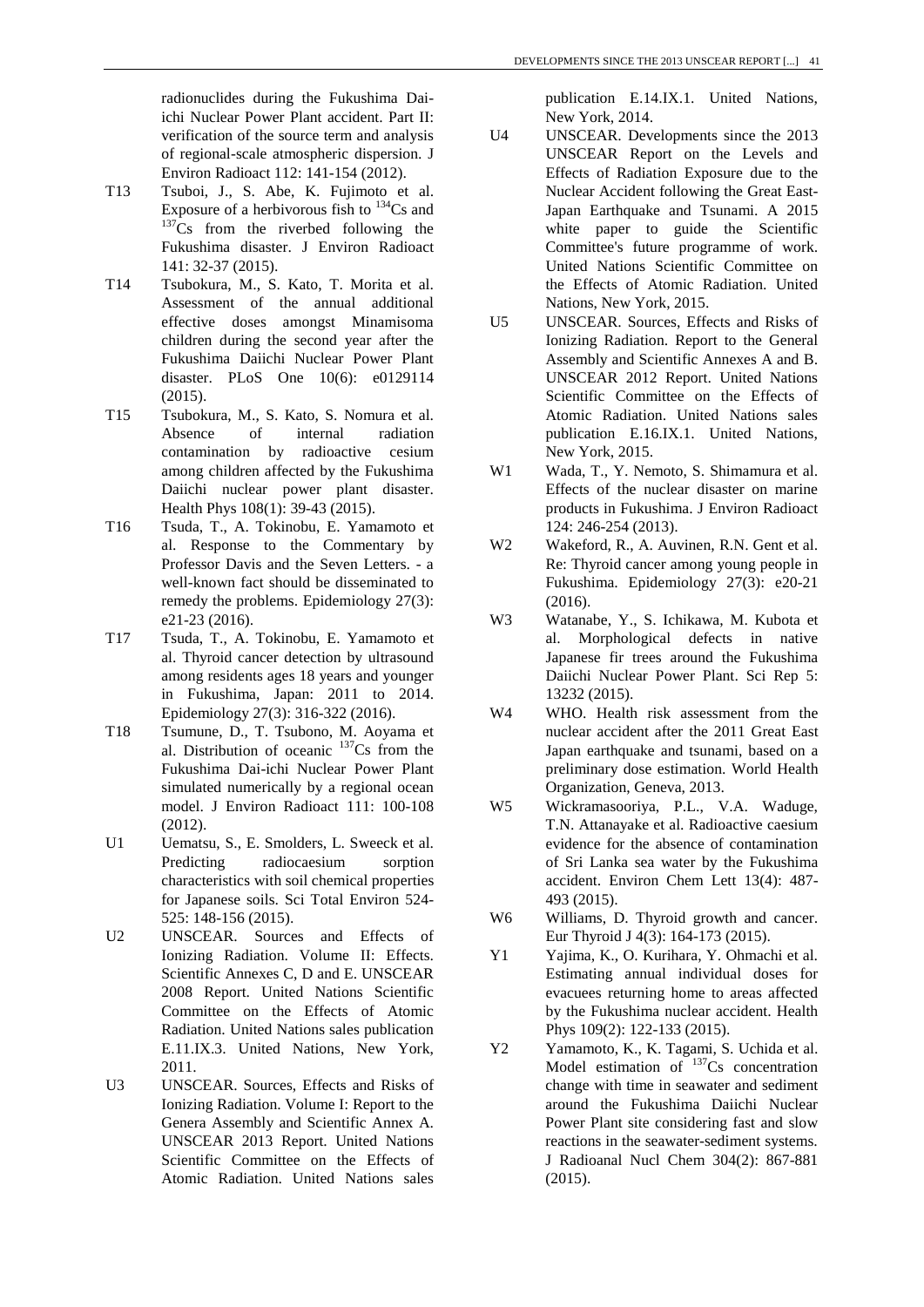- Y3 Yamamoto, S., T. Yokoduka, K. Fujimoto et al. Radiocaesium concentrations in the muscle and eggs of salmonids from Lake Chuzenji, Japan, after the Fukushima fallout. J Fish Biol 84(5): 1607-1613 (2014).
- Y4 Yamashita, J., T. Enomoto, M. Yamada et al. Estimation of soil-to-plant transfer factors of radiocesium in 99 wild plant species grown in arable lands 1 year after the Fukushima 1 Nuclear Power Plant accident. J Plant Res 127(1): 11-22 (2014).
- Y5 Yang, B., Y. Ha and J. Jin. Assessment of radiological risk for marine biota and human consumers of seafood in the coast of Qingdao, China. Chemosphere 135: 363- 369 (2015).
- Y6 Yasui, S. Fact-finding survey in response to the manipulation of personal alarm dosimeter collection efficiency: lessons learned about post-emergency radiation protection from the TEPCO Fukushima Daiichi APP accident. J Occup Environ Hyg 12(6): D96-102 (2015).
- Y7 Yoshida-Ohuchi, H., M. Hosoda, T. Kanagami et al. Reduction factors for wooden houses due to external gammaradiation based on in situ measurements after the Fukushima nuclear accident. Sci Rep 4: 7541 (2014).
- Y8 Yoshimura, M. and A. Akama. Radioactive contamination of aquatic insects in a stream impacted by the Fukushima nuclear power plant accident. Hydrobiologia 722(1): 19- 30 (2014).
- Y9 Yoshioka, A., Y. Mishima and K. Fukasawa. Pollinators and Other Flying Insects inside and outside the Fukushima Evacuation Zone. PLoS One 10(11): e0140957 (2015).
- Y10 Yu, W., J. He, W. Lin et al. Distribution and risk assessment of radionuclides released by Fukushima nuclear accident at the northwest Pacific. J Environ Radioact 142: 54-61 (2015).